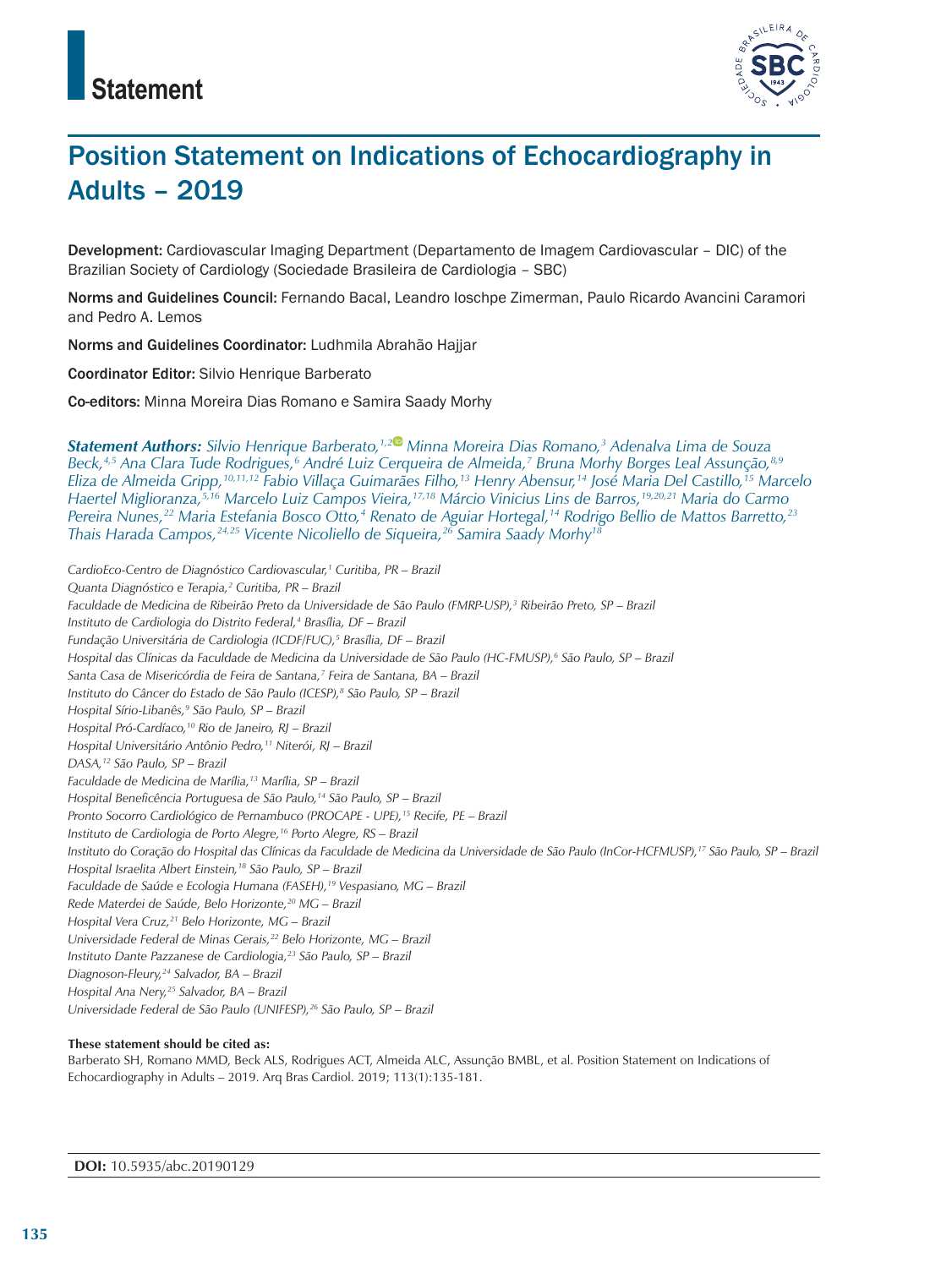Note: The purpose of these Guidelines is to inform. They do not substitute the clinical judgment of doctors who, in final analysis, must determine which tests and treatments are appropriate for their patients.

**Corresponding Address:** : Sociedade Brasileira de Cardiologia – Av. Marechal Câmara, 360/330 – Centro – Rio de Janeiro – Postal Code: 20020-907. E-mail: sbc@cardiol.br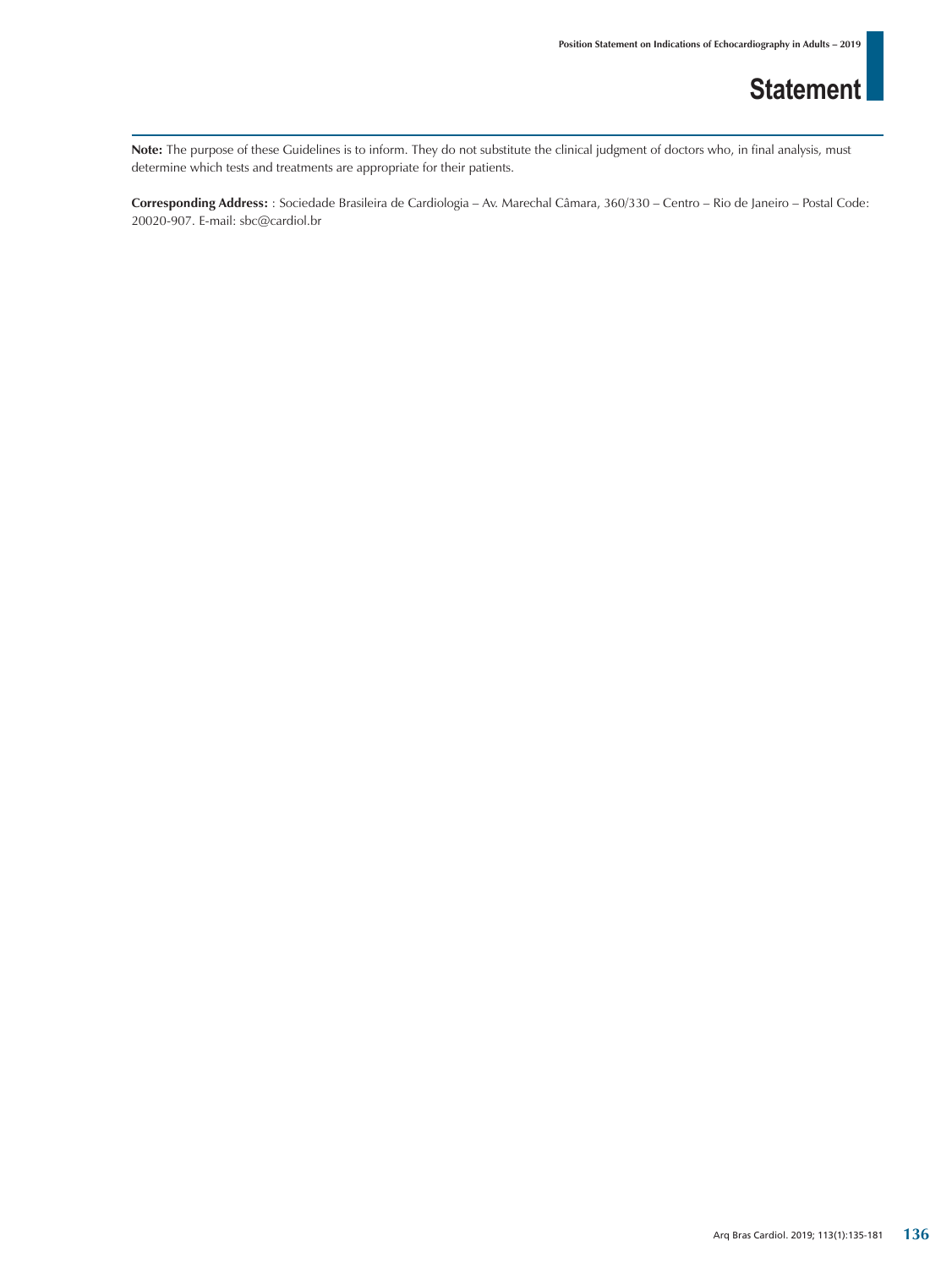### **Declaration of potential conflict of interest of authors/collaborators of Updated Geriatric Cardiology Guidelines of the Brazilian Society of Cardiology – 2019 If the last three years the author/developer of the Updated:**

| <b>Names Members</b><br>of the Statement    | Participated in clinical<br>studies and/or experimental events or activities<br>trials supported by<br>pharmaceutical or<br>equipment related to the<br>guideline in question | Has spoken at<br>sponsored by<br>industry related<br>question | It was (is)<br>advisory board<br>member or<br>director of a<br>to the quideline in pharmaceutical or sponsored by<br>equipment | <b>Committees</b><br>participated<br>in completion<br>of research<br>industry | Personal or<br>institutional aid<br>received from<br>industry | Produced<br>scientific<br>papers in<br>journals<br>sponsored by<br>industry | It shares<br>the<br>industry |
|---------------------------------------------|-------------------------------------------------------------------------------------------------------------------------------------------------------------------------------|---------------------------------------------------------------|--------------------------------------------------------------------------------------------------------------------------------|-------------------------------------------------------------------------------|---------------------------------------------------------------|-----------------------------------------------------------------------------|------------------------------|
| Adenalva Lima de Souza<br><b>Beck</b>       | No                                                                                                                                                                            | No                                                            | No                                                                                                                             | No                                                                            | No                                                            | No                                                                          | No                           |
| Ana Clara Tude Rodrigues                    | No                                                                                                                                                                            | No                                                            | No                                                                                                                             | No                                                                            | No                                                            | No                                                                          | No                           |
| André Luiz Cerqueira de<br>Almeida          | No                                                                                                                                                                            | No                                                            | No                                                                                                                             | No                                                                            | No                                                            | <b>No</b>                                                                   | No                           |
| Bruna Morhy Borges Leal<br>Assunção         | No                                                                                                                                                                            | No                                                            | No                                                                                                                             | No                                                                            | No                                                            | No                                                                          | No                           |
| Eliza de Almeida Gripp                      | No                                                                                                                                                                            | No                                                            | No                                                                                                                             | No                                                                            | No                                                            | No                                                                          | No                           |
| Fabio Villaça Guimarães Filho               | No                                                                                                                                                                            | No                                                            | <b>No</b>                                                                                                                      | No                                                                            | No                                                            | No                                                                          | No                           |
| Henry Abensur                               | No                                                                                                                                                                            | No                                                            | <b>No</b>                                                                                                                      | No                                                                            | <b>No</b>                                                     | <b>No</b>                                                                   | No                           |
| José Maria Del Castillo                     | No                                                                                                                                                                            | No                                                            | <b>No</b>                                                                                                                      | No                                                                            | No                                                            | <b>No</b>                                                                   | No                           |
| Marcelo Haertel Miglioranza                 | No                                                                                                                                                                            | No                                                            | No                                                                                                                             | No                                                                            | No                                                            | No                                                                          | No                           |
| Marcelo Luiz Campos Vieira                  | No                                                                                                                                                                            | No                                                            | No                                                                                                                             | No                                                                            | No                                                            | No                                                                          | No                           |
| Márcio Vinicius Lins de<br>Barros           | No                                                                                                                                                                            | No                                                            | <b>No</b>                                                                                                                      | No                                                                            | No                                                            | No                                                                          | No                           |
| Maria do Carmo Pereira<br><b>Nunes</b>      | No                                                                                                                                                                            | No                                                            | <b>No</b>                                                                                                                      | No                                                                            | No                                                            | <b>No</b>                                                                   | No                           |
| Maria Estefânia Bosco Otto                  | No                                                                                                                                                                            | No                                                            | No                                                                                                                             | No                                                                            | No                                                            | No                                                                          | No                           |
| Minna Moreira Dias Romano                   | No                                                                                                                                                                            | No                                                            | No                                                                                                                             | No                                                                            | No                                                            | No                                                                          | No                           |
| Renato de Aguiar Hortegal                   | No                                                                                                                                                                            | No                                                            | <b>No</b>                                                                                                                      | No                                                                            | No                                                            | <b>No</b>                                                                   | No                           |
| Rodrigo Bellio de Mattos<br><b>Barretto</b> | No                                                                                                                                                                            | <b>No</b>                                                     | <b>No</b>                                                                                                                      | No                                                                            | <b>No</b>                                                     | <b>No</b>                                                                   | No                           |
| Samira Saady Morhy                          | No                                                                                                                                                                            | No                                                            | No                                                                                                                             | No                                                                            | No                                                            | No                                                                          | No                           |
| Silvio Henrique Barberato                   | No                                                                                                                                                                            | <b>No</b>                                                     | <b>No</b>                                                                                                                      | No                                                                            | <b>No</b>                                                     | No                                                                          | No                           |
| Thais Harada Campos                         | No                                                                                                                                                                            | No                                                            | No                                                                                                                             | No                                                                            | No                                                            | No                                                                          | No                           |
| Vicente Nicoliello de Sigueira              | No                                                                                                                                                                            | No                                                            | No                                                                                                                             | No                                                                            | No                                                            | No                                                                          | No                           |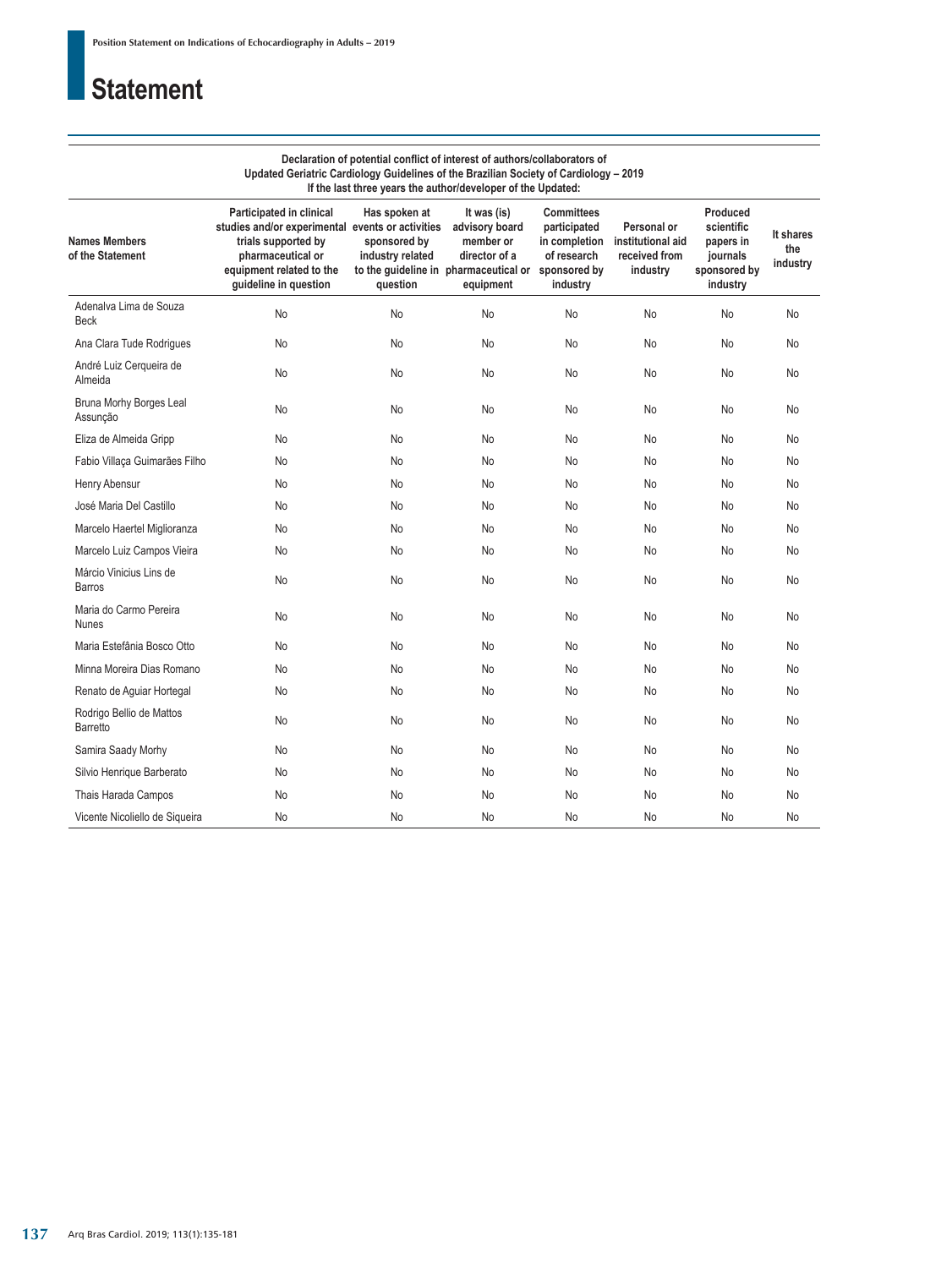### **Content**

| 2.3.3. Cardiac Resynchronization Therapy and Pacemaker               |  |
|----------------------------------------------------------------------|--|
|                                                                      |  |
|                                                                      |  |
| 2.3.5. Monitoring of Cardiac Function During Chemotherapy with       |  |
|                                                                      |  |
|                                                                      |  |
|                                                                      |  |
| 2.3.8. Arrhythmogenic Cardiomyopathy (Right Ventricle Arrhythmogenic |  |
|                                                                      |  |
|                                                                      |  |
| 2.4. Arterial Hypertension and Myocardial Hypertrophy148             |  |
|                                                                      |  |

3. Heart Murmurs, Valvular Heart Disease, Valvular Prostheses

| 6. Evaluation of Emboligenic Sources and Cardioembolic |  |
|--------------------------------------------------------|--|

5.3. Chronic Coronary Artery Disease ......................................................163

| 11. Diseases of The Aorta, Pulmonary Artery and Veins 168 |  |
|-----------------------------------------------------------|--|
|                                                           |  |
|                                                           |  |
|                                                           |  |

| 12. Intraoperative Echocardiography in Cardiac and Non-Cardiac    |
|-------------------------------------------------------------------|
|                                                                   |
|                                                                   |
| 12.2. Modalities of Intraoperative Echocardiography 169           |
| 12.3. Recommendations in Cardiac and Thoracic Aorta Surgery169    |
|                                                                   |
|                                                                   |
|                                                                   |
|                                                                   |
| 13.2. Follow-up of Interventions in Congenital Heart Diseases 170 |
|                                                                   |
| 171.4. Alcoholic Ablation in Hypertrophic Cardiomyopathy  171     |
|                                                                   |
|                                                                   |
|                                                                   |
|                                                                   |
|                                                                   |
|                                                                   |

### 1. Introduction

In accordance with the "Standards for the Elaboration of Guidelines, Positions and Normations" sanctioned by the Brazilian Society of Cardiology, this document was written to update the "Echocardiography Indication Guidelines" of 2009. The new document is not intended to be a comprehensive review of echocardiography, but rather an indispensable basic guide to support the rational clinical decision-making of the physician requesting the exam for adult patients. Although it considers the recent technological advances of echocardiography, its purpose is not to describe in detail echocardiography methods, but to summarize in a clear and concise way the main situations in which echocardiography brings benefit to the diagnosis and/or therapeutic orientation of the individual. This manuscript chose to highlight the class of recommendation, as described below:

• Class I: conditions for which there is conclusive evidence or, in the absence thereof, general agreement that the examination procedure is useful and safe.

• Class II: conditions for which there is conflicting evidence and/or divergence of opinion on the utility and/or safety of the examination.

• Class IIa: evidence or opinions favorable to the examination. Most experts approve.

● Class IIb: utility and/or safety less well established, with divergent opinions.

● Class III: conditions for which there is evidence or consensus that the examination is not useful and, in some cases, may even be harmful.

In addition, the level of evidence was also described, as follows:

● A: several concordant randomized clinical trials or robust meta-analyses;

● B: less robust meta-analysis data or single randomized clinical study or observational studies;

• C: expert opinion.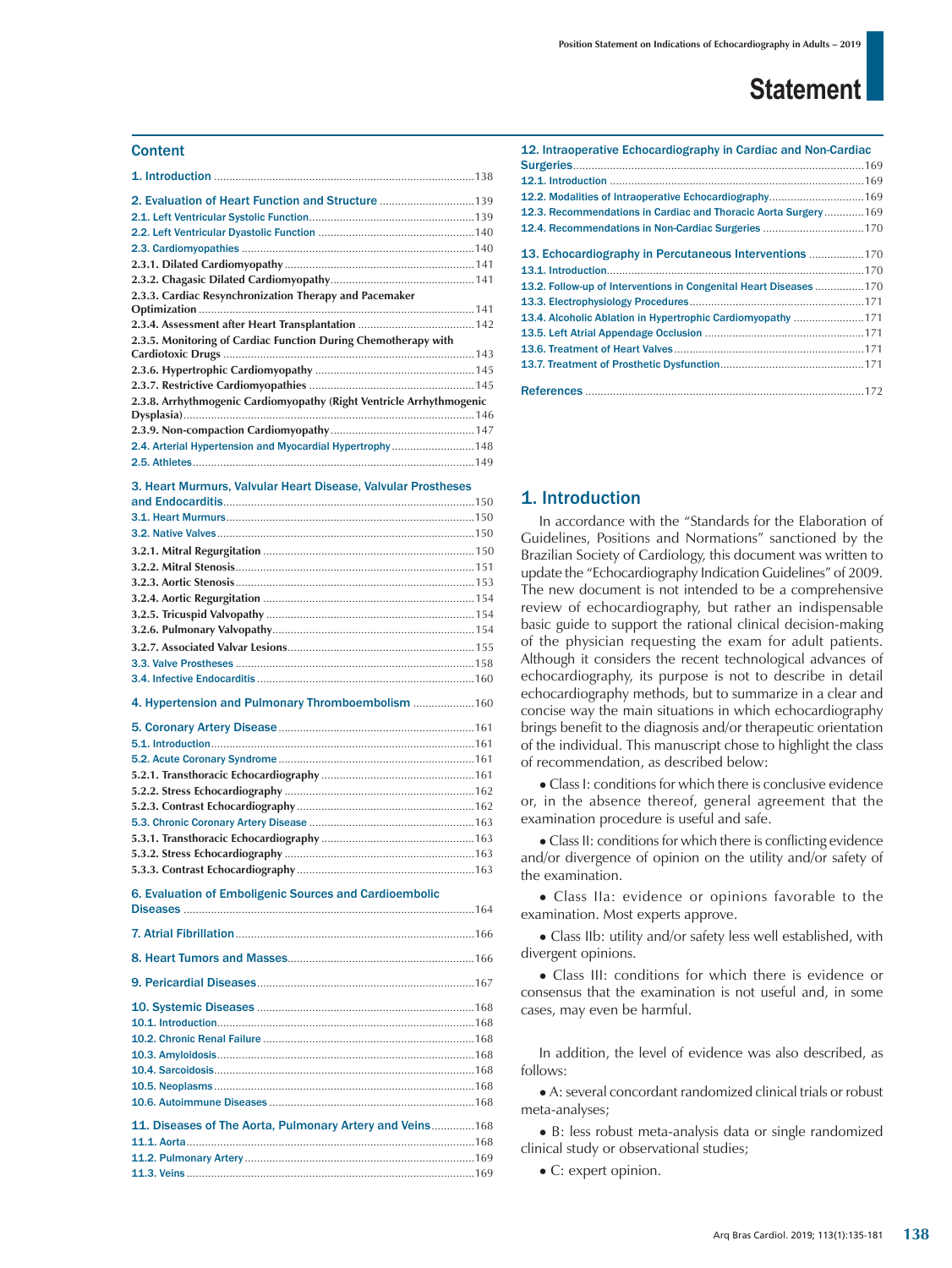Thus, it was agreed that all the tables with recommendations for the use of echocardiography in the different clinical scenarios include columns with class of recommendation and level of evidence.

### 2. Evaluation of Heart Function and **Structure**

### 2.1. Left Ventricular Systolic Function

The analysis of left ventricular (LV) systolic function is a primary indication of the use of echocardiography. Echocardiographic analysis of LV systolic function can be performed using older techniques such as M-mode, 2D echocardiography, and even more modern techniques, such as three-dimensional (3D) echocardiography or research of myocardial deformation (strain). The M-mode has been used since the 1950s for cardiac structural analysis and provides widely standardized measurements<sup>1,2</sup> of the dimensions of the cavity and the thickness of the LV. Thus, parameters of ventricular systole analysis are derived as: (1) percentage of systolic shortening of the left ventricular dimension, represented by the difference between the final diastolic and the final systolic dimensions, divided by the final diastolic one; (2) mean corrected circumferential shortening velocity, corresponding to the ratio between the percentage of systolic shortening of the left ventricular dimension divided by the ejection time corrected by the preceding R-R interval (ejection time divided by the square root of the R-R interval); (3) ventricular volumes at the end of systole and diastole, calculated from the method by Teichholz et al.;<sup>3</sup> and  $(4)$ LV ejection fraction (LVEF), obtained from the difference between the diastolic and systolic ventricular volumes (volume ejected by systole), divided by the diastolic volume. The M-mode analysis is highly reproducible and presents high temporal resolution for the analysis of ventricles without spatial deformation.4 However, M-mode measurements, in general, adequately determine global systolic function only when there are no segmental changes, remodeling and/ or geometric alterations of the LV.4 With the advent of 2D echocardiography, a greater amplitude of the LV spatial observation was acquired, allowing better analysis of the left ventricular systolic function, when compared to the onedimensional analysis. This occurs in situations where there are changes in left ventricular geometry, such as apical aneurysm and other segmental changes resulting from coronary artery disease. The analysis of 2D left ventricular systolic function can be performed qualitatively (visual estimation) or quantitatively of LVEF. Visual estimation is highly dependent on the training of the operator, which can result in inaccuracy of reproduction of results. The quantitative method for volume and systolic function analysis of the most widespread and widely valid 2D-LV is the biplanar disc technique (modified Simpson's rule), in which the total volume is calculated based on the sum of the volumes of small cylindrical discs in apical cuts 4 and 2 LV chambers, with the intention of minimizing the effects of modifying the ventricular geometry in LVEF calculation.4 Normal volume and LVEF values, calculated using 2D echocardiography, show different values depending

between 34 and 74 mL/m<sup>2</sup>, the final LV systolic volume is between 11 and 31 mL/m2 and LVEF is between 52 and 72%; LV final diastolic volume is between 29 and 61 mL/m<sup>2</sup>, LV final systolic volume is between 8 and 24 mL/ $m<sup>2</sup>$  and LVEF is between 54 and 74%.4 The 2D LVEF analysis may present inaccuracies during the shortening of LV (foreshortening) or inadequate acoustic window, and when there are coexistent geometric changes in the apical 4 and 2 LV chambers.4 The analysis of LV segmental contractility by 2D echocardiography represents a semiquantitative technique to assess regional systolic function, which has shown good application in clinical practice, especially for stress echocardiography (calculus of parietal motility index, which integrates analysis of ventricular wall thickening and ventricular segment contractility). Tissue Doppler, a technique used in the analysis of diastolic function, can also be used to assess global and segmental LV systolic function. The systolic velocity of the ventricular myocardium (s-wave), when measured in the region of the mitral annulus, reflects the longitudinal myocardial systolic shortening and may be reduced early in patients with diastolic dysfunction and normal ejection fraction.<sup>5</sup> This method may also be useful for ventricular synchrony analysis and as a complement in stress echocardiography, although it does not allow adequate evaluation of systolic function in the apical LV segments and depends on the angle of incidence of the ultrasound beam.

on gender. Thus, for men, the final LV diastolic volume is

3D echocardiography represented an improvement over 2D echocardiographic observation of LV function, once it does not present the limitations of the 2D analysis in ventricles with altered geometry, in addition to being more reproducible and better correlated with the gold standard provided by nuclear magnetic resonance.4,6-11 Most recent algorithms allow the calculation of LVEF and LV volumes in a semiautomatic way, with great correspondence with the analysis performed by nuclear magnetic resonance.<sup>12</sup> However, 3D echocardiography presents difficulties in relation to low temporal resolution and to the dependence on transthoracic echocardiographic image quality.4

 The understanding and analysis of LV mechanics and systolic function can also be determined by the measurement of ventricular strain. Strain is defined as the modification of length of the myocardial segment (in %), considering the different spatial arrangements of the myocardial fibers. In this way, the longitudinal, circumferential and radial strain (for the respective longitudinal, circumferential and radial myocardial fibers) is calculated. The strain can be calculated for each of the LV segments or for all segments (global LV strain).<sup>13,14</sup> The analysis of the cardiac mechanics can be performed from parameters derived from myocardial deformation, such as twist, torsion and LV rotation. In order to obtain ventricular strain, the most commonly used technique takes into account the movement of gray points in the myocardium during the cardiac cycle (speckle tracking technique).13,14 Global 2D strain has the advantages of not depending on the angle of the ultrasound beam (as in tissue Doppler) and of presenting an independent prognostic LVEF value.<sup>4</sup> However, it does not yet present a standardized value of normality among the different manufacturers of echocardiography equipment.<sup>4</sup> The LV global longitudinal strain (GLS) has been the one most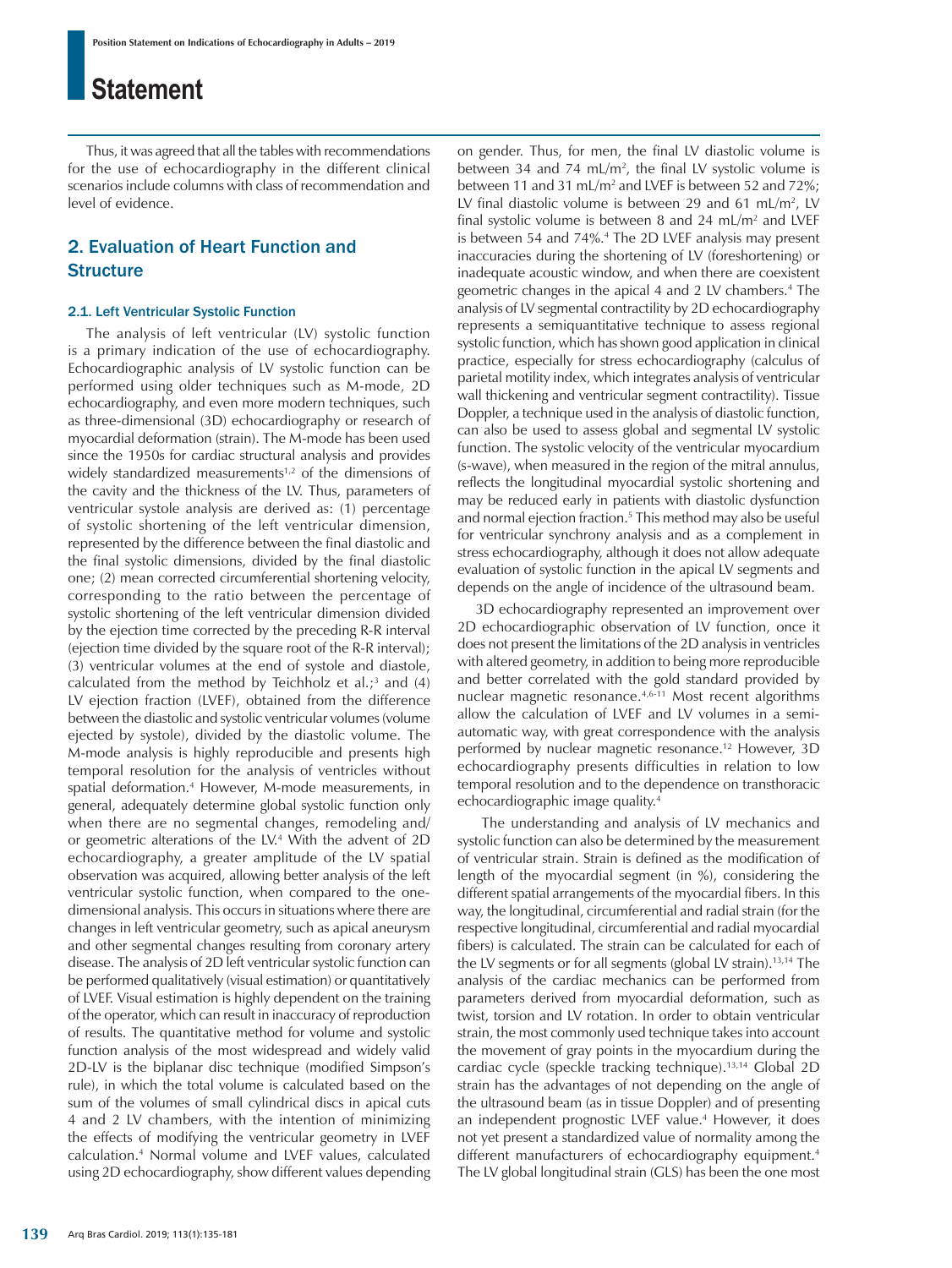commonly used in practice, which is useful for the detection of subclinical myocardial dysfunction, even when LVEF is preserved; for example: evaluation of cardiotoxicity after the use of chemotherapy for antineoplastic treatment, rejection after heart transplantation, severe aortic stenosis, hypertrophic cardiomyopathy and myocardium infiltrative diseases.15-19

### 2.2. Left Ventricular Diastolic Function

The evaluation of LV diastolic function is an integral part of routine echocardiography analysis, especially in patients with dyspnea or suspected heart insufficiency.20,21 Furthermore, in several cardiopathies, the diastolic dysfunction precedes the systolic one. Diastolic dysfunction is usually the result of altered relaxation, with or without reduction of restorative forces (early diastolic suction), and increased LV stiffness, leading to elevated LV filling pressures.<sup>20</sup> When pulmonary capillary pressure exceeds 12 mmHg, or final diastolic LV pressure exceeds 16 mmHg, filling pressures are considered high.<sup>21</sup> Elevation of filling pressures occurs as a compensatory response to maintain adequate cardiac output, and its estimation is important not only for the diagnosis of cardiac insufficiency but also for the definition of its severity and response to treatment.21 It is recommended that the non-invasive analysis of diastolic function be performed by the integrated approach of several techniques, the most important ones being: Pulsatile Doppler of the mitral flow, tissue Doppler of the mitral valve annulus, left atrial volume (LA) indexed by body surface and tricuspid regurgitation velocity.20 Pulmonary venous flow and Valsalva maneuver can be used as additional parameters in specific cases, which are useful in differentiating the degrees of diastolic dysfunction.20 While pulsatile and tissue Doppler velocities reflect the instantaneous filling pressures of the LV, the measurement of the LA volume reflects the cumulative effect of filling pressures over time and, therefore, this index is the chronic expression of diastolic dysfunction.<sup>22</sup> However, it is important that other causes of LA enlargement are discarded and that this data is taken into consideration along with the patient's clinical condition, chamber size and Doppler indices for the evaluation of diastolic function.

In individuals with preserved systolic function and without structural heart disease, diastolic dysfunction is considered if there is a change of more than 50% of the following 4 parameters: relationship between the early diastolic velocity of mitral inflow (E) and the early diastolic velocity of the mitral annulus (e')  $E/e'$  mean  $> 14$ ; septal e' velocity' < 7 cm/s or lateral  $<$  10 cm/s; tricuspid regurgitation velocity  $>$  2.8 cm/s and LA indexed volume  $> 34$  mL/m.<sup>20,21</sup> For the group of patients with systolic dysfunction and those with preserved systolic function concomitant with the presence of cardiac disease (clinical or echocardiographic manifestation), the integrated use of the information allows us, in most cases, to estimate the ventricular filling pressures and the graduation of diastolic dysfunction.20 Three patterns of diastolic dysfunction are defined, in ascending order of severity: grade I (abnormal ventricular relaxation without increase of filling pressures); grade II (elevation of filling pressures coexisting with altered relaxation, usually presenting "pseudonormal pattern" of the mitral flow); and grade III (very high filling pressures, accompanied by a restrictive pattern of the mitral flow). To define the presence of increased filling pressures in this group with heart disease, we must first analyze the mitral flow, before other parameters. The relationship between E and the atrial diastolic velocity of the mitral inflow (A)  $E/A \leq 0.8$  (with E-wave  $\leq 50$  cm/s) is compatible with normal filling pressures and isolated abnormal relaxation, while the relation  $E/A \ge 2$  is consistent with elevated filling pressures. However, for cases with an  $E/A > 0.8$  and  $\lt 2$ , an abnormality of at least 2 of the following 3 parameters is required: E/e'; tricuspid refurgitation velocity; and LA indexed volume. In some cases, the definition criteria for diastolic dysfunction are not completely fulfilled, and thus the degree of diastolic dysfunction can be reported as indeterminate.20 This algorithm for the evaluation of diastolic dysfunction from the echocardiography has recently been validated in a multicenter study which assessed patients with and without left ventricular systolic dysfunction.<sup>23</sup> Non-invasive evaluation of filling pressures by echocardiography correlated with the diastolic pressures measured by catheterization, showing greater accuracy than isolated clinical parameters.<sup>23</sup>

It should be noted that the parameters for evaluation of diastolic function may present important limitations in specific situations, such as hypertrophic cardiomyopathy, mitral annular calcification, severe mitral regurgitation, cardiac transplantation and cardiac arrhythmias.<sup>20</sup> Some patients, even with grade I diastolic dysfunction defined at rest, become symptomatic only during exercise and therefore it may be useful to analyze filling pressures during physical stress (diastolic stress echocardiography).<sup>20,24</sup> Patients with diastolic dysfunction are unable to increase ventricular relaxation with exercise, when compared to normal subjects, with increased filling pressures, which can be identified by increased E/e' ratio and tricuspid regurgitation velocity.<sup>24</sup> In normal patients, velocities of E and e' increase proportionally and the index remains constant. Finally, the evaluation of diastolic function using techniques derived from strain and strain rate is promising, but requires further studies to establish its additional clinical value.<sup>20</sup>

### 2.3. Cardiomyopathies

Cardiomyopathies are a heterogeneous group of myocardial diseases associated with mechanical and/or electrical dysfunction, which usually exhibit inappropriate ventricular hypertrophy or dilatation, due to a variety of causes, often genetic.25 Cardiomyopathies are confined to the heart or are part of generalized systemic disorders. The classification is based on functional or structural changes in the following subtypes: dilated, hypertrophic, restrictive, and arrhythmogenic cardiomyopathy (or dysplasia) of the right ventricle (RV), more recently referred to as arrhythmogenic cardiomyopathy.26 Subsequently, as the knowledge on the genetics foundations of cardiomyopathies developed, other classifications have been proposed, subdivided into genetic, acquired and mixed.<sup>26</sup> More recently, channelopathies and related disorders, such as long and short QT syndrome, Brugada syndrome and catecholaminergic polymorphic ventricular tachycardia, have been included in the group of cardiomyopathies, since they are cardiomyocyte diseases characterized by arrhythmogenic electrophysiological dysfunction.25,26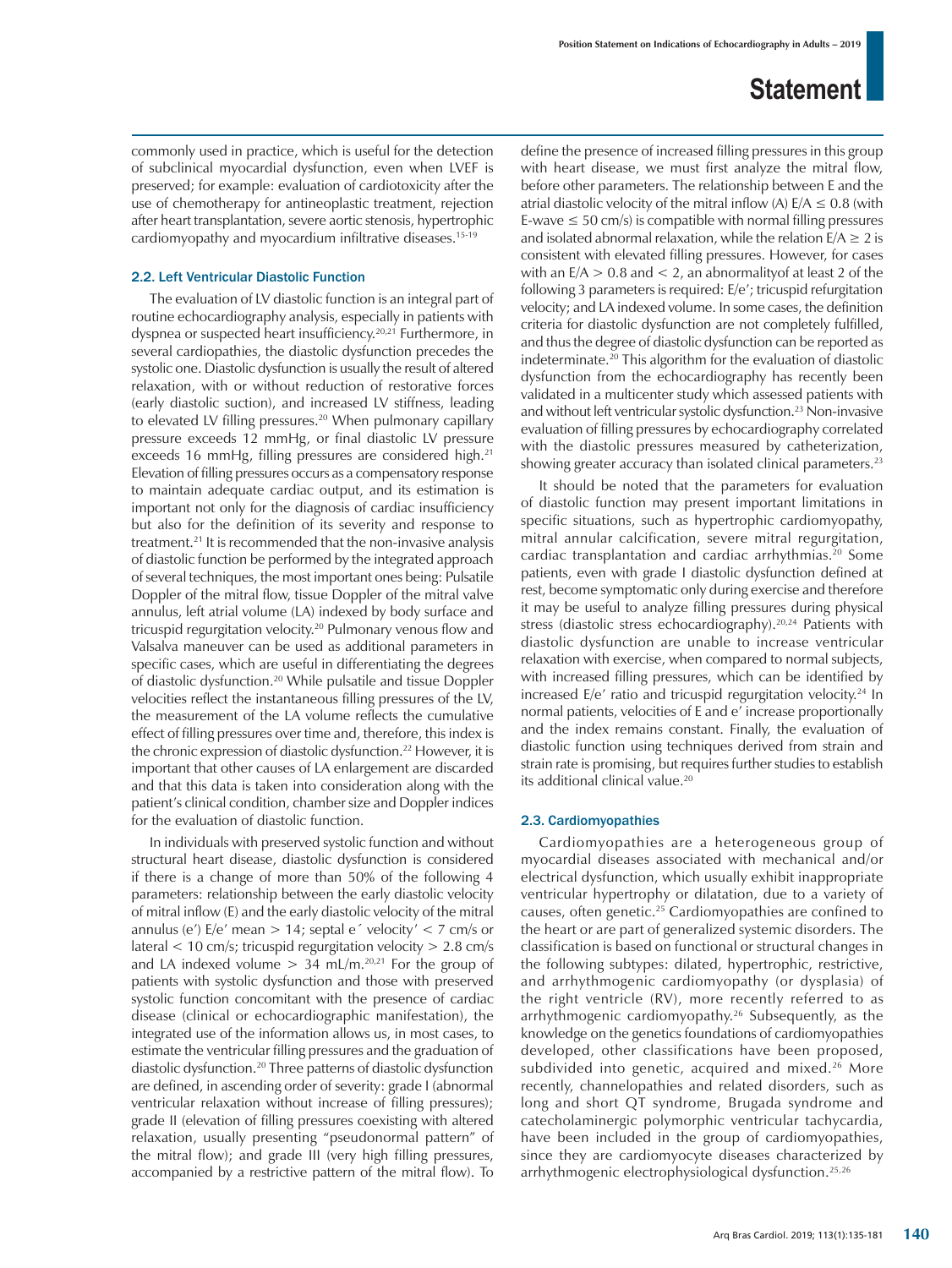### **2.3.1. Dilated Cardiomyopathy**

It is characterized by LV dilation associated with global systolic dysfunction, in the absence of volume or pressure overload. The prevalence of dilated cardiomyopathy (DCM) is variable, reflecting the geographical and ethnic differences, as well as the methodologies used. A prevalence of 1:250 is estimated, based on the frequency of the left ventricular dysfunction as an expression of DCM.<sup>27</sup> The criterion to define LV dilation is the final diastolic diameter  $> 2.7$  cm/m<sup>2</sup>. With increased gradual dilatation on the short axis, the LV cavity becomes spherical, with sphericity index (long/short axis dimension) close to 1 (normal value  $> 1.5$ ).<sup>28</sup> Wall thickness is usually normal, but the myocardial mass is increased. The degree of impairment of systolic function is variable, and systolic dysfunction is often progressive. LV volumes are calculated in a more reproducible and accurate way by using the 3D echocardiography. Abnormalities associated with diastolic function may be present, contributing to the variation in the clinical and hemodynamic presentation of DCM. The involvement of the RV can be evidenced, but it is not a criterion for the diagnosis of DCM.<sup>29</sup> Notably, DCM is associated with an increased risk of severe arrhythmia, indicating the pathological involvement of the cardiac conduction system. Complex remodeling of one or both ventricles contributes to the secondary features of DCM, which include functional mitral and tricuspid regurgitation, enlarged atria, intracavitary thrombi, and evidence of low cardiac output.28 In the context of DCM, the analysis of diastolic function aims to estimate the filling pressures; and the mitral flow pattern is usually enough to identify patients with increased LA pressure. E-wave deceleration time is an important predictor of outcomes in these patients.<sup>30</sup> Other diastolic dysfunction parameters, including the E/e' ratio, have good correlation with pulmonary capillary pressure and have an additional prognostic value for LVEF.<sup>30</sup>

Echocardiography is the imaging method of choice for the evaluation of DCM patients, providing key data not only for diagnosis, risk stratification and treatment definition, but also plays a key role in the evaluation of family members.28 Key echocardiography indications in the evaluation of DCM are displayed in table 1. Transthoracic echocardiography (TTE) is indicated in the initial evaluation of patients with heart failure and suspected DCM. TTE is recommended in firstdegree relatives of DCM patients due to the high incidence (20 to 50%) of familial DCM.28 Several echocardiographic parameters were used to assess mechanical desynchrony in patients with DCM. However, the broader role of echocardiography in the selection of patients for cardiac resynchronization therapy remains undefined. Currently, echocardiographies are limited to patients with borderline QRS duration (120 to 149 ms), whose presence of intraor interventricular desynchrony may provide additional information.28 The echocardiography guiding the placement of electrodes at the site of greater mechanical activation delay (evaluation by speckle tracking) showed benefit in heart failure free survival, with a more favorable impact on ischemic heart disease compared to DCM.<sup>31</sup>

### **2.3.2. Chagasic Dilated Cardiomyopathy**

Chagasic dilated cardiomyopathy (CCM) presents similar characteristics to idiopathic DCM, but with predominance of segmental changes in contractility, especially in the basal segments of the inferior and inferolateral walls.<sup>32</sup> Apical aneurysm is a typical CCM finding and is useful in the differential diagnosis of dilated cardiomyopathies.<sup>33</sup> The morphology of aneurysms is variable and non-standard sections are often required for the identification of apical contractile changes. The presence of thrombi within the aneurysms is frequent and associated with cerebral thromboembolic events.34 Diastolic dysfunction is universally present in patients with CCM and heart failure.<sup>35</sup> The main echocardiographic parameters previously studied with a prognostic value in CCM are LVEF, right ventricular function, LA volume and E/e' ratio.33,36 The contractile function of the LA evaluated by the negative peak of the global atrial strain was an independent predictor of clinical events in the CCM.<sup>35</sup> The heterogeneity of systolic contraction, quantified by mechanical dispersion to speckle tracking, was associated with ventricular arrhythmias in patients with CCM, regardless of LVEF.37 Recommendations for performing TTE in CCM are set out in table 1.38

### **2.3.3. Cardiac Resynchronization Therapy and Pacemaker Optimization**

Cardiac resynchronization therapy is an established treatment option for patients with heart failure with marked reduction of LVEF. The echocardiography is fundamental in the indication, estimation of success and evaluation of the results of this procedure and may also contribute to the recovery of unfavorable results. This treatment is indicated as class I in patients with heart failure (New York Heart Association (NYHA) functional class II, III or IV), with LVEF lower than 35%, optimized medication and left bundle branch block with QRS duration above 150 ms.<sup>28</sup> Also in class IIa and IIb indications, it is necessary to recognize the reduction of the LVEF below 35%, being contraindicated when this value is not present. Therefore, in the possibility of indication for cardiac resynchronization therapy, transthoracic echocardiography is a class I indication, level of evidence C. In this examination, it is mandatory that LVEF be obtained by the Simpson 2D method, with a description, in the report, of their volumes. It is also possible to use the 3D methodology, of less variability, although still unproven in this clinical scenario. Approximately 30% of patients do not present clinical improvement or significant reduction in LV final systolic volume.<sup>39</sup> TTE can provide information that helps identify a greater probability of successful treatment response, such as the presence of mechanical, interand intraventricular desynchrony, the presence of myocardial reserve and determination of the last site of activation, which may be associated with higher degree of fibrosis. To this end, the use of a variety of methods is encouraged, from the visual evaluation of 2D echocardiography, M-mode,<sup>40</sup> tissue Doppler and, especially, the use of a technique that evaluates longitudinal<sup>41</sup> or radial myocardial deformation.<sup>42,43</sup> In the evaluation of successful response to treatment, it is expected, in regards to imaging, mainly negative remodeling to be observed, usually characterized by reduction of 15% of the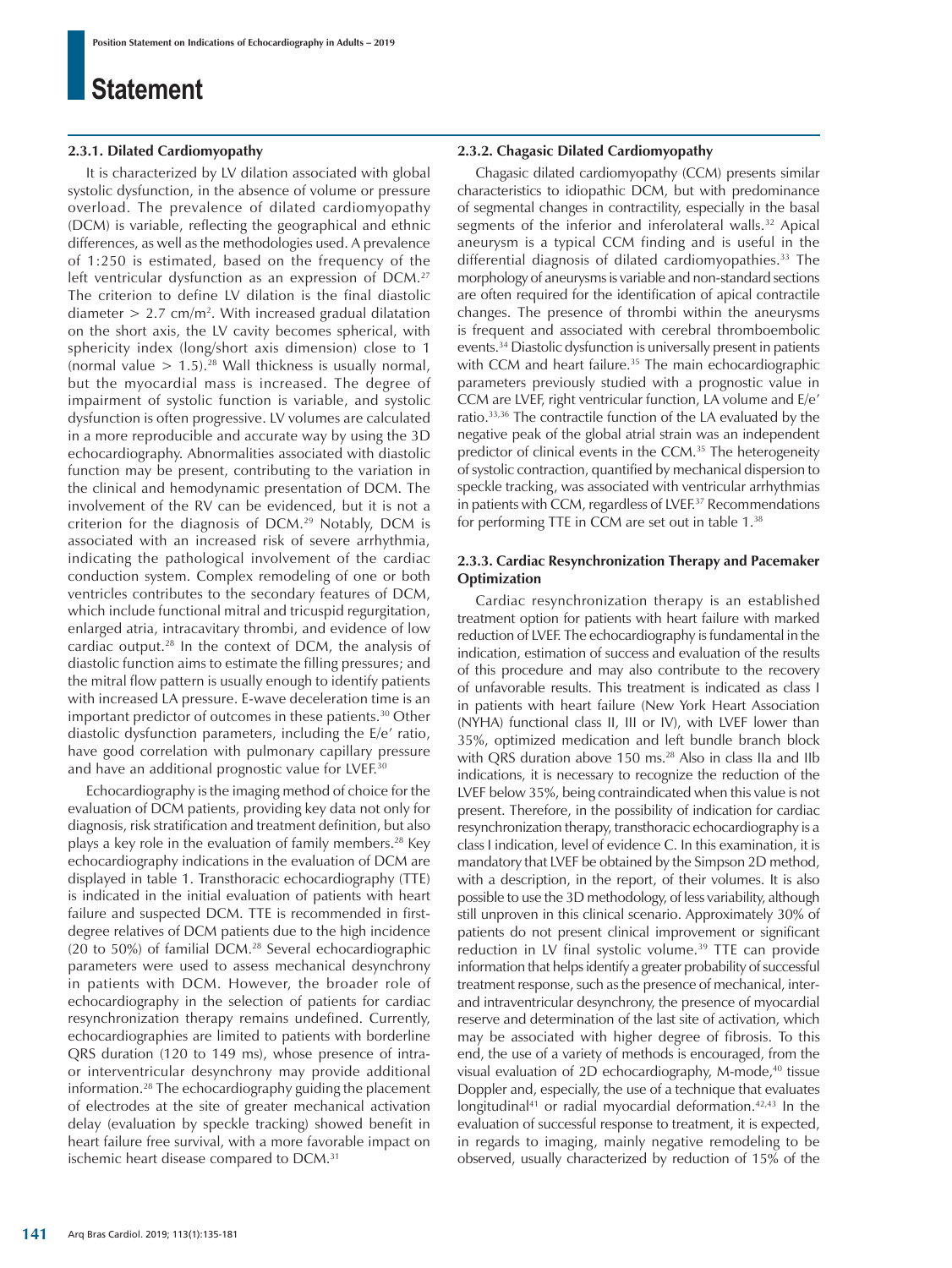#### **Table 1 – Recommendation of echocardiographies in dilated cardiomyopathies**

| Recommendation                                                                                                                                               | <b>Class of recommendation</b> | Level of evidence |
|--------------------------------------------------------------------------------------------------------------------------------------------------------------|--------------------------------|-------------------|
| Assessment of patients with suspected dilated cardiomyopathy or heart failure                                                                                |                                | С                 |
| Assessment of signs and symptoms suggestive of myocardial dysfunction                                                                                        |                                | С                 |
| Reassessment of patients with cardiomyopathy known to present worsening of symptoms or to<br>require changes in therapy                                      |                                | С                 |
| First-degree relatives of patients with dilated cardiomyopathy                                                                                               |                                | B                 |
| Assessment of candidate patients for cardiac resynchronization therapy with LBBB and QRS<br>duration between 120 and 149 ms                                  | lla                            | C                 |
| Reassessment of routine in patients with stable dilated cardiomyopathy, without clinical or<br>therapeutic changes                                           | Ш                              | С                 |
| Chagasic cardiomyopathy                                                                                                                                      |                                |                   |
| Initial evaluation of patients with positive serology for Chagas disease for diagnosis and risk<br>stratification of cardiomyopathy                          |                                | C                 |
| Patients with the indeterminate form of Chagas disease who present new electrocardiographic<br>alterations compatible with the development of cardiomyopathy |                                | C                 |
| Patients who present worsening symptoms of heart failure, syncope, arrhythmic or thromboembolic<br>events                                                    |                                | С                 |
| Routine reassessment of clinically stable patients with no changes in therapy                                                                                | Ш                              | С                 |

*LBBB: left bundle branch block.*

initial systolic volume, analyzed between 3 and 6 months of the implant.39,44 In case the negative remodeling and/or the clinical improvement of the patient is not met, one possibility is to adjust the pacemaker, guided by TTE, to optimize the atrial and ventricular stimulus intervals. The main correction in this case seems to be adjustment of the atrial and ventricular stimulus intervals, guided by the echocardiography, which allows for retrieval of the results.45,46

### **2.3.4. Assessment after Heart Transplantation**

The echocardiography is the main noninvasive imaging modality as well as the most versatile one in the evaluation and monitoring of patients after cardiac transplantation, providing accurate information on morphology and graft function. From the immediate postoperative period up to the moment of hospital discharge, serial echocardiographic exams are recommended both to identify and monitor surgical complications and early graft dysfunction, whether due to primary or secondary causes (e.g., reperfusion injury, nonresponsive pulmonary hypertension (class I, level B).<sup>47,48</sup> In the presence of early graft dysfunction, the echocardiography usually shows an overall reduction in myocardial function (LVEF < 45%), loss of the contractile reserve, increase in RV volume with systolic dysfunction (tricuspid annular plane systolic excursion – TAPSE < 15 mm or RV ejection fraction  $\langle 45\% \rangle$ .<sup>47</sup> A comprehensive echocardiographic examination (class I, level B) is recommended in the sixth month after cardiac transplantation), which will serve as the baseline for assessing graft morphology and function during sequential and regular follow-up examinations (interval and frequency of exams in figure  $1$ ).<sup>47</sup> Quantifications of cardiac chambers size and volumes, RV systolic function, LV diastolic and systolic parameters, and pulmonary arterial pressure should be performed on the sixth month and subsequent echocardiographies.<sup>47</sup> It is recommended that such echocardiographic studies also include advanced methodologies, such as the study of myocardial deformation (strain) and 3D evaluation of the volumes and function of cardiac chambers and tricuspid valve (frequently injured during the endomyocardial biopsy procedure), for providing a more accurate and comprehensive analysis (class I, level B).<sup>47</sup>

It should be noted that there is no single isolated echocardiographic parameter that can be reliably used to diagnose acute rejection.<sup>47</sup> However, an echocardiographic study with no change from the baseline study has a high negative predictive value for acute rejection of the graft. On the other hand, if several echocardiographic parameters are abnormal, the probability of acute rejection of the graft increases considerably.47 When an abnormality is detected, a careful review of the images of the present study and the baseline study (side-by-side) is highly recommended (class I, level B).47 GLS is an adequate parameter to assist in the subclinical diagnosis of graft dysfunction, regardless of etiology, in addition to an adverse event predictor, when comparing the variations of values occurred during serial evaluations (class IIb, level B).47,49,50 The association of GLS with endomyocardial biopsy helps to characterize and monitor an episode of acute rejection or global dysfunction.<sup>47</sup> Pericardial effusion should be serially assessed for extent, location and hemodynamic impact (class IIb, level B). In the case of a recently detected pericardial effusion, the hypothesis of acute rejection should be considered, taking into account the patient's global and clinical echocardiographic evaluation.47,51 Cardiac graft vascular disease is the main cause of late complication; and the dobutamine stress echocardiography has proven to be a safe and accurate method to identify the affected patients.47,52-54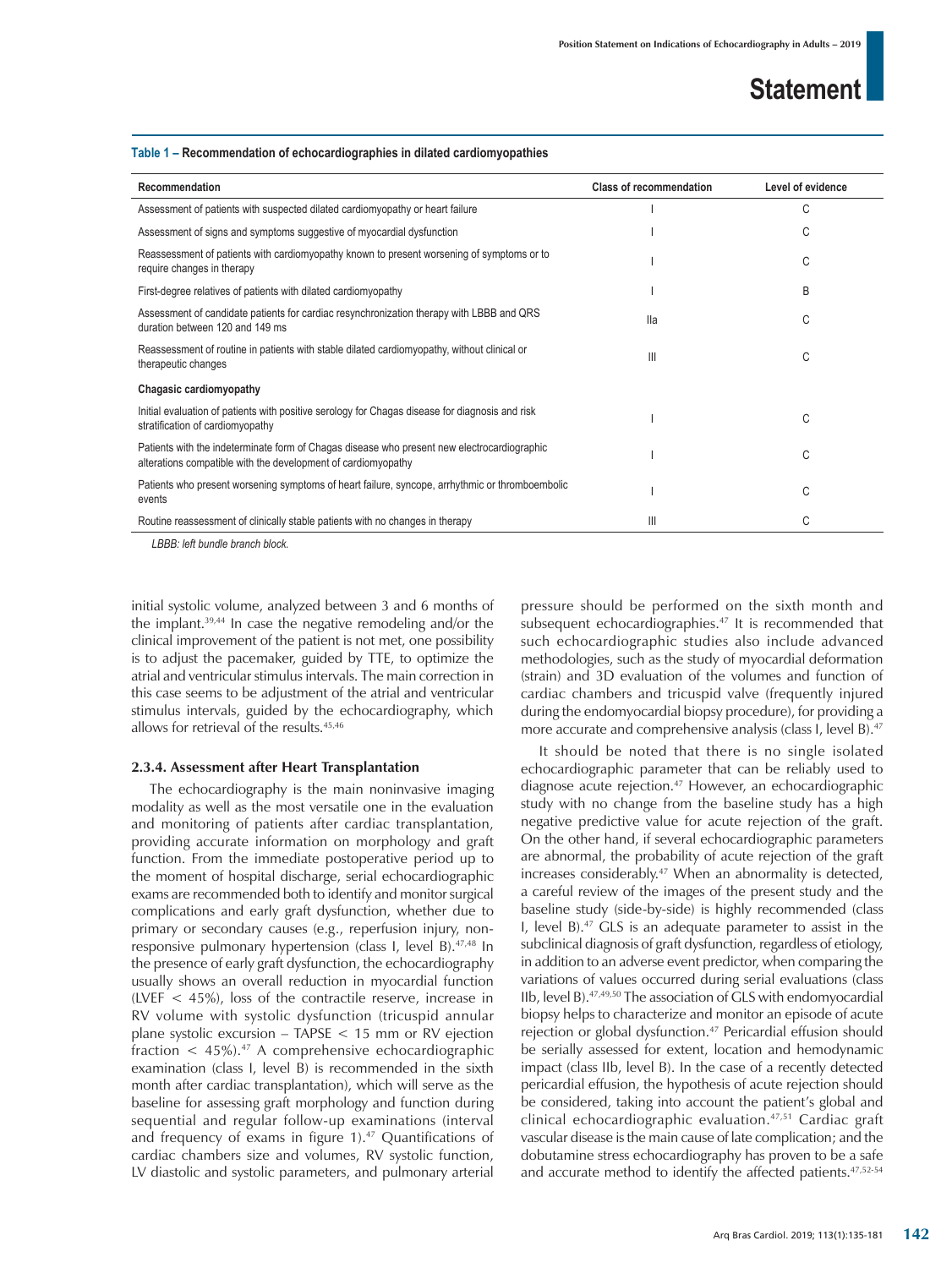The evaluation of the coronary reserve flow, as well as the sonographic contrast infusion to highlight the borders and to evaluate the myocardial perfusion , when combined with stress echocardiography, have been shown to increase the accuracy of the diagnosis of graft vascular disease.<sup>55-59</sup> Thus, dobutamine stress echocardiography alone (class IIA, level B) or in association with the evaluation of the flow of coronary reserve and/or with the use of sonographic contrast (class I, level B) may be an adequate noninvasive alternative to routine coronary angiography to assess the presence of cardiac graft vasculopathy, provided that the medical center has good experience with methodologies.

In addition to the role of cardiac graft monitoring, intraoperative echocardiography can be used as an alternative to fluoroscopy to guide endomyocardial biopsies, avoiding repeated exposure to X-rays, particularly in children and young women (class I, level B). Whether in transthoracic or transesophageal mode, the echocardiography allows a simultaneous visualization of the soft tissues and the biotope, guaranteeing greater biopsy safety in different regions of the RV with a reduction in the complication rate.<sup>47,60</sup> Furthermore, the use of echocardiography during the procedure allows immediate recognition and management of a possible complication.

### **2.3.5. Monitoring of Cardiac Function During Chemotherapy with Cardiotoxic Drugs**

Current cancer therapy is quite effective in some types of tumors, though it can induce cardiovascular complications. Cardiotoxicity (CT) induced by cancer treatment is recognized as the major cause of morbidity and mortality in cancer survivors.<sup>61</sup> Before starting anti-neoplastic treatment, it is essential to access the risk of  $CT<sub>62</sub>$  taking into consideration: (a) the specific risk of the drug used in chemotherapy, as some of them may affect the cardiac function (anthracyclines, trastuzumab), while other ones, the vascular function (5-fluoracil, capecitabine), or both (bevacizumab); (b) the use of radiotherapy, as it increases the risk of heart failure when concomitant with anthracyclines, pericardial lesion (constrictive pericarditis) and coronary artery disease; (c) the presence of previous risk factors, such as age > 65 years, female gender, hypertension, diabetes mellitus, coronary artery disease and history of heart failure. All patients receiving potentially cardiotoxic drugs should be periodically monitored for CT signs, which can be classified according to the injury the drug used produces. $63$  CT Type I, potentially irreversible, anthracycline-related dose, is dose-dependent, mainly at  $> 250$  to 300 mg/m<sup>2</sup> (often used in the treatment of breast cancer, lymphoma, leukemia, and sarcoma). It most commonly occurs in the first year of chemotherapy, or even two to three decades after completion of treatment, as progressive systolic dysfunction. It may rarely present as an acute systolic dysfunction, immediately after dosing. Type II CT, which is potentially reversible, mainly related to trastuzumab (used in the treatment of breast cancer in patients with increased HER2 receptor expression), has no relation to the cumulative dose.63 Such information is the basis for the algorithms of serial left ventricular function monitoring during and after treatment of cancer patients, published by the European Association of Cardiovascular Imaging (EACVI) and

the American Society of Echocardiography (ASE).<sup>3</sup> The most historically used parameter is LVEF, calculated by TTE using the Simpson biplanar 2D method.4 LVEF values between 53 and 73% should be considered normal in the evaluation. The main advantages of 2D TTE in relation to other imaging modalities, such as radioisotope ventriculography and magnetic resonance imaging (MRI), are: greater availability, lower cost, possibility of serial re-evaluations and greater safety (absence of radiation and limitation in patients with renal insufficiency). 3D TTE, used in sequential and comparative MRI evaluations for LVEF assessment, showed reproducibility comparable to MRI and better accuracy than 2D TTE,<sup>64</sup> being more indicated, when available, in the serial evaluation of these patients.<sup>65</sup>

The definition of CT due to chemotherapy was defined by the consensus of these two societies<sup>3</sup> as the decrease of LVEF  $> 10$  percentage points to values  $< 53\%$  and should be confirmed after 2 to 3 weeks of diagnosis by new imaging. This decrease may or may not be accompanied by symptoms of heart failure and may or may not be reversible. One of the major limitations of the use of LVEF for CT diagnosis in the follow-up of these patients is that changes in LVEF occur later. In order to minimize the risk of developing irreversible cardiomyopathy, it is essential to identify early signs of CT, since the administration of cardioprotective medication in this phase may result in an improvement in cardiac function.<sup>66</sup> Thus, the search for a technique that allows subclinical and early detection of CT before LVEF decrease or the onset of clinical symptoms has been an area of intense investigation. In this scenario, the use of GLS gained importance, evaluating myocardial deformation. Such technique has inter- and intraobserver reproducibilities smaller than the LVEF obtained by the 2D TTE, but is limited by the variability of normal values according to the brand of the equipment used, age and gender of the patients.<sup>67</sup> Systematic review confirmed the prognostic value of the alterations in GLS for CT, preceding the LVEF decrease obtained by 2D or 3D TTE.15 The consensus recommends serial GLS evaluation in patients at risk of CT, with subclinical left ventricular dysfunction suggestive of a fall of  $> 15\%$  of the baseline value, even without LVEF change.<sup>63</sup> The relative decrease between 8 and 15% suggests a more rigorous follow-up. GLS Variation of < 8% is consistent with absence of subclinical dysfunction.<sup>63</sup> Although some studies have drawn attention to changes in diastolic function following chemotherapy,68 there is no current evidence to support such parameters as indicative of CT.<sup>63</sup> A use of biomarkers in the assessment integrated with imaging methods in chemotherapy patients evidenced the importance of troponin I (TnI) with a high negative predictive value in the detection of CT.<sup>69</sup> It is probable that patients who do not evolve with TnI elevation have lower probability of events and perhaps less need for imaging tests in subsequent evaluations.<sup>69,70</sup> There is still no robust scientific evidence based on randomized clinical trials to support the algorithms proposed by the European Society of Oncology<sup>71</sup> and the consensus of EACVI and ASE,<sup>63</sup> in the follow-up of these patients; however, these documents represent current knowledge in the area. The orientation of the EACVI - ASE consensus $63$  to the present moment is:

a) Initial evaluation of left ventricular function before the start of chemotherapy in patients who will use potentially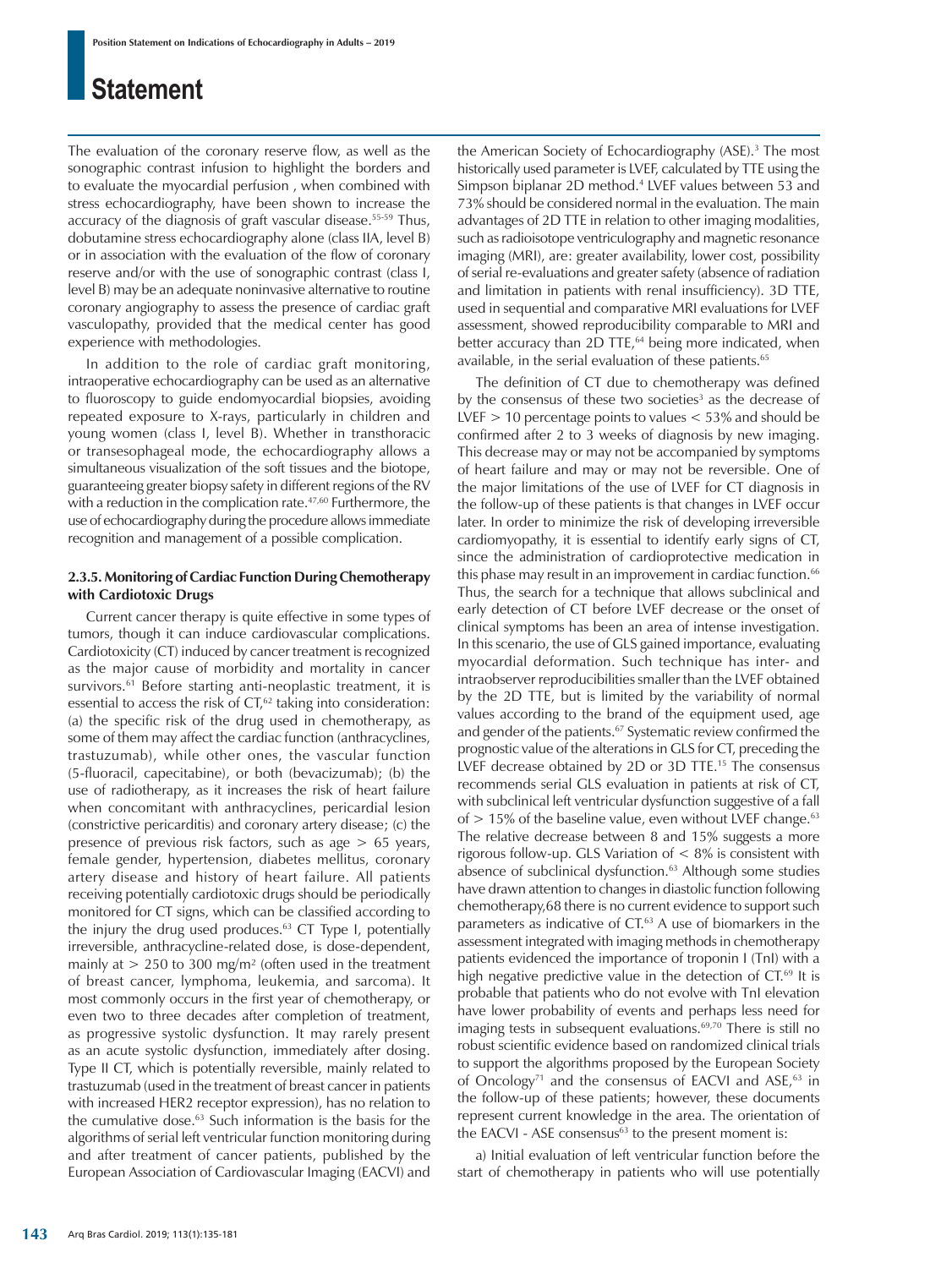

**Figure 1 –** *Echocardiographic evaluation after cardiac transplantation.*

*\*Graft dysfunction: confirmed on echocardiographic examination by dropping the ejection fraction by more than 10% to a value lower than 50%, compared to the baseline examination of the sixth month; § patients with graft dysfunction suspected or confirmed; clinical symptoms of a possible new cardiac abnormality; alterations in the resting electrocardiogram.*

cardiotoxic chemotherapeutics. If it is not possible in all patients, it is recommended in those at high risk for the development of CT: age > 65 years, previous left ventricular dysfunction, predicted use of high doses of anthracyclines (type I) or combination of type I and II drugs. To perform the LVEF assessment by the 3D TTE if available or, alternatively,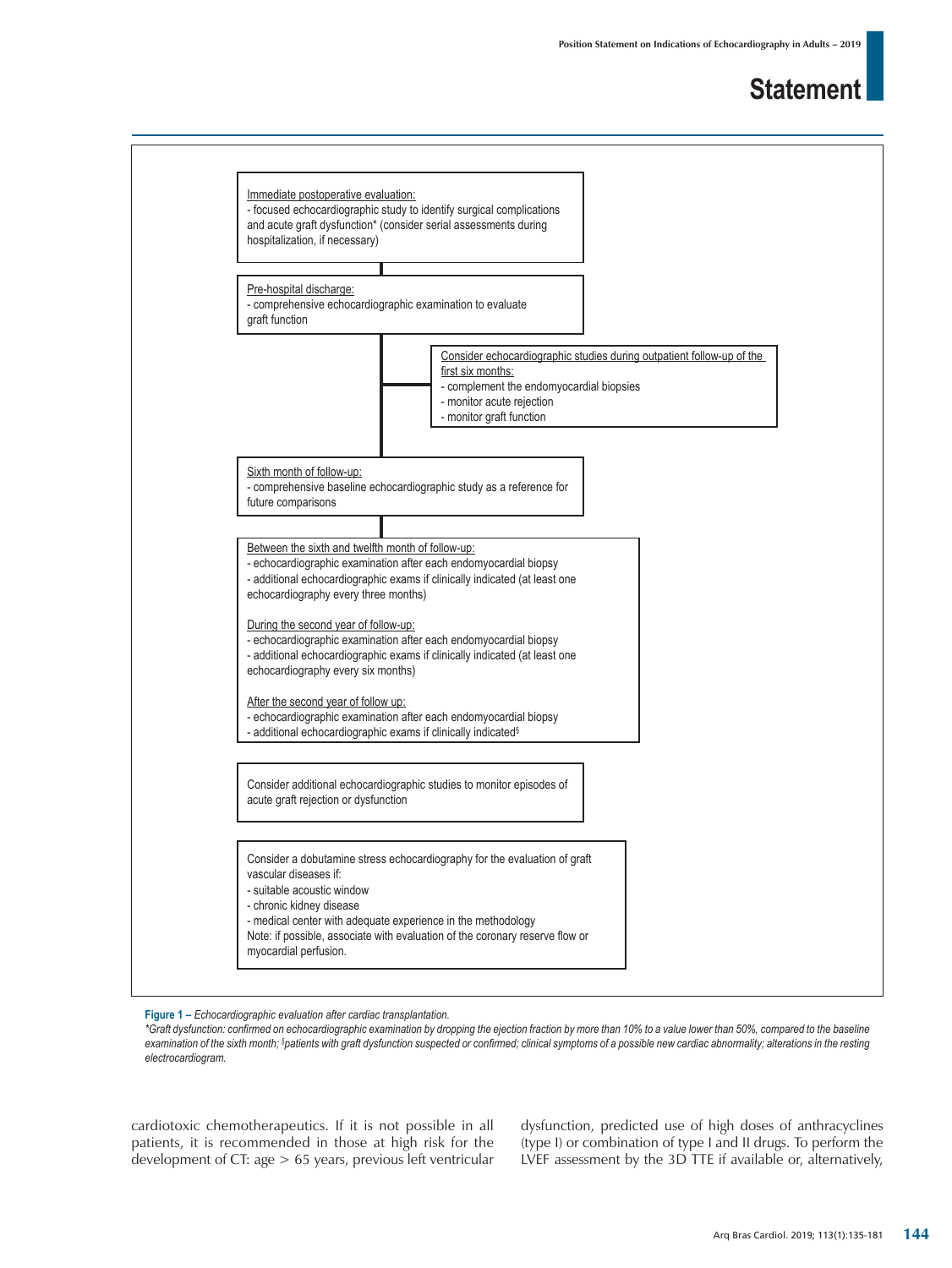by the 2D TTE (Simpson method). It is desirable that the evaluation by GLS and TnI is carried out. If not possible to perform GLS, report the S-wave of the medial and lateral tissue Doppler of the mitral annulus. Further monitoring of left ventricular function is recommended after this initial evaluation, depending on the chemotherapy to be initiated.

b) Type I drugs (anthracyclines): evaluate left ventricular function (2D/3D LVEF and GLS) at the end of chemotherapy and after 6 months at dose  $<$  240 mg/m<sup>2</sup>. For doses  $>$  240 mg/ m², evaluate left ventricular function before each additional 50 mg/m² cycle at the end of chemotherapy and after 6 months.

c) Type II drugs (trastuzumab): evaluate left ventricular function every three months during chemotherapy.

d) Patients receiving trastuzumab following anthracycline treatment: assess left ventricular function every three months during chemotherapy and six months after its completion.

### **2.3.6. Hypertrophic Cardiomyopathy**

Hypertrophic cardiomyopathy (HCM) is a genetic cardiovascular disease characterized by increased left ventricular wall thickness  $\geq$  15 mm in adults, with nondilated ventricular cavity not explained by abnormal loading conditions, such as arterial hypertension or valve aortic stenosis.72 Minor hypertrophy degrees (13 to 14 mm) may also diagnose HCM, particularly among relatives of these patients. TTE is considered the initial imaging for diagnosis, stratification of the risk of cardiac events and management of patients with HCM. Among the parameters to be evaluated in HCM are: location and hypertrophy degree; identification of obstruction and intraventricular gradient at rest or intentionally caused; presence of magnitude of mitral reflux; systolic and diastolic function; and LA size. Any hypertrophy pattern may be found, though the asymmetric is the most frequent one (75% of cases), and it is more common at the confluence of the anterior interventricular septum with the LV free wall.<sup>73</sup> Other forms of hypertrophy are: basal, concentric, apical and lateral wall. There is a linear association between maximum myocardial thickness and sudden death, with greater risk in patients with thickness ≥ 30 mm.72,74 Gradual identification of the LV outflow tract is important in the management o symptoms and in the stratification of the risk of sudden death.<sup>72</sup> TTE evaluation generally characterizes the presence of LV outflow tract obstruction (instantaneous gradient ≥ 30 mmHg) at rest (one third of patients) of after provocative maneuvers (one third), such as exercises (echocardiography under physical stress) or Valsalva maneuver. Echocardiography under physical stress can be very useful in patients with HCM, since in addition to detecting the presence and degree of obstruction during effort, it allows the objective evaluation of symptoms, functional capacity, systolic blood pressure response and the presence of secondary mitral regurgitation. Approximately 25% of HCM patients have abnormal blood pressure response during exercise, characterized by a drop in systolic pressure or by failure to increase in  $> 20$  mmHg. This finding has been interpreted as a risk factor for unfavorable prognosis and sudden death.75 Stress echocardiography with dobutamine is not recommended. The cut-off value of the intraventricular  $gradient \geq 50$  mmHg at rest or after provocative maneuvers is considered when indicating surgical treatment or percutaneous intervention in symptomatic patients, despite therapy with optimized medication.<sup>72</sup> Patients with HCM in general have diastolic dysfunction, commonly with altered relaxation (grade I), though without significant correlation between mitral flow data and LV filling pressures. Thus, the integrated approach of mitral Doppler data, tissue Doppler, pulmonary vein flow and LA volume is recommended in these patients.76 LVEF is normal or increased in most patients, giving the false impression of preserved systolic function. However, longitudinal strain assessment invariably shows a global and regional decrease (coincident with sites of greater hypertrophy) of contractility.<sup>77</sup> Estimating the size of the LA is fundamental, as there is a significant correlation between the dilation of the chamber and an increased risk of cardiovascular events, such as atrial fibrillation and sudden death. The main complication of HCM is sudden cardiac death (SCD), especially in young and apparently healthy individuals.78,79 Cardiac defibrillator implantation for primary or secondary prophylaxis may reduce mortality from this complication and is the only therapy with evidence of lifesaving potential.<sup>80</sup> TTE has a relevant role in the two most commonly used risk stratification scores form SCD in HCM, which determined the relationship between come clinical risk factors and prognosis. In the American model of primary prevention, one of the risk factors among 5 variables is the presence of interventricular septum thickness  $\geq 30$  mm.<sup>75</sup> In the European model, of the seven variables analyzed, three of them are provided by TTE: septum thickness, LA and left ventricular outflow tract (LVOT) gradient at rest or after Valsalva maneuver.72 Family screening of first-degree relatives of HCM subjects should be performed periodically due to their risk of developing the disease. Recommendations for the use of echocardiography in HCM are summarized in table 2.

### **2.3.7. Restrictive Cardiomyopathies**

Restrictive cardiomyopathies (RCM) are a group of entities characterized by abnormalities in the ventricular filling pattern, which may be associated with thickened and rigid walls and generally preserved systolic function. RCMs comprise various entities, including, endomyocardial fibrosis (EMF), endomyocardial fibroelastosis, Löefler parietal endocarditis, infiltrative (such as amyloidosis and sarcoidosis), storage (such as hemochromatosis and Fabry disease), idiopathic and other forms secondary to different processes (scleroderma, carcinoid syndrome, metastases of systemic neoplasms, anthracycline toxicity and irradiation heart disease).<sup>81</sup> Diagnosis by echocardiography is based on common anatomical and functional changes: ventricular cavities of normal or reduced size, usually with Doppler degree III diastolic function (restrictive type), generally preserved overall systolic function, and dilated atria. Tissue Doppler analysis shows velocity e' obtained in the septal mitral annulus usually below 7.0 cm/s, a useful measure in constrictive pericarditis differentiation.<sup>82</sup> In amyloidosis, there is thickening of the atrioventricular valves, myocardial walls, and eventually the atrial septum, with a more intense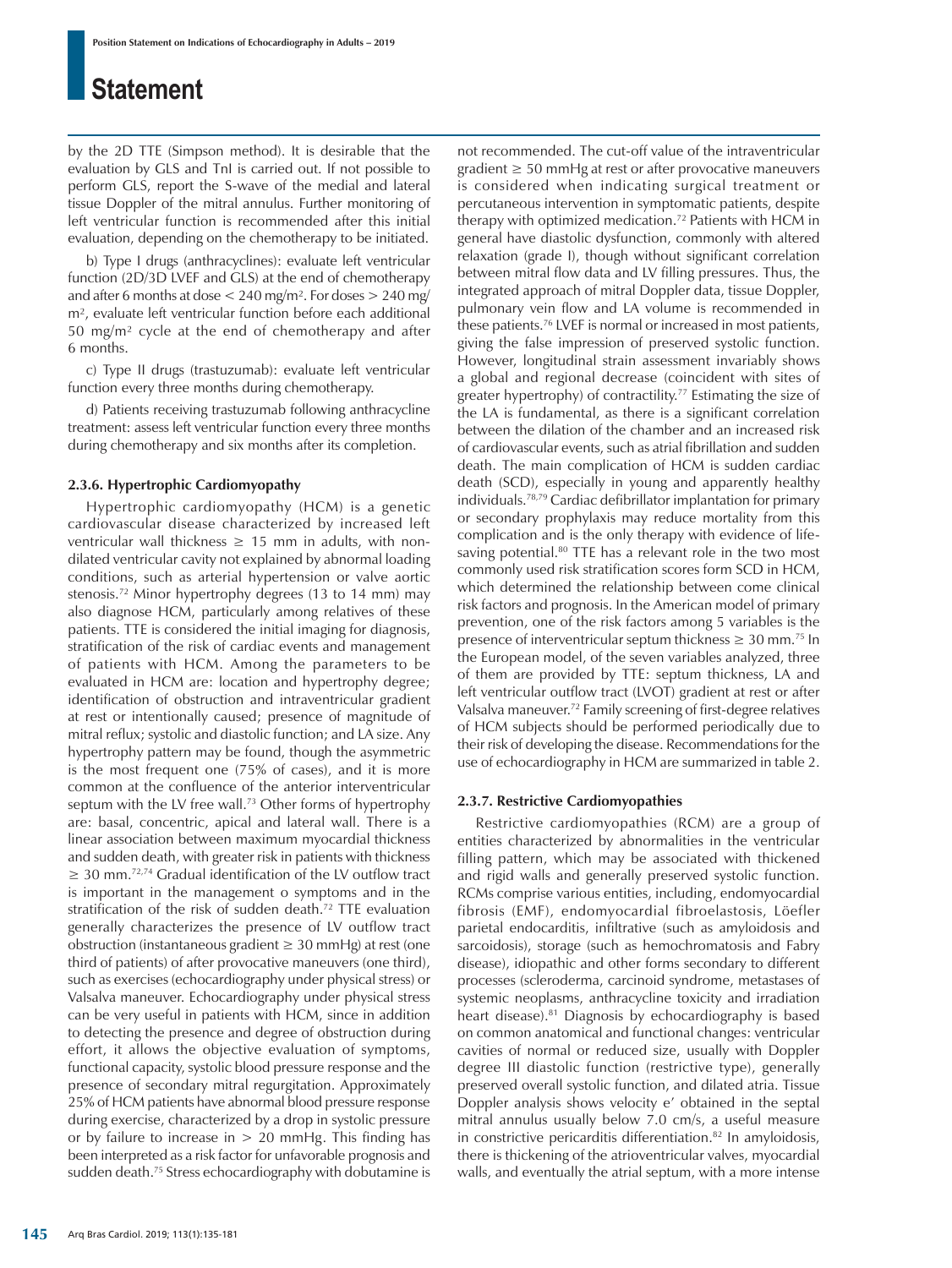### **Table 2 – Recommendations of transthoracic echocardiography, echocardiography under physical stress and transesophageal**  echocardiography in hypertrophic cardiomyopathy<sup>72,75</sup>

| Recommendation                                                                                                                                                                                                                                                      | <b>Class of recommendation</b> | Level of evidence |
|---------------------------------------------------------------------------------------------------------------------------------------------------------------------------------------------------------------------------------------------------------------------|--------------------------------|-------------------|
| TTE in the initial assessment of all patients with suspected HCM, at rest and during Valsalva maneuver                                                                                                                                                              |                                | B                 |
| EPS in symptomatic patients with resting or Valsalva intraventricular gradient < 50 mmHg to assess the<br>degree of dynamic obstruction and mitral regurgitation during exercise                                                                                    |                                | B                 |
| Reassessment by TTE when there are changes in symptoms or a new cardiovascular event                                                                                                                                                                                |                                | B                 |
| TTE in the assessment of therapeutic results of pharmacological, surgical (myomectomy), interventional<br>(alcoholic septal artery occlusion) and pacemaker treatments                                                                                              |                                | C                 |
| TTE in the screening of first-degree relatives with HCM diagnosis                                                                                                                                                                                                   |                                | B                 |
| Serial TTE (every 12 to 18 months) in children of HCM patients, starting at age 12 (or earlier, if there is<br>intention to take on competitive sports or sudden death among relatives)                                                                             |                                | C                 |
| TTE during alcohol septal artery ablation                                                                                                                                                                                                                           |                                | B                 |
| TEE in intraoperative myectomy monitoring and during alcoholic occlusion of the septal artery with<br>inadequate TTE                                                                                                                                                |                                | B                 |
| Serial TTE every one to two years may be useful in stable symptomatic patients to reassess myocardial<br>hypertrophy, dynamic obstruction, and ventricular function                                                                                                 | lla                            | C                 |
| TEE may be useful when TTE is inconclusive, in the planning of myomectomy or in the evaluation of mitral<br>requrgitation secondary to mitral valve abnormalities                                                                                                   | lla                            | C                 |
| Serial TTE (every five years) is reasonable in periodic reassessment in first-degree relatives of adult HCM<br>patients                                                                                                                                             | lla                            | C                 |
| TTE combined with intravenous contrast injection is reasonable if the diagnosis of apical HCM and/<br>or apical infarction are doubtful, or the quantification of hypertrophy is inadequate, especially if MRI is<br>unavailable, non-diagnostic or contraindicated | lla                            | C                 |
| EPS may be useful in asymptomatic HC patients, with no dynamic obstruction at rest when gradient<br>detection in LVOT is relevant for lifestyle or career change orientation, or decision making on medical<br>treatment                                            | <b>IIb</b>                     | C                 |
| TTE should not be performed in less than 12 months in HCM patients when there is no change in<br>symptoms or predicted conduct change                                                                                                                               | Ш                              | C                 |

*TTE: transthoracic echocardiography; HCM: hypertrophic cardiomyopathy; EPS: echocardiography under physical stress; TEE: transesophageal echocardiography; LVOT: left ventricular outflow tract.*

(ecorrefringence) reflection and "granular and sparkling" myocardial aspect.<sup>83</sup> The GLS analysis of the LV with 2D echocardiography in amyloidosis observes very low values, especially in the mid and basal segments with relative "apical sparing" (it aids in the differential diagnosis with other diseases).84 In EMF, one may observe: obliteration of the apex by fibrosis, signs of ventricular restriction, and involvement of the atrioventricular valves. The fibrosis of the apical thrombi is differentiated due to absence of akinesia or dyskinesia in the left EMF. Another differential diagnosis is apical HCM, which presents no endocardial thickening or restrictive pattern and displays specific electrocardiographic changes. Cardiac sarcoidosis may present with regional contractile abnormalities and non-ischemic distribution aneurysms. GLS measure represents an early marker of myocardial involvement in sarcoidosis and the magnitude of the reduction is associated with poor prognosis.<sup>85</sup> The recommendations for TTE in RCM are set out in table 3. Transesophageal echocardiography (TEE) is indicated when there are technical difficulties to TTE and in the transoperative monitoring of fibrosis and apical correction of valve defects.

### **2.3.8. Arrhythmogenic Cardiomyopathy (Right Ventricle Arrhythmogenic Dysplasia)**

Arrhythmogenic cardiomyopathy (AC) is considered an inherited cardiomyopathy with autosomal dominant transmission, predisposing to the emergence of ventricular arrythmias, sudden death in young people, ventricular dysfunction and heart failure. Due to the frequent involvement of the LV, the use of the term CA is currently recommended, which comprises both ventricles, replacing the term "arrhythmogenic dysplasia of the  $RV''$ .<sup>86</sup> The disease is characterized by a progressive replacement of the ventricular myocardium by fibrous and adipose tissue, which can lead to thinning of the wall and aneurysm formation. In the RV, the process is typically located in the inferior, apical and infundibular walls (dysplasia triangle), and may be diffuse or segmental. LV involvement occurs in more than half of the cases, typically located in the subepicardium or mesocardium, and often confined to the inferolateral segment. Echocardiography is the imaging modality of choice in the initial assessment of AC (Table 4) and the most commonly used propaedeutic method for patient follow-up.<sup>87</sup> Typical morphologic features in patients with CA include regional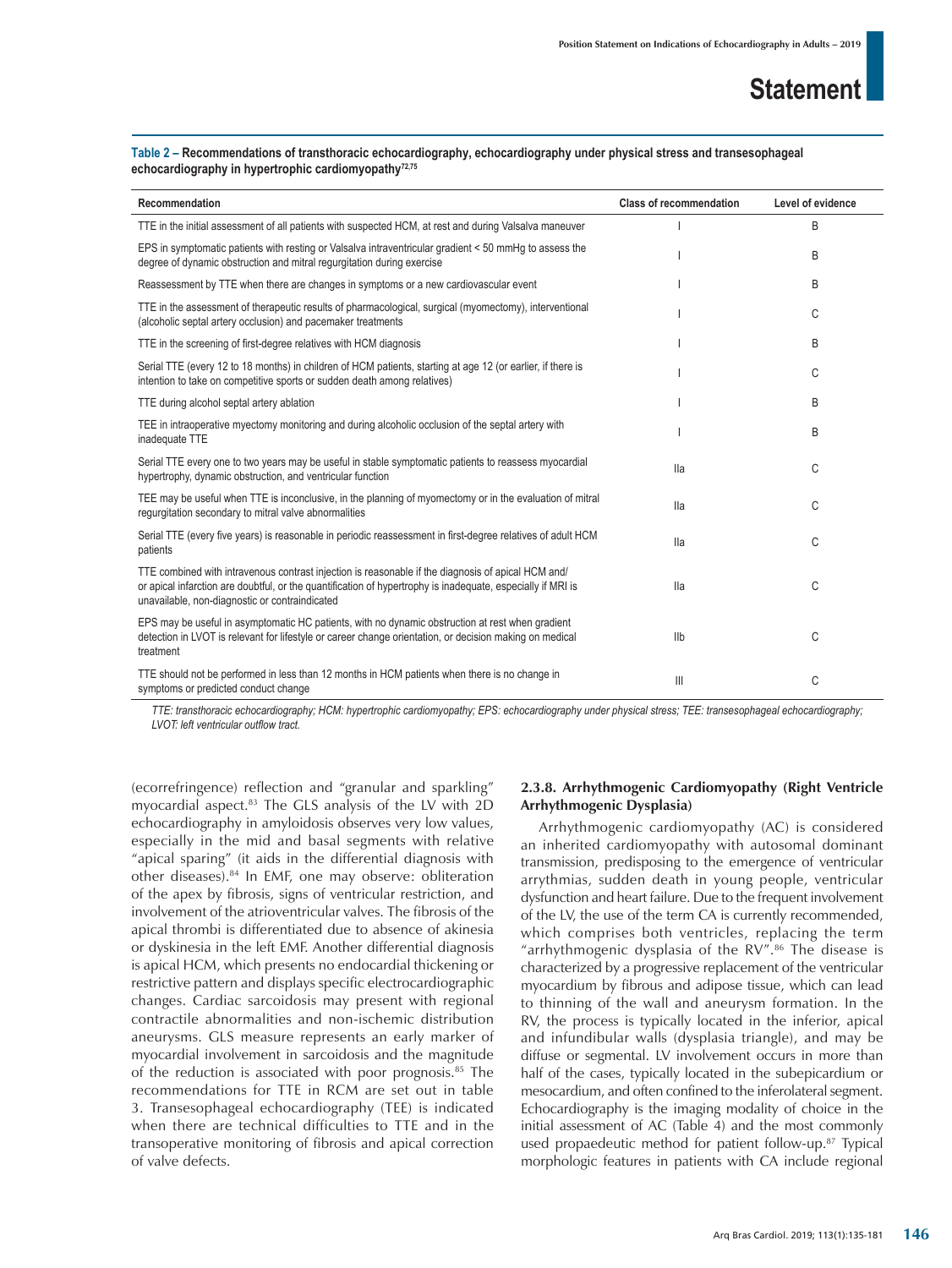#### **Table 3 – Recommendations of echocardiography in restrictive cardiomyopathies**

| Recommendation                                                                                                       | <b>Class of recommendation</b> | Level of evidence |  |
|----------------------------------------------------------------------------------------------------------------------|--------------------------------|-------------------|--|
| Diagnostic investigation of patients with heart failure without clear etiology                                       |                                | C                 |  |
| Differential diagnosis of patients with restrictive syndrome                                                         |                                | С                 |  |
| Symptomatic patients with systemic diseases potentially causing RCM                                                  |                                | С                 |  |
| Patients with hypereosinophilic syndrome, ascites and distended jugular veins                                        |                                | С                 |  |
| Patients with ascites and lower limb edema, without established diagnosis                                            |                                | U                 |  |
| Patients submitted to radiotherapy with signs of systemic venous hypertension                                        |                                | С                 |  |
| Reassessment of patients with previous RCM diagnosis when there is a change in the clinical course<br>of the disease |                                | C                 |  |
| Patients with EMF for therapeutic planning and prognostic evaluation                                                 | lla                            | C                 |  |
| Patients with edema and ascites, with evidence of normal systemic venous pressure and no evidence<br>of cardiopathy  | Ш                              | C                 |  |

*RCM: restrictive cardiomyopathies; EMF: endomyocardial fibrosis.*

contractile abnormalities and/or dilation and right ventricular dysfunction. Among the traditional echocardiographic criteria, derived from 2D echocardiography, proposed for the diagnosis of AC,<sup>88</sup> are: presence of akinesia, dyskinesia or right ventricular aneurysm; increased ventricular outflow tract diameter (measured on long and short parasternal axis); and reduction of the fractional variation of the RV area. Recently, the routine and systematic addition of other echocardiographic measurements and techniques was recommended in order to improve evaluation:<sup>89</sup>

• Conventional parameters: basal RV diameter (normal  $\leq$  41 mm); systolic excursion of the annular tricuspid plane  $(TAPSE – normal \geq 17$  mm).

• Advanced parameters: wave s' to the tissue Doppler of the RV's free wall (normal  $\geq$  9.5 cm/s); longitudinal strain of the RV's free wall (normal  $\ge$  -20%); LV's GLS (normal  $\ge$  -18%); RV ejection fraction to 3D echocardiography (normal  $\geq$  45%).

In short, TTE, preferably with analysis of conventional and advanced parameters, is indicated in patients with suspected or established AC (evaluation of disease progression), as well as in family screening of first-degree relatives.

### **2.3.9. Non-compaction Cardiomyopathy**

Non-compaction cardiomyopathy (NCC) is considered a distinct cardiomyopathy, marked by genetic heterogeneity, with an overlapping of different phenotypes and great variability of clinical presentation. As a consequence, there is still controversy in the literature regarding its nomenclature: whereas for the American Heart Association (AHA)<sup>90</sup> it is considered a primary cardiomyopathy, the European Society of Cardiology  $(ESC)^{81}$  considers it an unclassified disorder. Its pathogenesis implies early interruption of compaction of the trabecular meshwork of the LV during embryogenesis, resulting in the formation of two layers: a thin compacted epicardial layer and a thick endocardial one (similar to a "spongy" mesh) with marked trabeculations and deep intertrabecular recesses. The 2D echocardiography is the basis for diagnosis, follow-up, and better delineation of NCC phenotypic expressions.91 Several criteria have been employed in diagnosis, taking into account the increase in the proportion of the non compacted layer (for example, the non compacted/compacted ratio at the end of systole > 2), presence of excessive trabeculation, hypokinesia of non compacted areas (commonly located at the apex and lateral wall) and visualization of flow in the recess (via color Doppler). New techniques have recently been incorporated to aid in diagnosis, such as the use of echocardiographic contrast, 3D echocardiography and myocardial strain for the analysis of regional deformation and rotation (which assumes a characteristic pattern in this nosological entity).<sup>92</sup> Therefore, it should be noted that the diagnosis of suspected cases has increased in recent years, due to advances and improvements in imaging methods, as well as the

#### **Table 4 – Recommendations of the echocardiography in arrhythmogenic cardiomyopathy**

| Recommendation                                                                                      | <b>Class of recommendation</b> | Level of evidence |
|-----------------------------------------------------------------------------------------------------|--------------------------------|-------------------|
| Assessment of patients with suspected AC                                                            |                                |                   |
| Reassessment of patients with known AC when there is change of symptoms or new cardiovascular event |                                |                   |
| Family screening in first-degree relatives of AC patients                                           |                                |                   |
| Routine re-evaluation of clinically stable patients with no changes in therapy                      | Ш                              |                   |

*AC: arrhythmogenic cardiomyopathy.*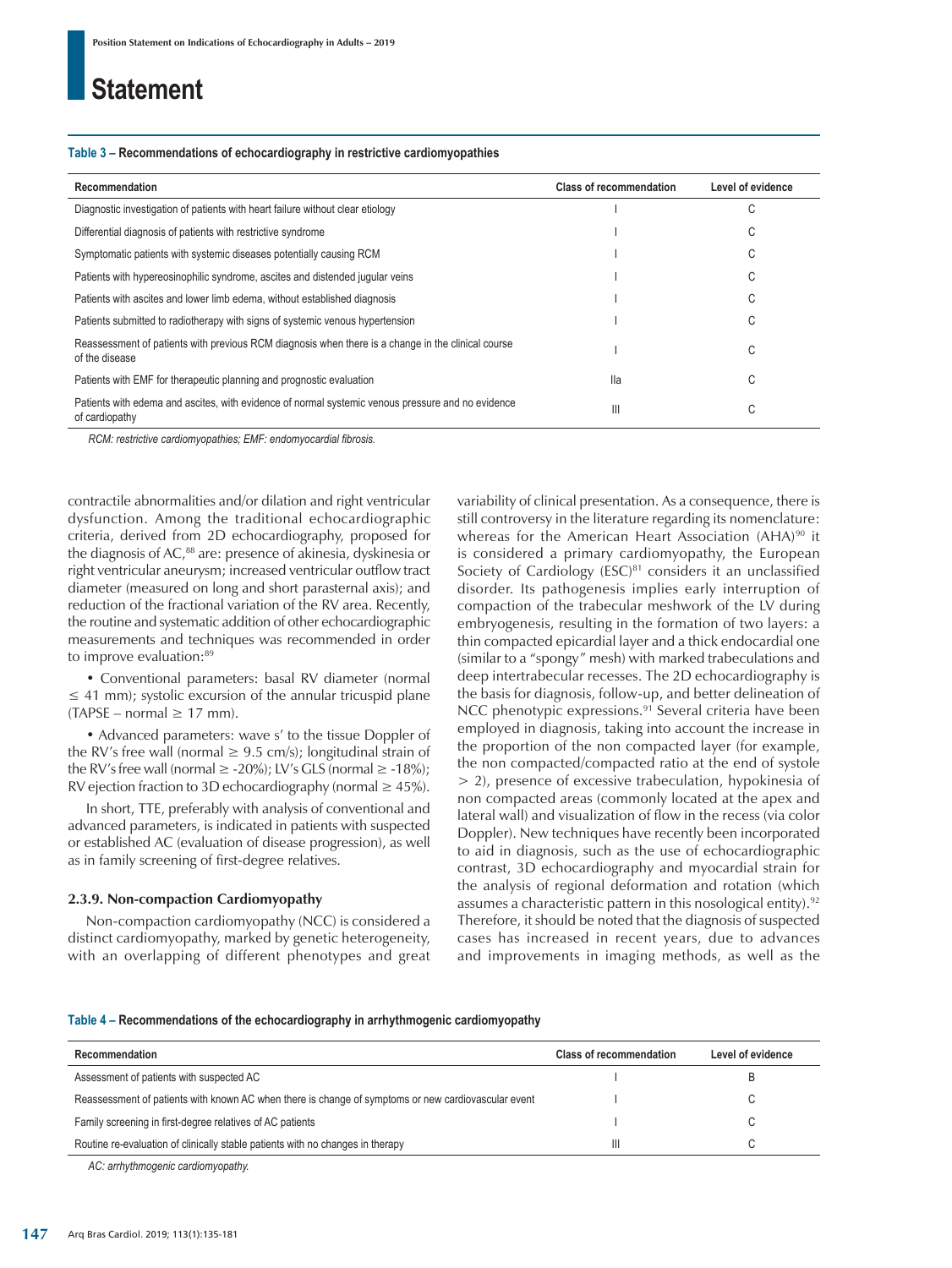perception of the need to actively investigate first-degree relatives affected by the disease (described in 13 to 50% of this specific group). $93$  On the other hand, increasingly frequent "exam findings" (physiological versus pathological variants) have been reported in clinical practice, leading to the worrisome excess of diagnoses.<sup>7</sup> Therefore, it is recommended to carry out a comprehensive evaluation, including clinical, electrocardiographic data and careful analysis of the findings in complementary imaging studies.<sup>94</sup> The recommendations for performing the echocardiography in NCC are set out in table 5.

### 2.4. Arterial Hypertension and Myocardial Hypertrophy

The elevation of systolic stress in the LV wall, secondary to systemic arterial hypertension (SAH), can produce myocardial hypertrophy by increasing ventricular mass.<sup>95</sup> Unlike physiological hypertrophy (growth, pregnancy and physical activity), characterized by preserved cardiac structure and function, left ventricular hypertrophy (LVH), secondary to SAH, is commonly associated with fibrosis,

myocardial dysfunction and increased mortality.96 The echocardiography is the clinical choice exam to detect LVH, due to its being more accurate than the electrocardiogram<sup>97,98</sup> and allowing estimation of LV mass (LVM). The methodology to measure LVM and to define its cut-off points and index form (body surface, height, weight) varies between studies. Most echocardiography authors and laboratories follow the recommendations published by ASE and EACVI.95,99 LVM indexing to the body surface area in  $g/m^2$  is the most used one,<sup>100</sup> and normality values are different for men and women (Table 6).<sup>95,99</sup>

Cumulative exposure to elevated blood pressure levels among young adults is associated with LV systolic dysfunction in mid-life.101 The presence of LVH is considered as evidence of target organ damage in hypertensive patients, and its association with cardiovascular diseases and mortality is well documented.102-104 Such an increase in cardiovascular risk in hypertensive patients is directly related to LVM, regardless of blood pressure values.103 In addition to LVM, the geometric pattern of LVH is also seen as an important variable related

#### **Table 5 – Recommendations of echocardiography in non-compaction cardiomyopathy**

| Recommendation                                                                                                                                             | <b>Class of recommendation</b> | Level of evidence |
|------------------------------------------------------------------------------------------------------------------------------------------------------------|--------------------------------|-------------------|
| NCC clinical suspicion                                                                                                                                     |                                |                   |
| Reassessment of patients with known NCC when there is change of symptoms or new<br>cardiovascular event                                                    |                                | C                 |
| Screening in first-degree relatives of NCC patients                                                                                                        |                                | C                 |
| Carriers of muscular diseases and/or other clinical syndromes that may be related                                                                          |                                |                   |
| Use of new techniques such as strain, 3D echocardiography and echocardiographic contrast for<br>complementary evaluation and aid in differential diagnosis | lla                            | B                 |
| Routine reassessment of clinically stable patients with no change in therapy                                                                               | $\mathsf{III}$                 |                   |

*NCC: non-compaction cardiomyopathy.*

#### Table 6 – Degree of abnormalities of left ventricular mass<sup>95,99</sup>

|                                                 | Female                |                    |                      |                           |                       | Male          |                      |                           |  |
|-------------------------------------------------|-----------------------|--------------------|----------------------|---------------------------|-----------------------|---------------|----------------------|---------------------------|--|
| Linear method                                   | <b>Normal</b>         | Slight<br>increase | Moderate<br>increase | <b>Severe</b><br>increase | <b>Normal</b>         | Mild increase | Moderate<br>increase | <b>Severe</b><br>increase |  |
| LV mass, q                                      | 67 to 162             | 163 to 186         | 187 to 210           | $\geq 211$                | 88 to 224             | 225 to 258    | 259 to 292           | $\geq$ 293                |  |
| Mass/BS, g/m <sup>2</sup>                       | 43 to 95              | 96 to 108          | 109 to 121           | $\geq$ 122                | 49 to 115             | 116 to 131    | 132 to 148           | $\geq 149$                |  |
| Mass/height, g/m                                | 41 to 99              | 100 to 115         | 116 to 128           | $\geq 129$                | 52 to 126             | 127 to 144    | 145 to 162           | $\geq 163$                |  |
| Mass/height <sup>2,7</sup> , g/m <sup>2,7</sup> | 18 to 44              | 45 to 51           | 52 to 58             | $\geq 59$                 | 20 to 48              | 49 to 55      | 56 to 63             | $\geq 64$                 |  |
| RWT (2 x LVPW/LVDD)                             | 0.22 to 0.42          | 0.43 to 0.47       | 0.48 to 0.52         | $\ge 0.53$                | 0.24 to 0.42          | 0.43 to 0.46  | 0.47 to 0.51         | $\geq 0.52$               |  |
| Septum thickness, cm                            | $0.6 \text{ to } 0.9$ | 1.0 to 1.2         | 1.3 to 1.5           | $\geq 1.6$                | $0.6 \text{ to } 1.0$ | 1.1 to $1.3$  | 1.4 to 1.6           | $\geq 1.7$                |  |
| LVPW thickness, cm                              | 0.6 to 0.9            | 1.0 to 1.2         | 1.3 to 1.5           | $\geq 1.6$                | $0.6 \text{ to } 1.0$ | 1.1 to 1.3    | 1.4 to 1.6           | $\geq 1.7$                |  |
| 2D Method                                       |                       |                    |                      |                           |                       |               |                      |                           |  |
| LV mass, g                                      | 66 to 150             | 151 to 171         | 172 to 182           | $\geq$ 193                | 96 to 200             | 201 to 227    | 228 to 254           | $\geq$ 255                |  |
| Mass/BS, q/m <sup>2</sup>                       | 44 to 88              | 89 to 100          | 101 to 112           | $\geq 113$                | 50 to 102             | 103 to 116    | 117 to 130           | $\geq 131$                |  |

*LV: left ventricle; BS: body surface; RWT: relative wall thickness; LVPW: left ventricle posterior wall; LVDD: left ventricle diastolic diameter; 2D: two-dimensional.*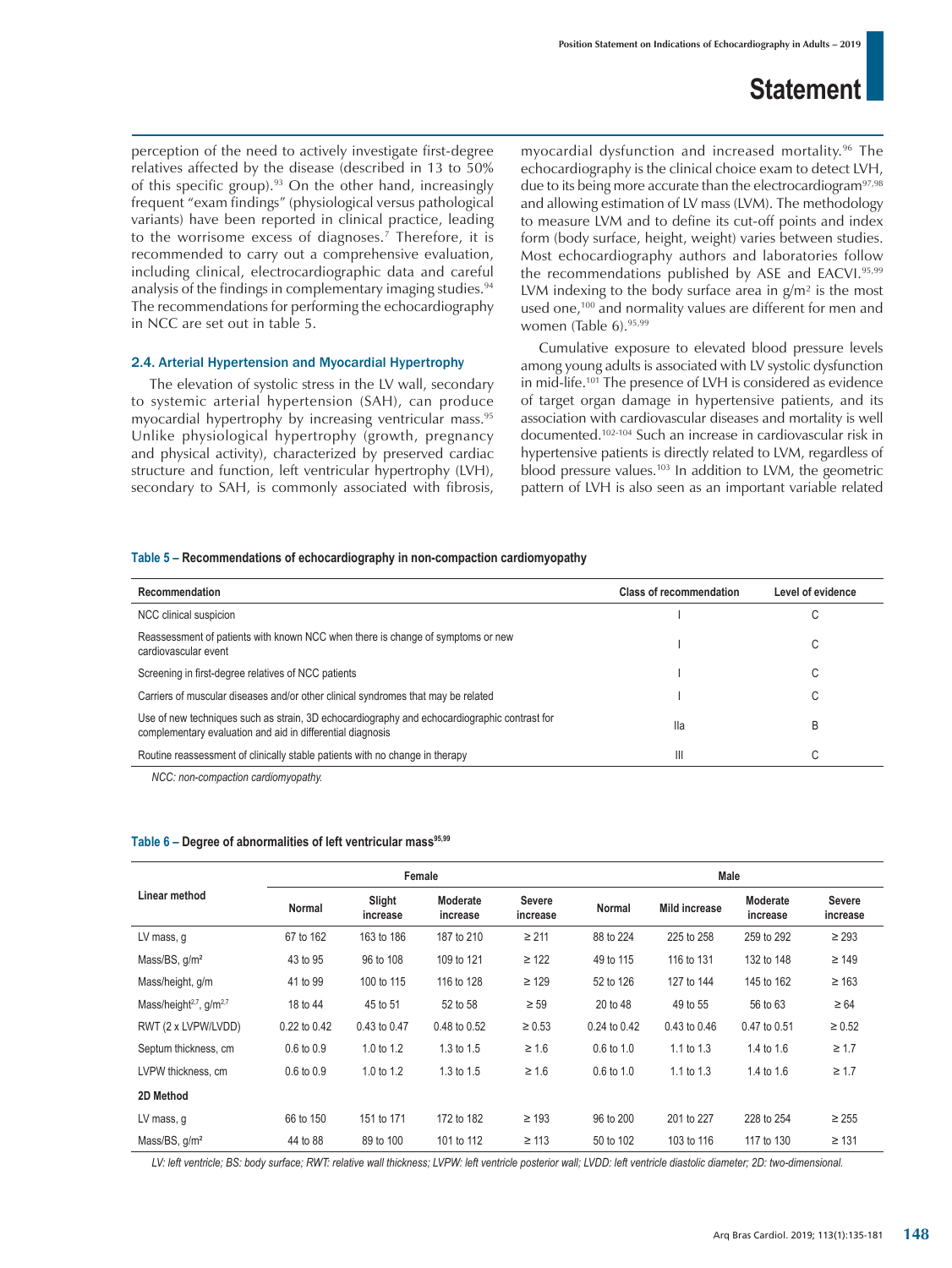to cardiovascular risk. Four patterns of LV geometry<sup>99</sup> are described in (Table 7). The altered geometric patterns (concentric LVH, eccentric LVH and concentric remodeling) are predictors of cardiovascular complications in hypertensive patients, with concentric LVH being associated with higher risk of events.103

Another frequent finding in SAH is the presence of LV diastolic dysfunction.101 Hypertensive individuals with heart failure commonly present with LVH, abnormalities in diastolic function and preserved ejection fraction. In these cases, diastolic dysfunction alone may be responsible for the signs and symptoms of heart failure.105 In addition, E/e'  $ratio$   $>$  13 is associated with high cardiac risk in hypertensive patients, regardless of LVM.106 The use of GLS, obtained by 2D speckle tracking, allows for the early identification of subclinical systolic dysfunction in several scenarios, including hypertensive patients without LVH.107 GLS decline was related to hospitalization by heart failure, infarction, stroke, and death in patients with asymptomatic hypertensive heart disease.<sup>108</sup> The regression of LVH in hypertensive patients, evaluated by serial echocardiographies after therapeutic interventions, is associated with decreased risk of fatal and non-fatal

#### Table 7 – Geometric patterns of the left ventricle<sup>99</sup>

| Left ventricle geometry | Left ventricle mass /<br>body surface<br>(q/m <sup>2</sup> ) | Left ventricle mass<br>/body surface<br>(q/m <sup>2</sup> ) |
|-------------------------|--------------------------------------------------------------|-------------------------------------------------------------|
| Normal                  | $\leq$ 115 (men) or<br>$\leq$ 95 (women)                     | $\leq$ 0.42                                                 |
| Concentric hypertrophy  | $>$ 115 (men) or<br>$> 95$ (women)                           | > 0.42                                                      |
| Eccentric hypertrophy   | > 115 (men) or<br>$> 95$ (women)                             | $\leq 0.42$                                                 |
| Concentric remodeling   | $\leq$ 115 (men) or<br>$\leq$ 95 (women)                     | > 0.42                                                      |

*\*Measures taken by the linear method.*

cardiovascular events, even in those cases where LVH has not been detected by the electrocardiogram.109 This benefit is directly related to the degree of reduction of LVM indexed to body surface, regardless of ambulatory blood pressure. LVH regression is also associated with an improvement in LV systolic $110$  and diastolic function $111$  in hypertensive patients. The thoracic aorta is more frequently affected by dilatation in hypertensive patients without adequate blood pressure control than in normotensive and controlled hypertensive ones.112 Long-term follow-up has shown that blood pressure levels are one of the main modifiable factors of adult aortic root dilatation.113 The recommendations for performing the echocardiography in SAH are listed in table 8.

### 2.5. Athletes

The clinical entity called "athlete's heart" has been recognized for more than two decades<sup>114</sup> and is characterized by cardiac morphological alterations, mainly of increased ventricular mass, secondary to physical training stimulus. These alterations are not accompanied by changes in myocardial function, not only by conventional echocardiographic methods but also by techniques such as tissue Doppler and strain.<sup>115,116</sup> Still, as a result of intact ventricular function, there is no significant increase in atrial cavities<sup>117</sup> and reversibility of morphological alterations after discontinuation of training may be a decisive diagnostic factor in doubtful cases. The use of TTE, therefore, can elucidate cases of doubtful diagnosis between this situation and hypertrophies or pathological ventricular remodeling, such as HCM or even hypertrophy secondary to SAH.<sup>115</sup> However, the use of echocardiography as a routine method in the follow-up of athletes lacks robust scientific evidence.

Events of sudden death in athletes constitute an important clinical scenario and the potential prevention of some situations through clinical cardiological evaluation raises the discussion about the need to use complementary methods in this evaluation. Although not all deaths in athletes are cardiovascular, pathologies such as hypertrophic cardiomyopathy and coronary anomalies are among the

#### **Table 8 – Recommendations of the echocardiography in the evaluation of hypertensive patients**

| Recommendation                                                                                                  | <b>Class of recommendation</b> | Level of evidence |
|-----------------------------------------------------------------------------------------------------------------|--------------------------------|-------------------|
| LVH detection                                                                                                   |                                | Α                 |
| Assessment of systolic and diastolic function in hypertensive patients with clinical suspicion of heart failure |                                | A                 |
| Hypertensive patients with left bundle branch block                                                             |                                | U                 |
| Assessment of the aortic diameter in hypertension without adequate blood pressure control                       |                                | R                 |
| Hypertensive patients with LVH on ECG for quantification of LVH and definition of LV geometric pattern          | lla                            | B                 |
| Global longitudinal strain evaluation in patients with hypertensive cardiopathy                                 | lla                            | U                 |
| Reassessment of patients with hypertensive heart disease without alteration of their clinical status            | Ilb                            | B                 |
| Assessment of first-degree relatives of hypertensive patients                                                   | Ш                              | U                 |
| Selection of antihypertensive therapy                                                                           | Ш                              | U                 |
| Monitoring of antihypertensive therapy in controlled and asymptomatic individuals                               | Ш                              | U                 |

*LVH: left ventricular hypertrophy; ECG: electrocardiogram; LV: left ventricle.*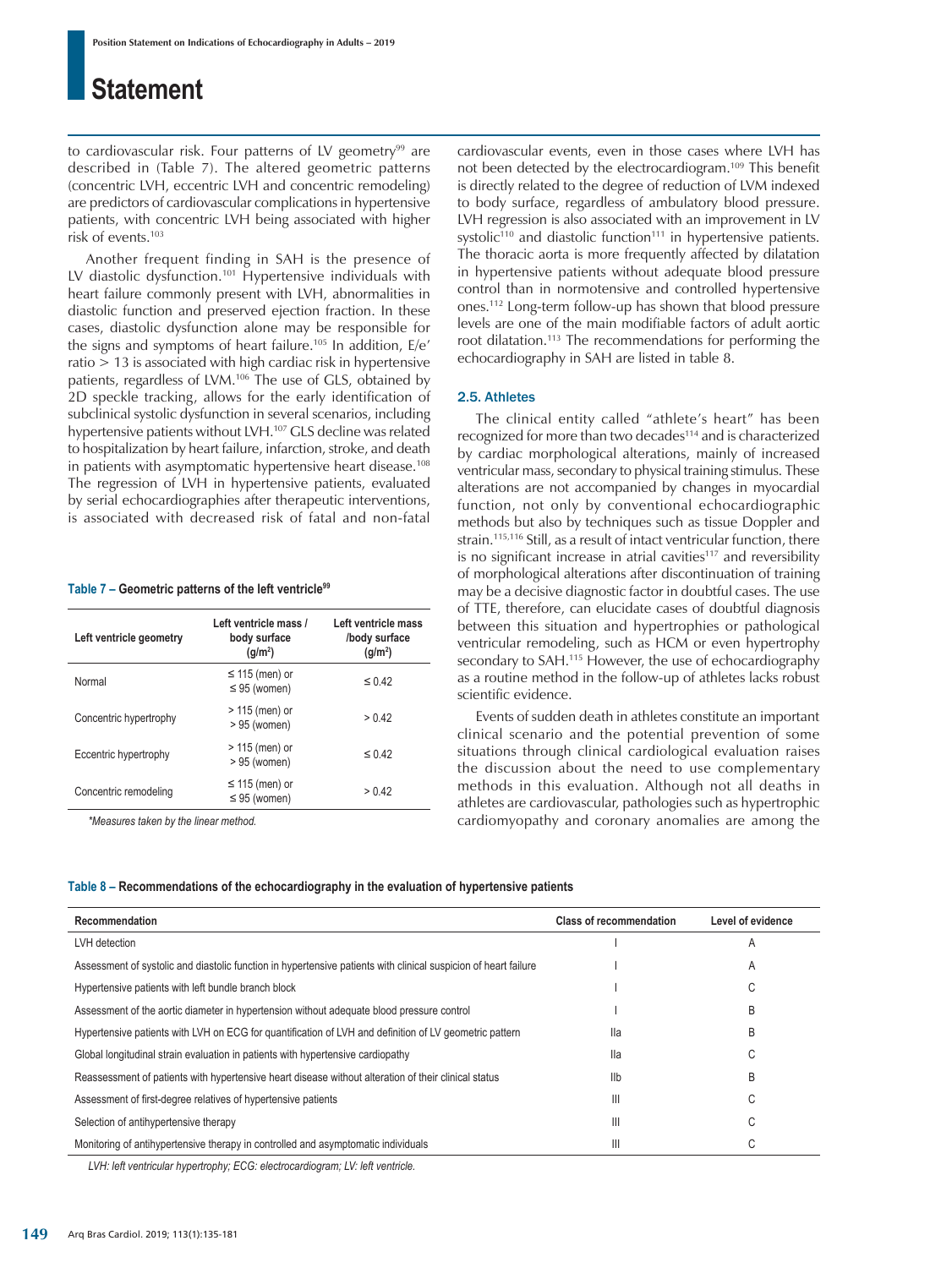most frequent causes of sudden death during exertion in this population.118,119 Although the usefulness of anamnesis and physical examination is consensual, the need for TTE and even for the electrocardiogram in population screening of athletes is not a matter of general agreement among cardiology associations.120 However, if clinical evaluation suggests the likelihood of hypertrophic cardiomyopathy (or others of genetic origin), valvular heart disease or other structural cardiac changes, it becomes an essential investigative method (Table 9).

### 3. Heart Murmurs, Valvular Heart Disease, Valvar Prostheses and Endocarditis

#### 3.1. Heart Murmurs

Heart murmurs are common findings, with prevalence between 5 and 52%.121 They are produced when the laminar blood flow becomes turbulent, such as in stenoses or valve refluxes, emitting sound waves that can be detected with the aid of the stethoscope. It is important that during physical examination, even in asymptomatic patients, careful auscultation is performed in order to define its characteristics.122 An innocent murmur can be defined as a short, smooth ejective noise (1 to  $2++$  in 4), audible at the left sternal border, followed by a second normal sound, in the absence of other abnormalities.<sup>123</sup> This finding, associated with normal chest x-ray and electrocardiogram, estimates a low probability of cardiac disease and, in this case, there is no need for complementary echocardiography.124 However, due to inadequate training or maintenance of knowledge, characteristics of the murmur or patient's anatomy, the auscultation may leave doubts about the existence of underlying organic causes. In such situations, the use of electronic stethoscope<sup>125</sup> and performing directed cardiac ultrasound,<sup>126</sup> if available, may be useful. In case of persisting doubt or suspicion of cardiac alteration, the echocardiography should be performed (Table 10). This systematic approach and investment in medical training allows for a rational use of resources, avoiding excessive diagnosis and unnecessary exams.124

### 3.2. Native Valves

Echocardiography is the standard diagnostic method for assessing heart valves. TTE should be performed in suspected and in diagnosed valvular heart disease, for evolutionary follow-up of moderate and important lesions, and changes in clinical status.124 The examination identifies the mechanisms involved, quantifies hemodynamic severity and repercussion, estimates prognosis, and assists treatment decision.<sup>127,128</sup> In addition, physical exertion echocardiography can be performed to evaluate the behavior of echocardiographic parameters in asymptomatic patients and in cases of divergence between symptoms and the severity of the lesions estimated in the exams performed at rest.<sup>24,127,129</sup> Besides traditional echocardiographic techniques, recent applications, such as the strain and the 3D, have provided new anatomical and functional information.<sup>130-132</sup>

### **3.2.1. Mitral Regurgitation**

TTE, in addition to diagnostic confirmation, provides information necessary for follow-up and decision making in mitral regurgitation(MR).<sup>127</sup> TTE identifies dilation of

**Table 9 – Recommendations of transthoracic echocardiography in the evaluation of athletes of competitive and/or professional physical activities**

| Recommendation                                                                                                                                                                             | <b>Class of recommendation</b> | Level of evidence |
|--------------------------------------------------------------------------------------------------------------------------------------------------------------------------------------------|--------------------------------|-------------------|
| In the differentiation of "athlete's heart" from conditions of pathological hypertrophy                                                                                                    |                                | B                 |
| Assessment for release of competitive physical activity, when clinical consultation demonstrates the<br>possibility of hypertrophic cardiomyopathy or other genetically transmissible ones |                                | B                 |
| Assessment for release of competitive physical activity, when clinical consultation shows signs of valvular<br>heart disease or other structural cardiac changes                           |                                | U                 |
| In routine assessment of athletes when there is no suggestion of ventricular overload or hypertrophy by<br>clinical consultation or ECG                                                    | Ilb                            | U                 |
|                                                                                                                                                                                            |                                |                   |

*ECG: electrocardiogram.*

| Table 10 - Recommendations of transthoracic echocardiography in patients with murmur |  |  |  |  |  |
|--------------------------------------------------------------------------------------|--|--|--|--|--|
|--------------------------------------------------------------------------------------|--|--|--|--|--|

| Recommendation                                                                                                                                                         | <b>Class of recommendation</b> | Level of evidence |
|------------------------------------------------------------------------------------------------------------------------------------------------------------------------|--------------------------------|-------------------|
| Asymptomatic patients, with murmur suggestive of cardiopathy                                                                                                           |                                |                   |
| Asymptomatic patients with signs or exams (e.g., electrocardiogram) suggestive of cardiac disease                                                                      |                                |                   |
| Patients with murmur and low probability of heart disease that cannot be ruled out by clinical investigation,<br>electrocardiogram, chest X-ray or directed ultrasound | lla                            |                   |
| Patients without signs or symptoms suggestive of cardiopathy                                                                                                           |                                |                   |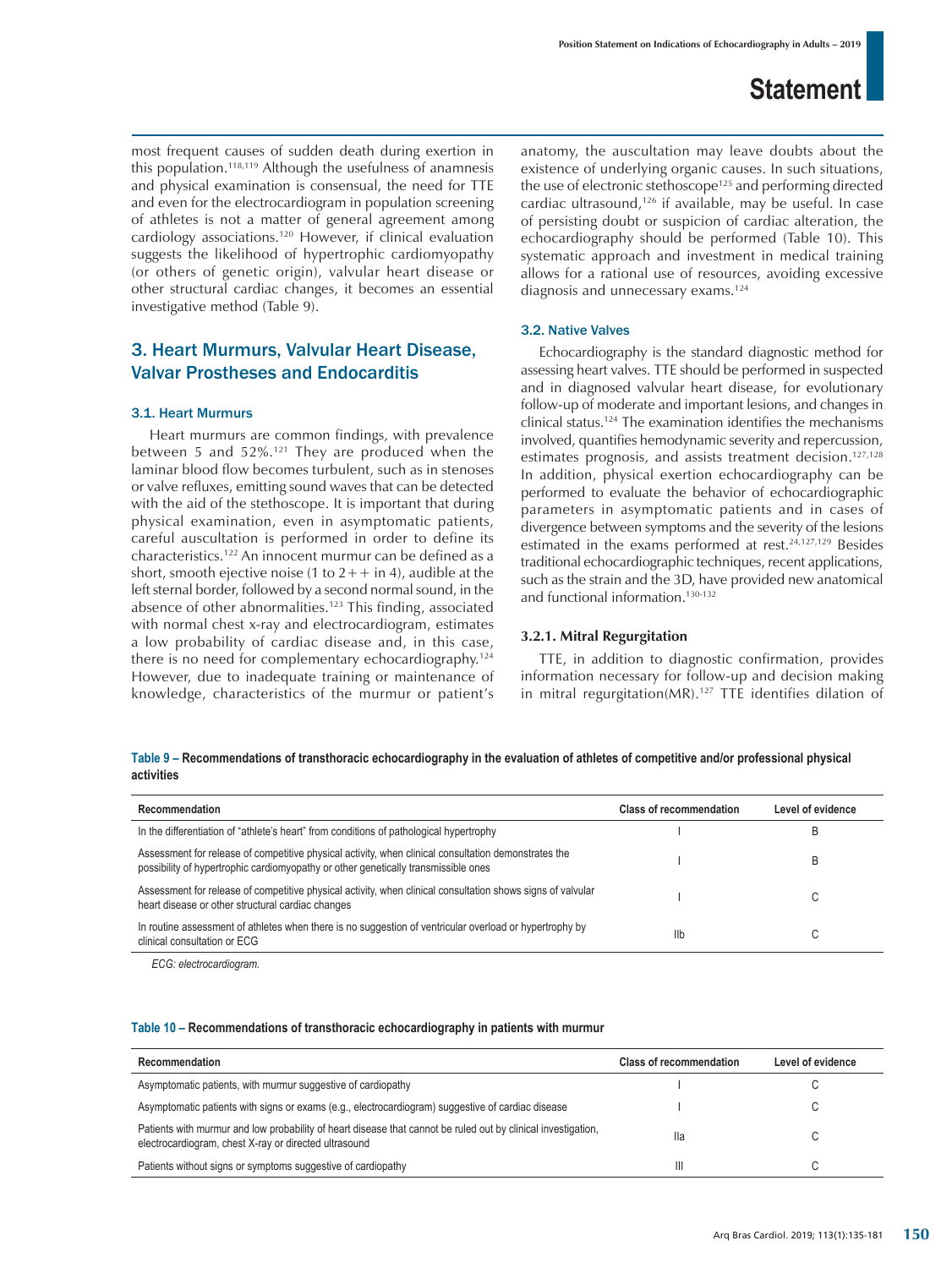cardiac cavities and dysfunction of both ventricles, in addition to allowing the classification of regurgitation into primary (due to valve lesions) or secondary (caused by changes in LV geometry). The 3D echocardiography is more accurate in volumetric measurements and left ventricular function; it can be useful in the evaluation of RV<sup>4</sup> and allows better visualization of the valve apparatus and planning of interventions.<sup>12,133</sup> The evaluation of the regurgitation degree can be made by the integrated approach of multiple qualitative and quantitative parameters: cavity dilations, pulmonary artery pressure, mitral inflow velocity, pulmonary vein flow pattern, mitral regurgitation density and duration analysis, calculus of the jet area or regurgitant volume, *vena contracta* measurement and regurgitant orifice measurement (flow convergence method, or proximal isovelocity surface area – PISA).133 Challenging situations for echocardiography are the presence of multiple and/ or eccentric jets, cardiac arrhythmias and acute MR. In these cases, special emphasis should be given to integrated analysis relating anatomical and hemodynamic parameters. The improvement of quantitative measures, such as PISA and *vena contracta*, through the 3D echocardiography, can aid in the evaluation of eccentric reflux.132,134 Another important point is the measurement of left ventricular function, especially in asymptomatic patients, which can be overestimated by LVEF measurement, with implications for deciding the best time for intervention and for postoperative outcomes. Recently, measurement of myocardial deformation (strain) has been studied to more sensitively identify ventricular dysfunction, but despite good prospects, it still requires more studies and standardization.<sup>131,135,136</sup>

 TEE, whether 2D or 3D, is indicated for evaluation of the regurgitation mechanism in the care of inappropriate transthoracic images or in discrepancies between echocardiographic and clinical parameters.<sup>4,133</sup> The general recommendations for the use of the various modalities of echocardiography in MR are contained in tables 11, 12 and 13.

### **3.2.2. Mitral Stenosis**

The diagnosis of mitral stenosis (MS) using echocardiography makes it possible to define its probable etiology as a consequence of a wide evaluation of the valve anatomy.137 The hemodynamic characterization of the gradients and valvular area, together with the description of thickening, leaflet mobility, subvalvar involvement and degree of calcification of the commissures, determines the progression stage of the disease and defines the most appropriate type of treatment when the disease is symptomatic. The joint interpretation of the echocardiography and the clinical symptoms determines the indication of surgical intervention or balloon catheter valvuloplasty.137 Recently, MS has been grouped into four distinct categories, based on anatomy, Doppler evaluation, presence of pulmonary hypertension, repercussions on LA, and symptoms: stage A (patients at risk for MS); stages B and C (asymptomatic patients, but with hemodynamic changes); and stage D (symptomatic patients with hemodynamic changes). Table 14 describes the parameters that must be included in the echocardiography to make this evaluation complete.<sup>138,139</sup> The use of TTE usually defines the anatomy and severity of the lesion (Table 15), but there are indications for the use of TEE, such as in situations of technically difficult echocardiographic window or 24 hours before balloon catheter valvuloplasty to rule out the presence of thrombi in the LA (Table 16).138,140,141 3D echocardiography, in the TTE or TEE modalities, has been shown to allow better anatomical analysis and more accuracy in the valvar area calculated by planimetry.<sup>142,143</sup> Physical or pharmacological stress echocardiography (dobutamine) may be used in the discordance between symptoms and resting echocardiography data.138 Such phenomenon of incompatibility between symptoms and hemodynamic repercussion can result

### **Table 11 – Recommendations of transthoracic and stress echocardiography in mitral regurgitation**

| Recommendation                                                                                                                     | <b>Class of recommendation</b> | Level of evidence |
|------------------------------------------------------------------------------------------------------------------------------------|--------------------------------|-------------------|
| Initial assessment of severity and MR mechanism                                                                                    |                                | C                 |
| Periodic assessment of left ventricular dimensions and function in patients with moderate to severe MR<br>without symptom changes  |                                | B                 |
| Patients with MR and modifications of signs or symptoms                                                                            |                                | B                 |
| Assessment in the first postoperative month                                                                                        |                                | C                 |
| Assessment of hemodynamic changes and ventricular adaptation during pregnancy                                                      |                                | C                 |
| Stress echocardiography in asymptomatic patients with severe MI to assess tolerance to physical efforts<br>and hemodynamic changes | lla                            | B                 |
| Stress echocardiography to assess discrepancy between severity of valve disease and symptoms                                       | lla                            | B                 |
| Stress echocardiography to evaluate left ventricular reserve                                                                       | Ilb                            | B                 |
| Assessment of ventricular mechanics (strain) for patients with borderline left ventricular function                                | Ilb                            | B                 |
| 3D TTE to assess preoperative anatomy and left ventricular function                                                                | Ilb                            | C                 |
| Routine assessment of slight MR with LV normal function and dimensions                                                             | $\mathbf{III}$                 | C                 |

*MR: mitral regurgitation; TTE: transthoracic echocardiography; LV: left ventricle.*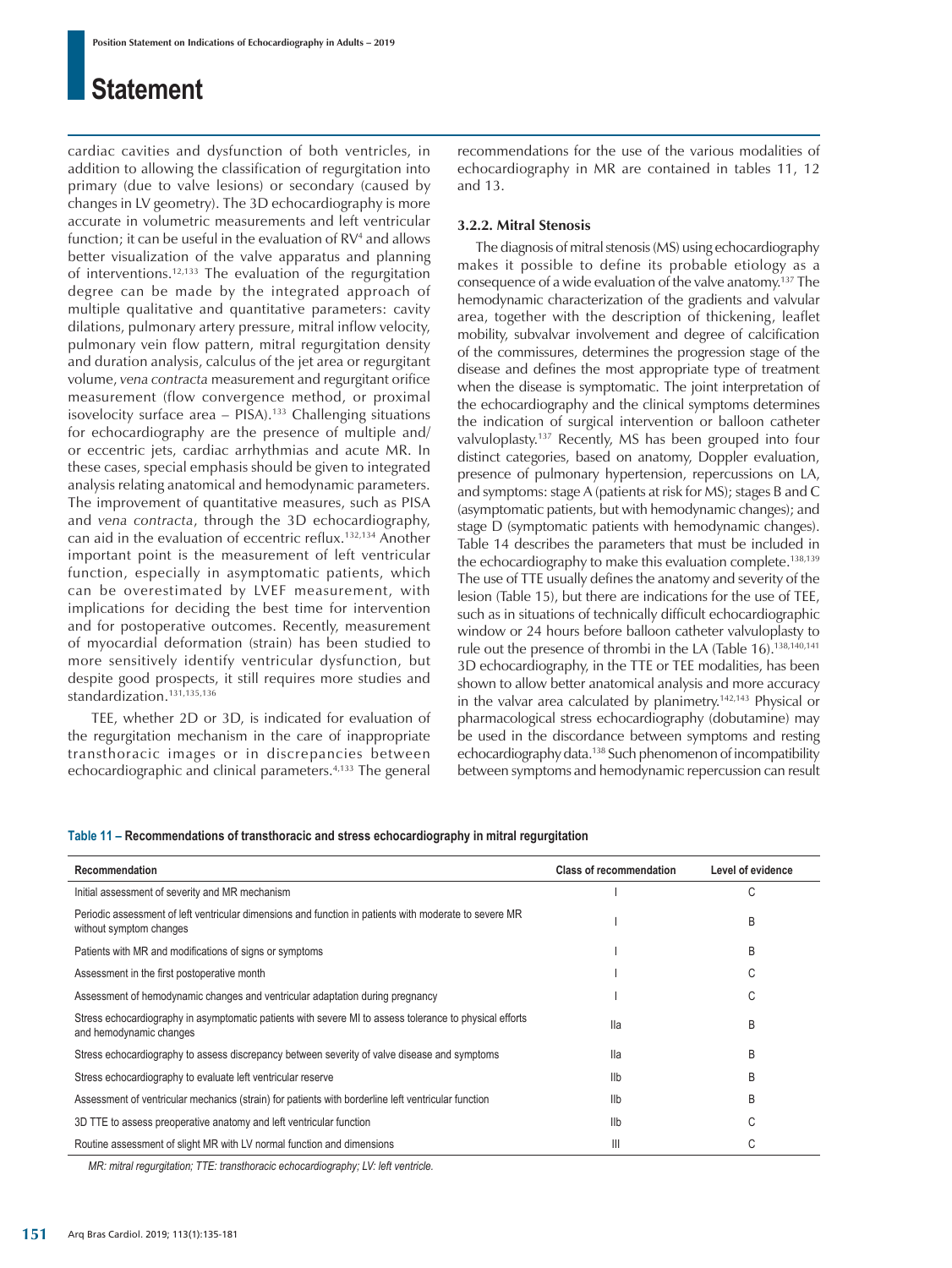#### **Table 12 – Recommendations of transesophageal echocardiography in mitral regurgitation**

| Recommendation                                                                                                           | <b>Class of recommendation</b> | Level of evidence |
|--------------------------------------------------------------------------------------------------------------------------|--------------------------------|-------------------|
| Intraoperative assessment to define the mechanism and to assist in valve repair                                          |                                |                   |
| Unsatisfactory TTE for determination of severity and/or insufficiency mechanism, or for the assessment of<br>LV function |                                | R                 |
| Asymptomatic patients with severe MR to assess the possibility of valve repair                                           | lla                            |                   |
| 3D TEE to assess preoperative anatomy and left ventricular function                                                      | Ilb                            |                   |
| Assessment of patients with slight MR                                                                                    | $\mathbb{I}$                   |                   |

*TTE: transthoracic echocardiography; LV: left ventricle; MI: mitral regurgitation; TEE: transesophageal echocardiography.*

#### **Table 13 – Recommendations of echocardiography in patients with mitral valve prolapse**

| Recommendation                                                                                                                                            | Class of recommendation | Level of evidence |
|-----------------------------------------------------------------------------------------------------------------------------------------------------------|-------------------------|-------------------|
| Diagnosis, anatomical and functional evaluation of patients with physical signs of MVP                                                                    |                         | ◡                 |
| Confirmation of MVP in patients with previous diagnosis, but without clinical evidence to support it                                                      |                         | U                 |
| Risk stratification in patients with clinic features or diagnosis of MVP                                                                                  | lla                     | ◡                 |
| Exclusion of MVP in first-degree relatives of patients with myxomatous valve disease                                                                      | llb                     | U                 |
| Exclusion of MVP in patients with no suggestive physical signs or family history                                                                          | Ш                       | ⌒<br>U            |
| Periodic echocardiographies in patients with MVP without insufficiency or with slight insufficiency, without<br>alterations of symptoms or clinical signs | Ш                       | $\sim$<br>U       |

MVP: mitral valve prolapse.

from the disproportion between the valve area and the patient's body size, or the lack of complacency of the valve orifice (which should increase during exercise).144 On a low-dose dobutamine echocardiography, the mean mitral transvalvular gradient should increase above 18 mmHg145 in order for MS to be considered the cause of the symptoms, while on exercise echocardiography (treadmill), the significant cut-off value is one elevation above 15 mmHg.138,144 The increase in systolic pressure in the pulmonary artery is considered of clinical value only during the exercise echocardiography and should reach at least 60 mmHg so that pulmonary hypertension is considered secondary to MS. Other less frequent indications of a stress echocardiography may be found in asymptomatic patients with marked stenosis (Table 17).<sup>144</sup> Care should be taken to diagnose associated lesions in MS, whether it is a significant MI (which imposes a limitation on balloon catheter valvuloplasty) or lesions on other heart valves.

### **3.2.3. Aortic Stenosis**

TTE is the first-line method (Table 18) for the diagnosis and assessment of the severity of aortic valve stenosis (AVS).128,146-148 The definition of the moment of surgical or percutaneous intervention depends on the integrated analysis of clinical and echocardiographic parameters (valvular anatomy, Doppler valvular hemodynamics and repercussion on cavity size and pulmonary artery pressure) that allow to classify aortic stenosis into four stages: stage A (risk of AVS); stage B (mild and moderate asymptomatic AVS); stage C (asymptomatic marked AVS), subdivided into C1 (with

### **Table 14 – Elements of echocardiographic evaluation of mitral stenosis**

| <b>Parameter</b>                         | <b>Description</b>                                    |
|------------------------------------------|-------------------------------------------------------|
| Valve anatomy                            | Presence of dome, commissural fusion                  |
| Doppler                                  | PHT value                                             |
| Two-dimensional or three-<br>dimensional | Planimetry of the mitral valve area                   |
| Left atrium                              | Indexed volume                                        |
| Pulmonary artery pressure                | Assessment of tricuspid or pulmonary<br>insufficiency |
| $DUT$ arongura holf time                 |                                                       |

*PHT: pressure half-time.*

LVEF  $\geq$  50%) and C2 (LVEF  $\lt$  50%); and stage D (classical symptomatic marked AVS).<sup>149</sup> In some AVS subgroups, valve area is reduced in the low gradient and low flow periods, either due to the concomitance of left ventricular dysfunction (LVEF < 50%) or the presence of small and hypertrophied LV, despite preserved LVEF). These subgroups are designated as stage D2 (with decreased LVEF) or D3 (with normal LVEF).<sup>146,147,150</sup> In these discrepancy situations, in which valve area is  $\leq 1.0$  cm<sup>2</sup>, the gradient is  $< 40$  mmHg and LVEF is preserved (AVS with low paradoxical gradient or with low gradient and normal flow), additional methods such as TEE (3D, if possible), computed tomography or cardiac resonance may be necessary to confirm the severity of AVS.147 TEE allows a better evaluation of the aortic valve anatomy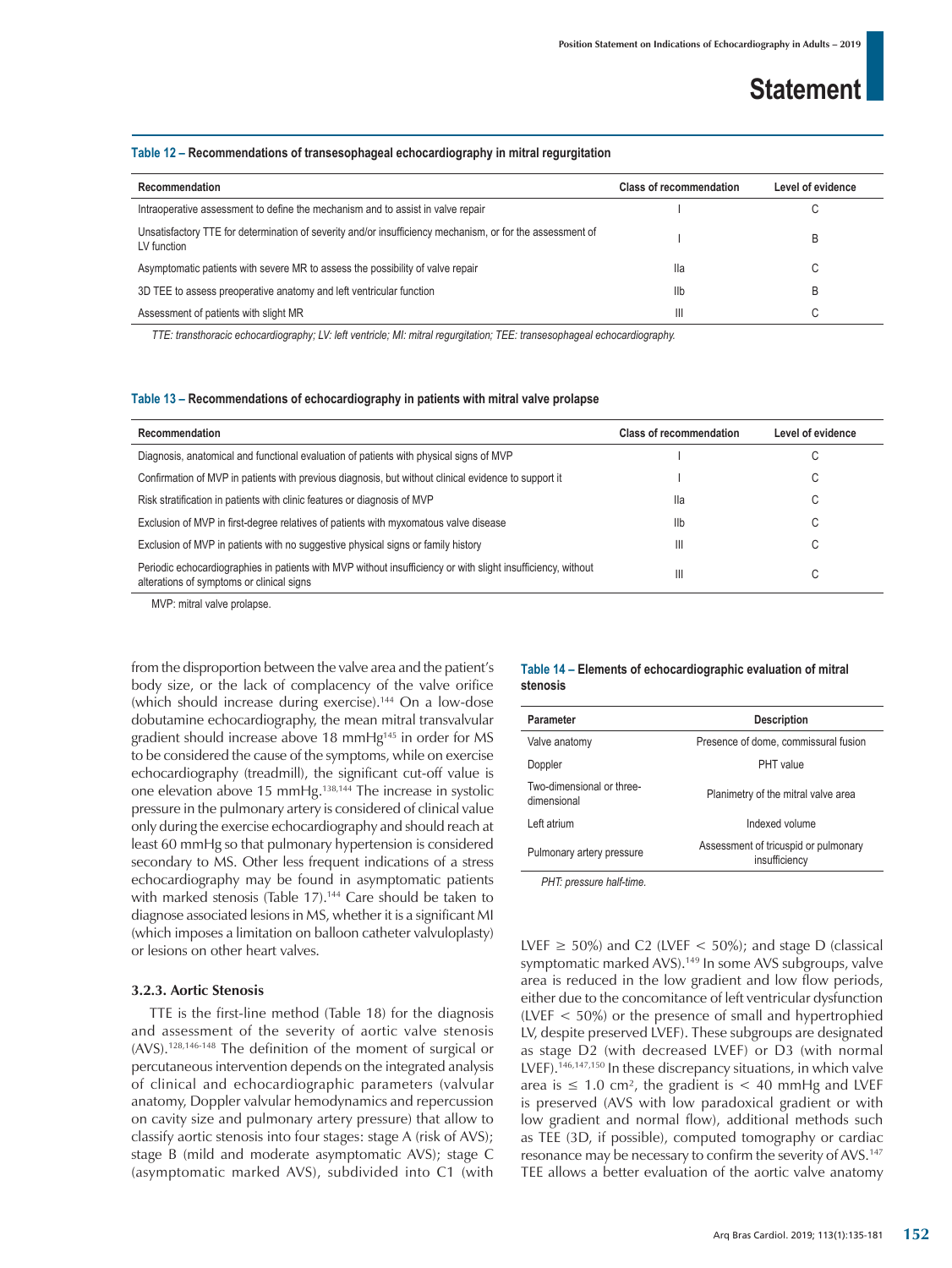#### **Table 15 – Recommendations of transthoracic echocardiography in mitral stenosis**

| Recommendation                                                                                                                                                                                                                                                                            | <b>Class of recommendation</b> | Level of evidence |
|-------------------------------------------------------------------------------------------------------------------------------------------------------------------------------------------------------------------------------------------------------------------------------------------|--------------------------------|-------------------|
| Establish diagnosis of patients with signs and symptoms of MS                                                                                                                                                                                                                             |                                | B                 |
| Quantification of severity (PHT, gradients, valve area and pulmonary artery pressure)                                                                                                                                                                                                     |                                | B                 |
| Assessment of concomitant valve lesions                                                                                                                                                                                                                                                   |                                | B                 |
| Determination of score for valvotomy by balloon catheter. Block Wilkins: thickening, mobility, subvalvar and<br>calcification                                                                                                                                                             |                                | B                 |
| Reassessment of stable MS with area < 1 cm <sup>2</sup> each year<br>Reassessment of stable MS with area between 1 and 1.5 cm <sup>2</sup> every 2 years<br>Reassessment of stable MS with area $> 1.5$ cm <sup>2</sup> in 3 to 5 years<br>Immediate reassessment with change of symptoms |                                | B                 |
| Follow-up of balloon catheter valvuloplasty after dilatation                                                                                                                                                                                                                              |                                | B                 |
| Assessment of hemodynamic alterations and adaptation during pregnancy                                                                                                                                                                                                                     |                                | B                 |

*MS: mitral stenosis; PHT: pressure half-time.*

#### **Table 16 – Recommendations of transesophageal echocardiography in mitral stenosis**

| Recommendation                                                                                                                         | <b>Class of recommendation</b> | Level of evidence |
|----------------------------------------------------------------------------------------------------------------------------------------|--------------------------------|-------------------|
| Inconclusive transthoracic echocardiography                                                                                            |                                |                   |
| Assessment of thrombus preceding balloon catheter valvuloplasty                                                                        |                                |                   |
| Assessment of the degree of mitral regurgitation preceding balloon catheter valvuloplasty (when there is<br>doubt about transthoracic) |                                |                   |

#### **Table 17 – Recommendations of stress echocardiography in mitral stenosis**

| Recommendation                                                                                                               | <b>Class of recommendation</b> | Level of evidence |
|------------------------------------------------------------------------------------------------------------------------------|--------------------------------|-------------------|
| Discordance between symptoms and valvar area/gradient (mitral area > 1.5 cm <sup>2</sup> )                                   |                                |                   |
| Assessment of asymptomatic patients with area < 1 cm <sup>2</sup>                                                            | lla                            | ◡                 |
| Assessment of asymptomatic patients with an area between 1 and 1.5 cm <sup>2</sup> in pregnancy or major surgery<br>planning | Ilb                            |                   |

(valvular calcification), etiology (degenerative, congenital or rheumatic), LV exit path (diameter and geometry, mainly 3D) and greater accuracy in the calculation of valvular area, either by continuity equation or by direct planimetry.<sup>147,150</sup> The absence of significant calcification should alert to the possibility of sub- or supravalvar obstruction. In goodquality images, 3D TTE also allows for a more accurate LVEF assessment and a calculation of ejection volume (aortic transvalvular flow) by subtraction of final diastolic and systolic volumes, without the need to use LV exit pathway measurement and Doppler. This calculation, however, should be analyzed along with the other parameters, once it may also underestimate aortic transvalvular flow.147,150 If the calculation of the valve area is made during hypertension (blood pressure  $\geq 140 \times 90$  mmHg), it should be repeated after blood pressure control because it may underestimate the transvalvar flow. Reduction in LV systolic function by GLS measurement, with no other explanation, in the presence of preserved LVEF, favors the diagnosis of severe AVS with low paradoxical gradient. Stress echocardiography with low dose of dobutamine, with calculation of the projected area of the valve, if necessary,<sup>144,147</sup> should be performed if there is marked aortic stenosis with low-flow/low gradient and left ventricular dysfunction (stage D2) to distinguish truly marked stenosis from pseudostenosis and to evaluate the contractile reserve (Table 19). Echocardiography under physical stress is recommended to unmask symptoms or to provide prognostic information on moderate or marked asymptomatic AVS with preserved LVEF (stages B or C) (Table 19). An increase in the mean pressure gradient (> 18 to 20 mmHg), the absence of contractile reserve and the increase of pulmonary artery systolic pressure (PASP) > 60 mmHg during exercise are parameters of worse prognosis and require follow-up at shorter intervals.144 Stress echocardiography may also be useful in low-flow/low paradoxical gradient (with preserved LVEF), asymptomatic or with mild or doubtful symptoms, to confirm the severity of AVS using the same criteria.144 In suboptimal images, the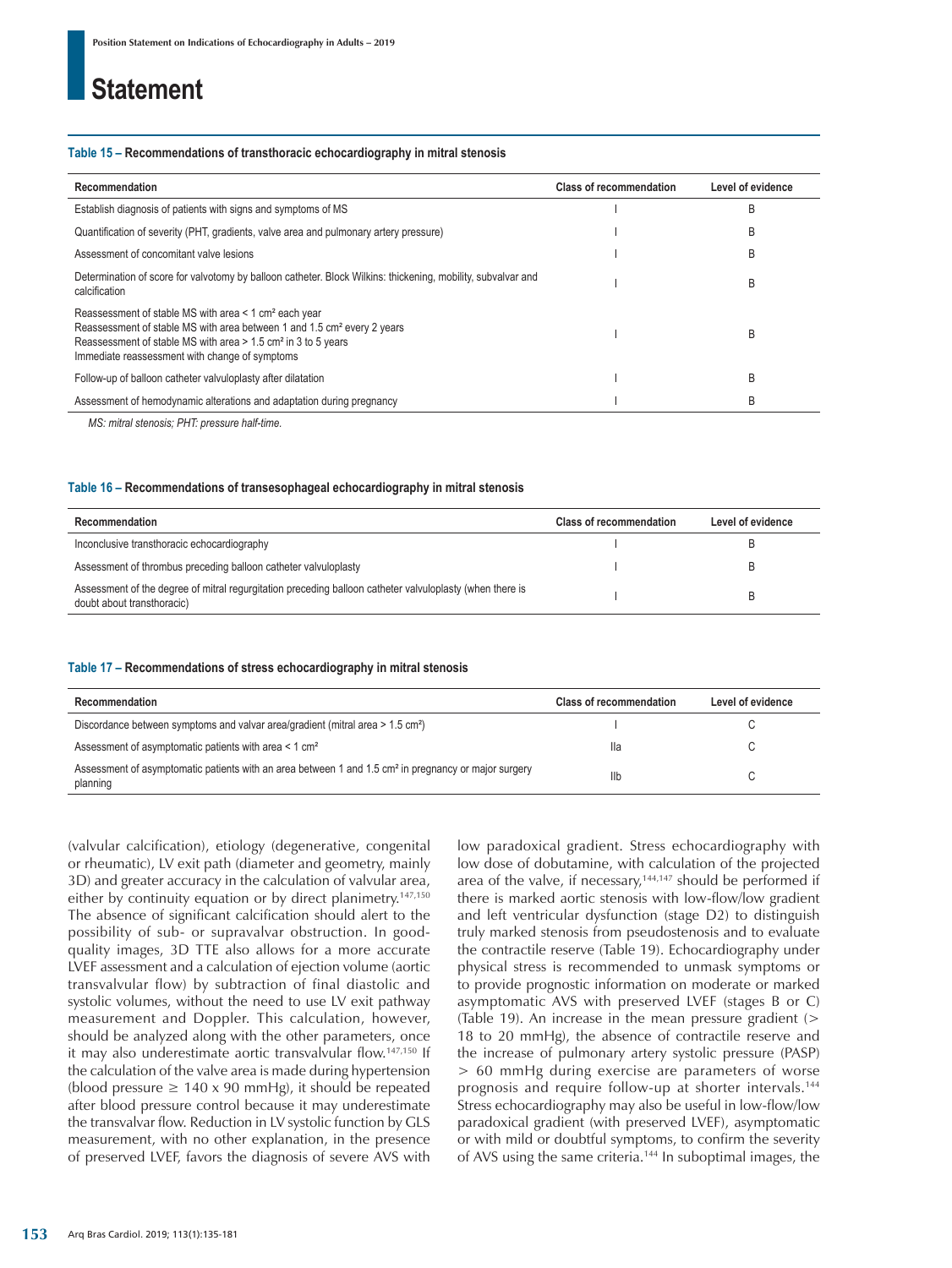evaluation of LVEF can be improved by the use of myocardial contrast, to better delineate endocardial borders.147 The invasive hemodynamic study is restricted to situations in which noninvasive imaging tests are inconclusive.<sup>146,149</sup> The follow-up interval with TTE depends on the stage of the disease and predictors of poor prognosis. Accentuated aortic valve calcification is another predictor of more severe stenosis and worse clinical progression.151 Marked AVS with low paradoxal gradient has worse prognosis when compared to classical AVS and the remaining AVS subgroups.150 The paradoxical low gradient and normal flow (LV > 35 mL/m2 ) seems to have a prognosis similar to that of moderate AVS, but should be accompanied by shorter intervals, particularly if symptomatic.147 In classical AVS, the maximum velocity  $\geq$  5m/s<sup>152</sup> and an annual increase in maximum velocity  $\geq$  0.3cm/s<sup>151</sup> in serial examinations (recorded in the same incidence and with the same quality) are predictors of worse prognosis and of faster progression.146,147,149

In patients who are candidates for percutaneous implantation of aortic prosthesis for the treatment of AVS, 3D TEE can be used to evaluate the diameter of the ring, but it depends on the operator and image quality and should be used only when there is contraindication to computed tomography. On the other hand, 3D TEE is recommended to monitor the procedure and to evaluate outcomes or complications (Table 20).<sup>148</sup>

### **3.2.4. Aortic Regurgitation**

Echocardiography is the first-choice method to confirm diagnosis and etiology and to assess the severity and hemodynamic consequences of aortic regurgitation (AR).<sup>133,153</sup> AR can be observed due to primary diseases of the aortic valve (AV) or to abnormalities of the aortic root and ascending aorta. Degeneration of AV and bicuspid aortic valve are the most common etiologies. Other causes include rheumatic fever, fibrosis or infection, alteration of the valvular apparatus support or dilatation of the valve ring. The integrated analysis of clinical and echocardiographic parameters (valve anatomy, aortic root and ascending aortic root diameters, Doppler valvular hemodynamics and repercussions on cavity size and pulmonary artery pressure) allows the classification of AR in four stages: stage A (risk of AR), stage B (mild to moderate asymptomatic AR), stage C [asymptomatic acute AR without (C1) or with dysfunction/dilation of LV (C2)]; and stage D (symptomatic acute AR).<sup>149</sup> In suboptimal images, LVEF measurement may be more accurate with the use of myocardial contrast to delineate the endocardial borders.133 TEE (with 3D if available), tomography or cardiac resonance may be necessary to better assess the aortic root and ascending aorta (especially in the case of a bicuspid aortic valve), the severity of AR, or the quantification of LV ejection volumes and ejection fraction.<sup>133</sup> The appearance of symptoms in AR drastically changes prognosis. Effortless echocardiography may be indicated to reveal the presence of symptoms or to investigate other causes not related to AR (diastolic dysfunction, pulmonary hypertension or dynamic MI).144 However, it should not be used to assess severity, once that increased heart rate shortens diastole, limiting quantification.<sup>144</sup> The follow-up interval with TTE depends on the stage of the disease and the presence of aortic dilatation associated with bicuspid aortic valvopathy.148,154 Recommendations for the use of the various modalities of echocardiography in AR are set out in tables 21 to 24.

### **3.2.5. Tricuspid Valvulopathy**

TTE is the first-line method for evaluating tricuspid valve abnormalities (Table 25).146,148,149 In most cases, tricuspid regurgitation (TR) is secondary to tricuspid ring dilatation and leaflet pull due to distortion and right ventricular remodeling, which occur due to volume or pressure overload caused by diseases of the left side of the heart , pulmonary hypertension, pulmonary valve stenosis, among others. In this context, leaflets are structurally normal. Primary causes of TR are rarer and may be due to infective endocarditis (mainly drug users), rheumatic heart disease, carcinoid syndrome, myxomatous disease, endomyocardial fibrosis, corneal rupture related to endomyocardial biopsy, Ebstein's anomaly, and congenital dysplasia, among others.133 Similar to mitral and aortic valve disease, it can be classified into four stages (A to D).<sup>149</sup> A thorough analysis of valvular anatomy by TTE is fundamental for the diagnosis of the etiology and mechanisms involved. It is necessary to measure the diameter of the ring and the use of all indexes of RV systolic size and function.<sup>133</sup> These measures help in decision making regarding the moment of the surgery and in the surgical planning. In situations of doubt regarding the RV, 3D TTE can be used, although it still requires more validation. Cardiac resonance remains the gold standard.146 In this context, TEE is not recommended due to the anterior location of the RV, which makes it difficult to see through the transesophageal route.148 Significant primary TR requires intervention before RV impairment.<sup>146,149</sup> Secondary TR is usually treated when left side valve disease is corrected. As in the other valvopathies, the echocardiographic follow-up interval depends on the stage of the disease, but the etiology of the disease must also be considered. In the case of secondary TR, it is appropriate to follow the recommendations described for left heart valve dysfunctions. Significant annular dilatation  $(\geq 40 \text{ or } > 21 \text{ mm/m}^2)$  and dilatation or progressive RV dysfunction should alert for earlier follow-up.<sup>133</sup> Tricuspid stenosis (TS) is an uncommon condition that, if present, is frequently associated with TR of rheumatic origin.<sup>146,149</sup> In this case, the presence of associated mitral stenosis is common, which is usually the predominant lesion. Other causes are rare, such as congenital diseases, drugs, Whipple's disease, endocarditis, and large right atrial tumor.<sup>146</sup> TS diagnosis of is often neglected. Careful analysis of the subvalvular apparatus is essential to predict valve repair.<sup>146</sup> The integration of clinical and echocardiographic parameters related to TS (mean gradient  $> 5$  to 10 mmHg, valve area  $\leq 1.0$  cm<sup>2</sup> and mean time of pressure drop  $\geq$  190 ms) classifies severity in stages C (marked asymptomatic) and D (marked symptomatic).149

### **3.2.6. Pulmonary Valvulopathy**

TTE is the initial recommended method to diagnose and evaluate the severity of pulmonary stenosis (PS) or regurgitation (PR), its etiology and effects on cardiac structure and right ventricular function (class I).<sup>133,149</sup> In addition to assessing the valvular anatomy, investigation of the etiology requires a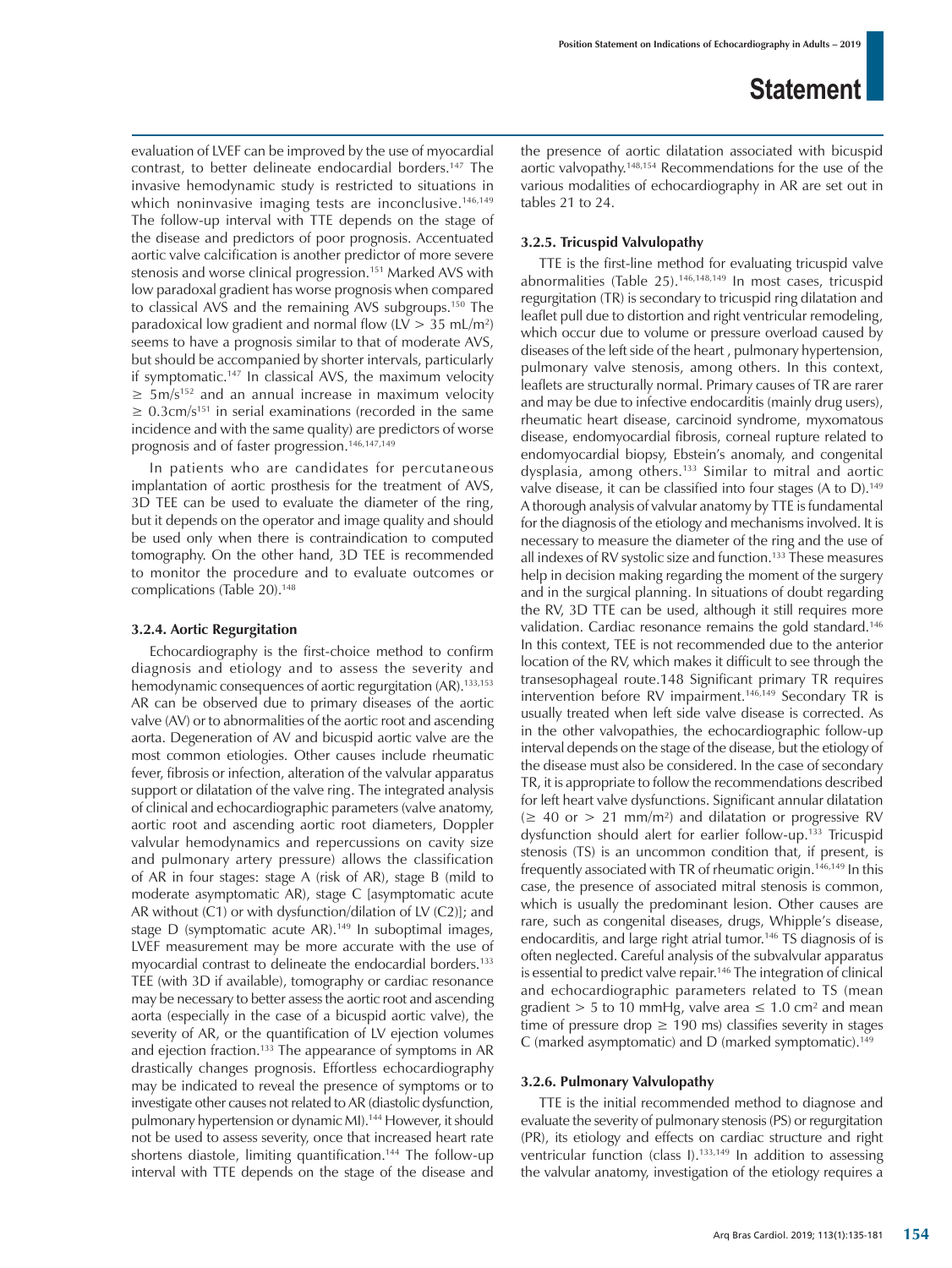#### **Table 18 – Recommendations of transthoracic echocardiography in aortic valve stenosis**

| Recommendation                                                                                                                                                                                                                                                                                                                                                                                                                     | <b>Class of recommendation</b> | Level of evidence |
|------------------------------------------------------------------------------------------------------------------------------------------------------------------------------------------------------------------------------------------------------------------------------------------------------------------------------------------------------------------------------------------------------------------------------------|--------------------------------|-------------------|
| Diagnosis and assessment of the severity of AVS in the presence of suspicious murmur or symptoms<br>potentially related to AVS, such as: chest pain, dyspnea, palpitations, syncope, stroke or peripheral embolic<br>event                                                                                                                                                                                                         |                                | B                 |
| Syncope                                                                                                                                                                                                                                                                                                                                                                                                                            |                                | B                 |
| History of bicuspid AV in first degree relatives                                                                                                                                                                                                                                                                                                                                                                                   |                                | B                 |
| Patients with AVS to assess wall thickness, LV size and function                                                                                                                                                                                                                                                                                                                                                                   |                                | B                 |
| Reassessment of patients with the AVS diagnosis with change of symptoms or signs                                                                                                                                                                                                                                                                                                                                                   |                                | B                 |
| Suboptimum transthoracic contrast echocardiography ( $\geq 4$ contiguous LV segments not seen), for<br>assessment of LV function and calculation of the ejected volume                                                                                                                                                                                                                                                             |                                | B                 |
| Annual reassessment of asymptomatic patients with marked AVS (maximal velocity $\geq 4$ m/s) (stage C1),<br>with reduction of the interval to 6 months if there are predictors of greater severity at rest (AV marked<br>calcification, maximum velocity > 5.5 m/s, increase in maximal velocity ≥ 0.3 m/s/year and low-flow/low<br>paradoxical gradient) or effort echocardiography*                                              |                                | B                 |
| Reassessment every 1 to 2 years of asymptomatic patients with moderate AVS (maximal velocity 3 to<br>3.9 m/s) (stage B), with reduction of the interval to 1 year if there are predictors of greater severity on<br>echocardiography at rest or effort echocardiography*                                                                                                                                                           |                                | B                 |
| Reassessment of asymptomatic patients with discrete AVS (maximal velocity 2 to 2.9 m/s) (stage B), every<br>3 to 5 years, with reduction for 1 year in the presence of marked calcification                                                                                                                                                                                                                                        |                                | B                 |
| Reassessment after hypertension control in patients with accentuated AVS with low-flow/low gradient and<br>preserved LVEF                                                                                                                                                                                                                                                                                                          |                                | B                 |
| Monitoring of percutaneous implantation of aortic valve prostheses and results immediately after<br>implantation (catheter, position, prosthesis function, regurgitation)                                                                                                                                                                                                                                                          |                                | B                 |
| Assessment of complications immediately after percutaneous implantation of the aortic prosthesis<br>(hypotension, coronary occlusion, LV dysfunction, LVOT obstruction, marked mitral insufficiency, prosthesis<br>displacement, tamponade, right ventricular perforation, gas embolism, aortic dissection)                                                                                                                        |                                | B                 |
| Early assessment (within 30 days) after percutaneous implantation of aortic prosthesis as to the degree of<br>valve regurgitation (or paravalvarization) in the presence of suspected valve dysfunction                                                                                                                                                                                                                            |                                | B                 |
| Reassessment in less than one year of changes in hemodynamic severity and LV function in patients<br>diagnosed with moderate AVS, before or during pregnancy, or who will be submitted to situations of<br>increased demand (non-cardiac surgery)                                                                                                                                                                                  | lla                            | C                 |
| Good quality transthoracic 3D echocardiography for better assessment of valve morphology (especially in<br>suspected bicuspid AV) and the degree of calcification                                                                                                                                                                                                                                                                  | Ilb                            | B                 |
| 3D echocardiography in good-quality transthoracic image in symptomatic acute AVS with low gradient and<br>preserved LVEF (D3), to reassess the diameter and geometry of the LVOT, to calculate the valvular area by<br>planimetry or to calculate the valvular area by the continuity equation using the ejected volume measured<br>directly by 3D (instead of the ejected volume derived from Doppler or two-dimensional Simpson) | Ilb                            | B                 |

*AVS: aortic valve stenosis; AV: aortic valve; LV: left ventricle; LVEF: left ventricle ejection fraction; LVOT: left ventricular outflow tract; 3D: three-dimensional. \* Predictors of worse prognosis on resting echocardiography: marked aortic valve calcification and maximal velocity increase ≥ 0.3 m/s/year; on exercise echocardiography: increased mean pressure gradient (> 18 to 20 mmHg), absence of contractile reserve, and increased PASP (> 60 mmHg).*

thorough evaluation of the RV, pulmonary ring, pulmonary artery trunk and its branches. Primary PS or PR (with leaflet involvement) are more often due to congenital diseases than acquired ones. Secondary PR occurs in situations of pulmonary hypertension. There is little literature on the quantification of the severity of PR on the echocardiography, but there is a consensus that it should be done in an integrated way with pulsed, continuous and color Doppler parameters; and graded as mild, moderate, or marked.133 PS and PR are classified, from the clinical-echocardiographic point of view, as stage C (marked asymptomatic) and D (marked symptomatic).149 Evaluation of the pulmonary valve may be difficult for TTE. In this situation, however, the TEE does not provide additional information and is not recommended (class III). There is little data on the value of 3D echocardiography. In cases of limited transthoracic imaging or severity parameters inconclusive or discordant with clinical data, cardiac resonance is recommended as the best method.133

### **3.2.7. Associated Valvar Lesions**

Associated valvular lesions (AVL) in our setting are frequent due to the high prevalence of rheumatic fever (RF), which reaches 70% of valvular heart disease in Brazil.141 In the EuroHeart Survey, 51% of AVL patients had RF and 40% had degenerative valve disease.155 Pathophysiology is complex, because it depends on the specific combination of each valve lesion, and its diagnosis is challenging because the guidelines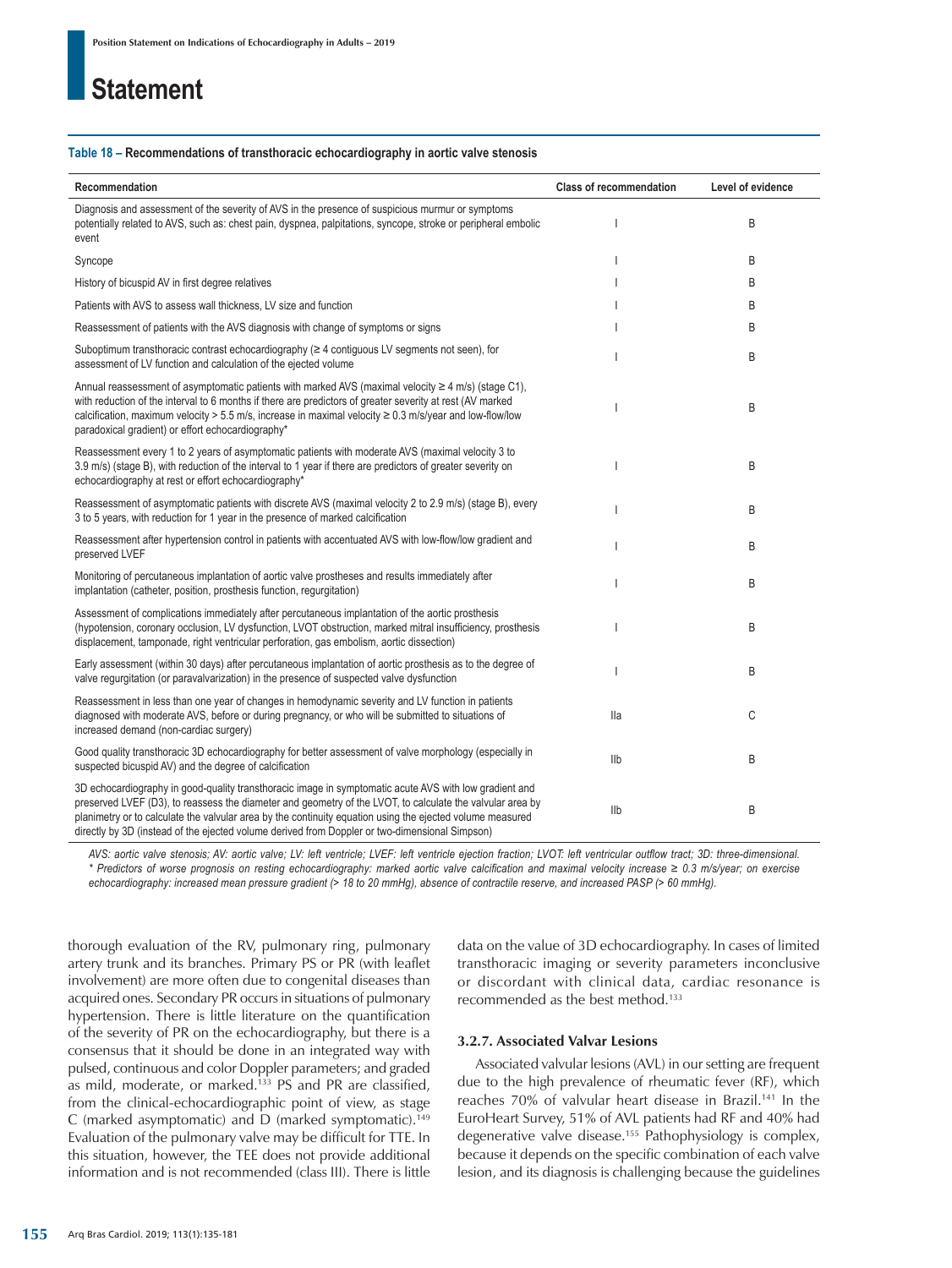### **Table 19 – Recommendations of stress echocardiography in aortic valve stenosis**

| Recommendation                                                                                                                                                                                                                                                   | <b>Class of recommendation</b> | Level of evidence |  |
|------------------------------------------------------------------------------------------------------------------------------------------------------------------------------------------------------------------------------------------------------------------|--------------------------------|-------------------|--|
| Low-dose dobutamine stress echocardiography to confirm symptomatic low-flow/low gradient AVS and<br>reduced LVEF and to assess the presence of contractile reserve (stage D2)                                                                                    |                                | B                 |  |
| Stress echocardiography in asymptomatic patients with moderate or marked AVS (stages B and C1) to<br>assess exercise-induced symptoms, abnormal responses to systemic or pulmonary arterial pressure, and<br>behavior of gradients and left ventricular function | lla                            |                   |  |
| Stress echocardiography in asymptomatic patients (or with mild or doubtful symptoms) with low-flow/low<br>gradient AVS and preserved LVEF to differentiate true stenosis from aortic pseudostenosis                                                              | Ilb                            |                   |  |
| Stress or dobutamine echocardiography in symptomatic marked AVS                                                                                                                                                                                                  | Ш                              | ⌒                 |  |
| AUC condictional proposation INEE, Influential problem frontion                                                                                                                                                                                                  |                                |                   |  |

*AVS: aortic valve stenosis; LVEF: left ventricle ejection fraction.*

### **Table 20 – Recommendations of transesophageal echocardiography in aortic valve stenosis\***

| Recommendation                                                                                                                                                                                                                                                                                              | <b>Class of recommendation</b> | Level of evidence |
|-------------------------------------------------------------------------------------------------------------------------------------------------------------------------------------------------------------------------------------------------------------------------------------------------------------|--------------------------------|-------------------|
| High acuity AVS with low-flow/low gradient and preserved LVEF (D3), for assessment of valve area<br>(reassessment of LVOT measurement) and assessment of valve morphology, including degree of<br>calcification                                                                                             |                                | B                 |
| Acute AVS with low flow/low gradient and reduced LVEF (D2) for assessment of valve morphology,<br>including degree of calcification                                                                                                                                                                         | Ilb                            | B                 |
| Disagreement between the severity of AVS and transthoracic examination and clinical evaluation                                                                                                                                                                                                              |                                | B                 |
| Difficulty assessing AVS at transthoracic examination due to inadequate acoustic window                                                                                                                                                                                                                     |                                | B                 |
| Assessment of aortic valve annulus size and geometry in patients candidates for percutaneous aortic valve<br>prosthesis implantation                                                                                                                                                                        |                                | B                 |
| Monitoring of percutaneous implantation of aortic valve prostheses and results immediately after<br>implantation (catheter, position, prosthesis function, requrgitation)                                                                                                                                   |                                | B                 |
| Assessment of complications immediately after percutaneous implantation of the aortic prosthesis<br>(hypotension, coronary occlusion, LV dysfunction, LVOT obstruction, marked mitral insufficiency, prosthesis<br>displacement, tamponade, right ventricular perforation, gas embolism, aortic dissection) |                                | B                 |
| Early assessment (within 30 days) after percutaneous implantation of aortic prosthesis as to the degree of<br>valvular or paravalvular regurgitation) in the presence of suspected valve dysfunction                                                                                                        |                                | B                 |
| Stroke after percutaneous implantation of aortic prosthesis in case of suspected valve dysfunction                                                                                                                                                                                                          |                                | B                 |
| Assessment of the distance of the aortic valve annulus to the coronary sinus in patients candidates for<br>percutaneous implantation of aortic valve prosthesis                                                                                                                                             | Ilb                            | B                 |

*\*3D, if available. AVS: aortic valve stenosis; LVEF: left ventricular ejection fraction; LVOT: left ventricular outflow tract; LV: left ventricle.*

### Table 21 – Recommendations of transthoracic echocardiography in aortic regurgitation<sup>153</sup>

| Recommendation                                                                                                                                                                                                                                    | <b>Class of recommendation</b> | Level of evidence |
|---------------------------------------------------------------------------------------------------------------------------------------------------------------------------------------------------------------------------------------------------|--------------------------------|-------------------|
| Confirm the presence, etiology, and severity of acute or chronic AR                                                                                                                                                                               |                                | B                 |
| In patients with dilation of the aortic root to assess the degree of AR and the magnitude of aortic dilatation                                                                                                                                    |                                | B                 |
| Reassessment of patients with prior AR and change of symptoms or signs                                                                                                                                                                            |                                | B                 |
| Annual reassessment of LV size and function in marked asymptomatic AR, with reduction of the interval to<br>six months for the first examination, or if there are significant changes in diameters or LVEF on subsequent<br>examination (stage C) |                                | B                 |
| Reassessment every one to two years in moderate asymptomatic AR (stage B)                                                                                                                                                                         |                                | U                 |
| Reassessment every three to five years in asymptomatic mild AR (stage B)                                                                                                                                                                          |                                |                   |
| Reassessment in less than one year of hemodynamic severity and LV function in patients diagnosed with<br>AR before or during pregnancy, or who will undergo situations that increase demand (non-cardiac surgery)                                 | lla                            | U                 |

*AR: aortic regurgitation; LV: left ventricle; LVEF: left ventricle ejection fraction.*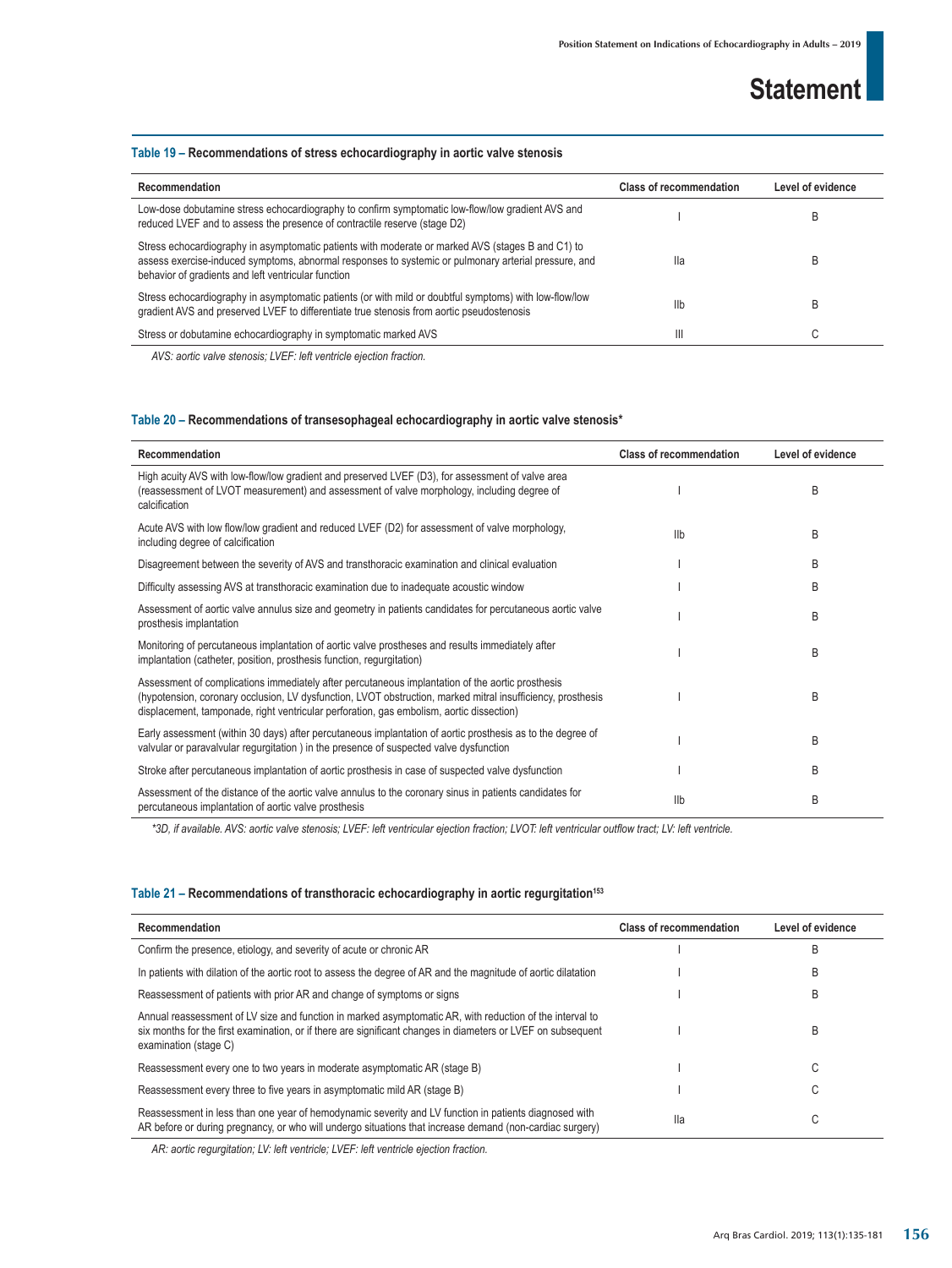### **Table 22 – Recommendations of transthoracic echocardiography in patients with bicuspid aortic valve and ascending aorta dilatation**

| Recommendation                                                                                                                                                                                                                                                                                                                                                                 | <b>Class of recommendation</b> | Level of evidence |
|--------------------------------------------------------------------------------------------------------------------------------------------------------------------------------------------------------------------------------------------------------------------------------------------------------------------------------------------------------------------------------|--------------------------------|-------------------|
| Assessment of aortic root and ascending aorta diameter in patients with bicuspid aortic valve                                                                                                                                                                                                                                                                                  |                                |                   |
| Annual reassessment of size and morphology of the aortic root and ascending aorta in a patient with a<br>bicuspid aortic valve and aortic diameter between 4.0 and 4.5 cm, if the size remained stable within the first<br>6-month interval after the first exam                                                                                                               |                                |                   |
| Six-monthly reassessment of the aortic root and ascending aorta size and morphology in a patient with<br>a bicuspid aortic valve and one of the following criteria: aortic diameter > 4.5 cm; rapid increase in aortic<br>diameter $(> 0.3$ cm); family history of aortic disease in a first degree relative; or if it is the first examination<br>to detect aortic dilatation |                                |                   |

### Table 23 - Recommendations of stress echocardiography in aortic regurgitation<sup>153</sup>

| Recommendation                                                                                                                                                                                                  | <b>Class of recommendation</b> | Level of evidence |
|-----------------------------------------------------------------------------------------------------------------------------------------------------------------------------------------------------------------|--------------------------------|-------------------|
| Stress echocardiography in asymptomatic or marked AR with doubtful symptoms to evaluate exercise-<br>induced symptoms and functional capacity                                                                   | lla                            | B                 |
| Stress echocardiography in moderate AR with evident or doubtful symptoms to confirm and exclude other<br>causes                                                                                                 | lla                            | B                 |
| Echocardiography under stress with exercise or with dobutamine when there is a discrepancy between the<br>severity of AR to the transthoracic echocardiography and clinical symptoms, to better quantify the AR | Ш                              | U                 |

*AR: aortic regurgitation.*

### **Table 24 – Recommendations of transesophageal echocardiography in aortic regurgitation\* 153**

| Recommendation                                                                                                                                                                        | <b>Class of recommendation</b> | Level of evidence |
|---------------------------------------------------------------------------------------------------------------------------------------------------------------------------------------|--------------------------------|-------------------|
| Discrepancy between qualitative and quantitative parameters of transthoracic echocardiography and/or<br>between echocardiography and clinical evaluation regarding the severity of AR |                                |                   |
| Confirm the presence, etiology and severity of acute AR if the transthoracic echocardiography is of limited,<br>doubtful or inconclusive quality                                      |                                |                   |
| In patients with a bicuspid aortic valve to assess the diameter of the aortic root and ascending aorta when<br>the transthoracic image is suboptimal                                  |                                |                   |

*\*3D, if available. AR: aortic regurgitation.*

### **Table 25 – Recommendations of the echocardiography in tricuspid valvulopathy**

| Recommendation                                                                                                                                                                                                                                                                                                                              | <b>Class of recommendation</b> | Level of evidence |
|---------------------------------------------------------------------------------------------------------------------------------------------------------------------------------------------------------------------------------------------------------------------------------------------------------------------------------------------|--------------------------------|-------------------|
| 2D TTE is recommended to confirm diagnosis, to assist in identifying the etiology and mechanisms of<br>tricuspid lesions, to determine severity, to assess pulmonary pressure, as well as the dimensions of the<br>cardiac cavities and the right ventricle function and to characterize any associated cardiac disease on the<br>left side |                                | B                 |
| TEE (with 3D if available) may be used for more detailed assessment of valve morphology, mechanisms<br>and Doppler quantification if the TTE is of limited, doubtful or inconclusive quality, or there is a discrepancy<br>between the clinical data and the echocardiographic findings                                                     |                                | B                 |
| 3D TTE (in optimal windows) can be used to assess systolic and diastolic volumes and RV systolic function<br>in patients with marked TR (stages C and D)                                                                                                                                                                                    | Ilb                            | B                 |
| TEE (2D or 3D) for assessing the systolic function of the RV in marked TR                                                                                                                                                                                                                                                                   | Ш                              | ⌒<br>U            |

*TTE: transthoracic echocardiography; 2D: two dimensional; TEE: transesophageal echocardiography; 3D: three dimensional; RV: right ventricle; TR: tricuspid regurgitation.*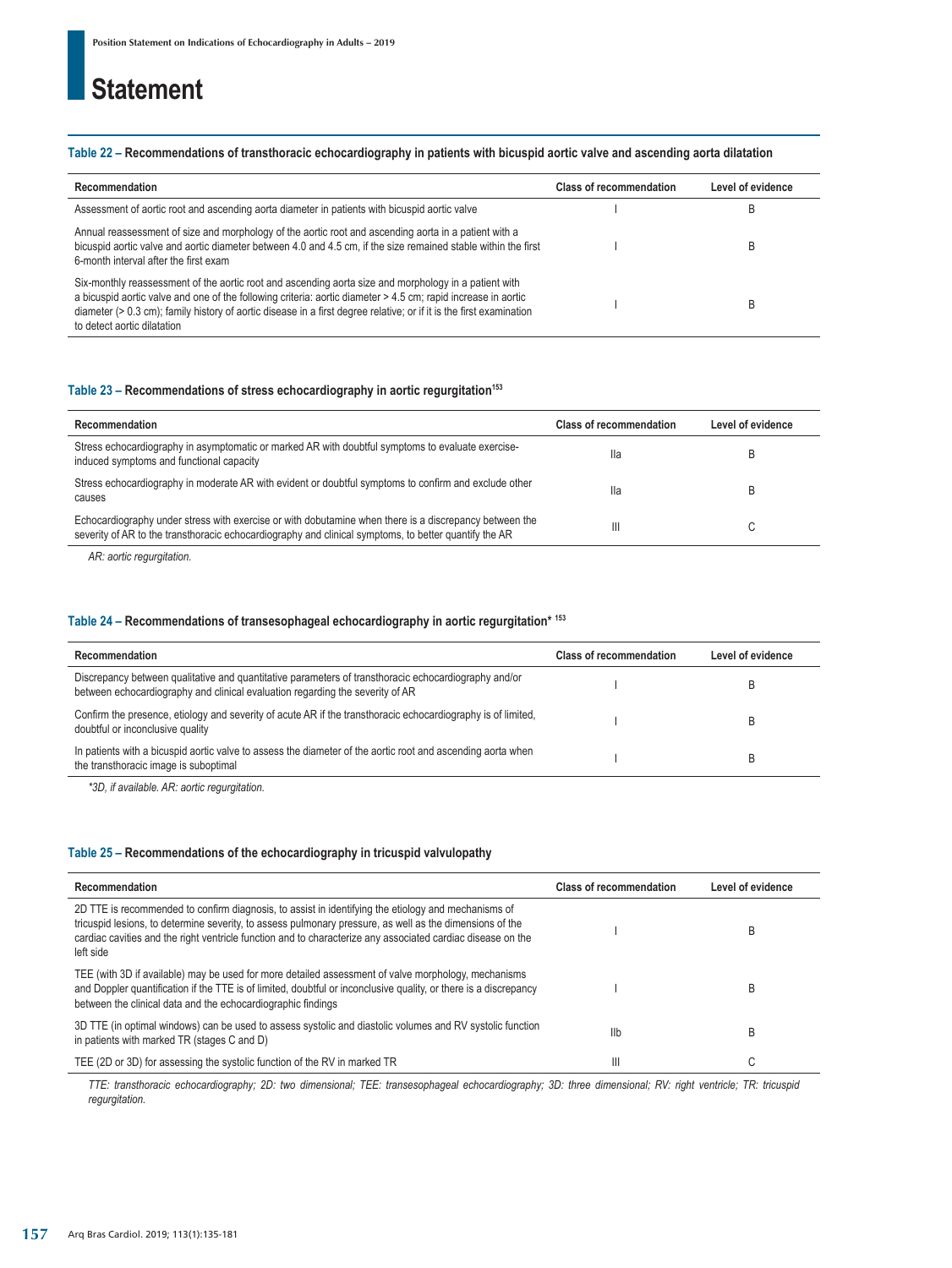provide us with specific valvular parameters alone. AVL may result from two primary valvular diseases<sup>156</sup> or from the combination of primary and secondary valvular disease.157 Despite the high prevalence of AVL, there is little evidence of the best course of action to be taken in each combination. The most common combinations and their most frequent changes are reported below:156

• AS and MI: Increased LV pressure caused by aortic stenosis may increase the regurgitant orifice and decrease aortic transvalvular gradients, mimicking a low-flow state.156,158 In some AS cases, there may be MR secondary to dilation and left ventricular dysfunction (tethering). Less frequent, but possible in these patients, is the presence of primary MR.

• AS and MS: are cases of difficult clinical control, in which the patient rapidly evolves to low throughput states. The gradients of both valves may be underestimated, and if the patient is inadvertently submitted to balloon catheter valvotomy of the mitral valve, acute pulmonary edema may occur due to the lack of LV compliance as a consequence of AS.141,156

• AR and MS: the presence of MS limits the increase in ventricular volumes frequently observed in AR; which may underestimate the severity of AR.141,156

• MR and AR: as a consequence of the volume overload imposed by both valvopathies, these patients usually have earlier contractile deficit than with each isolated valvopathy and progress more rapidly to the symptomatic phase of the disease.<sup>141,156,158</sup>

Recommendations for TTE and TEE in AVL are listed in tables 26 and 27, respectively. The frequency at which TTE should be performed is debatable and depends on the type of AVL and symptomatology; in general, the examination should be repeated according to the predominant valve lesion guideline.156 In the case of balanced lesions, TTE should be repeated with a shorter interval than the one suggested for a single valve lesion.<sup>156</sup>

### 3.3. Valvular Prostheses

TTE is recommended as a first line examination for the analysis of valvular prostheses. TEE may be necessary when it is necessary to better evaluate the structure and complications of valvular prostheses, recommended in cases of dysfunction (Table 28). When performing the echocardiographic examination of valvular prostheses, it is necessary to know and document the reason for the investigation, the patient's symptomatology, the type and size of the prosthesis, the date of surgery, blood pressure, heart rate, height, weight and the patient's body surface area.24 A detailed postoperative TTE is recommended four to six weeks after surgery, when the thoracic surgical incision is healed, thoracic wall edema resolved, and left ventricular function recovered. In this examination, it is important to record: cavitary dimensions, ventricular function, prosthetic gradients, valvular areas, presence of functional or pathological refluxes, pulmonary pressure and alterations of other valves; defining the basal conditions of valve prostheses, since the examination will be taken as reference for serial assessments. Regarding the periodicity of TTE in patients with prosthesis, a frequent assessment in asymptomatic patients with supposedly normal mechanical prosthesis is not recommended. For biologic prostheses considered to be normal, exams after five (ESC)<sup>159</sup> or ten years (ACC/AHA) are recommended).<sup>127</sup> However, annual examinations are recommended in patients with new design prostheses that have not had their proven durability in patients with aortic dilatation at the time of surgery and in patients with mitral prostheses to evaluate the evolution of tricuspid regurgitation and RV function. Echocardiographic investigation (TTE and TEE) is recommended when changes in cardiac auscultation, onset of symptoms or suspicion of prosthesis dysfunction occur. In cases where there is clinical suspicion of infective endocarditis or thrombosis, the analysis should be more thorough.123 In cases of significant reflux of prostheses, it is recommended to perform evolutionary TTEs every three to six months.<sup>128</sup> TEE, due to its proximity and

### **Table 26 – Recommendations of transthoracic echocardiography in associated valve lesions**

| Recommendation                                                            | <b>Class of recommendation</b> | Level of evidence |
|---------------------------------------------------------------------------|--------------------------------|-------------------|
| Establish diagnosis of patients with multiple murmurs                     |                                |                   |
| Quantification of the severity of stenoses and associated insufficiencies |                                |                   |
| Immediate reassessment with change of symptoms                            |                                |                   |
| Annual reassessment of asymptomatic patients with AVL                     | lla                            |                   |

*AVL: associated valvular lesions.*

#### **Table 27 – Recommendations of transesophageal echocardiography in associated valve lesions**

| Recommendation                                                                    | <b>Class of recommendation</b> | Level of evidence |
|-----------------------------------------------------------------------------------|--------------------------------|-------------------|
| Inconclusive transthoracic echocardiography                                       |                                |                   |
| Doubts in the quantification of valvular lesions                                  |                                |                   |
| Monitoring of invasive procedures for injuries that can be treated percutaneously |                                |                   |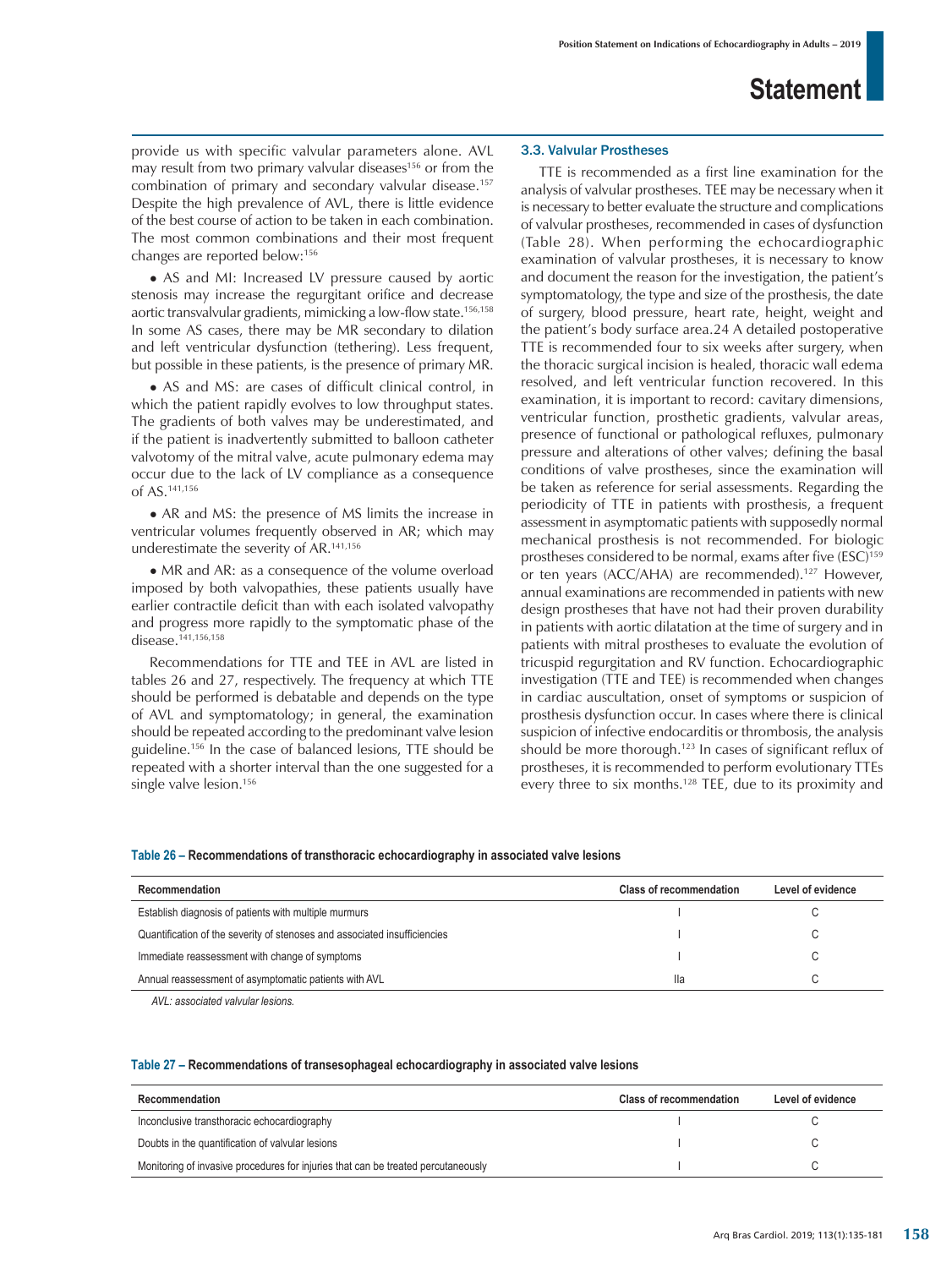posterior approach to the heart, achieves better diagnostic precision in valvular prosthesis dysfunctions. In fact, TTE and TEE complement each other, since the TTE better evaluates the changes in flow and TEE, the morphological changes. It is always advisable to carry out the full and careful TTE before recommending the TEE. The 3D TEE160 provides additional information about the 2D image, particularly regarding the spatial relationship of the structures around the prosthesis, the direction and extent of regurgitant jets, the location of paravalvular leaking and the identification, position and number of larger anomalous prosthetic or periprosthetic echoes, potentially more embolinogenic.<sup>161</sup> The diagnosis of prosthesis stenosis should always be performed with the extensive use of echocardiography. The transprosthetic gradients are variable in each model and size, and there may be high gradients in cases of small, even normal, prostheses when implanted in large body surface patients, a finding known as mismatch.162 Patients who remain with significant LVH in the late postoperative period may also present elevated gradients after aortic prosthesis implantation. Thus, the comparison with the basal echocardiography is always important. In biological prostheses, the most frequent cause of stenosis is the degeneration and calcification of the leaflets, usually a late complication. In mechanical prostheses, the growth of fibrous tissue into the ring, known as pannus, is also a late complication that can cause stenosis, reflux, or double prosthetic dysfunction. The detection and quantification of the reflux of the prostheses are usually hampered by the acoustic shadow caused by the mechanical prostheses, mainly in the mitral position. In such cases, TEE can aid in the detection and quantification, and determine if the insufficiency is prosthetic or periprosthetic, functional or pathological. We must be careful in differentiating the "physiological" refluxes, which are common in prostheses, from the pathological ones.<sup>163</sup> In general, physiological reflux presents laminar flow at color Doppler and pathological reflux presents a turbulent, color mosaic flow. In cases of suspicion of infective endocarditis in prosthetics, the diagnosis is made difficult by the presence of shadows and reverberations, allowing the TTE to identify only the large vegetation. Given the clinical suspicion of endocarditis, it is always advisable to perform the TEE, which has greater sensitivity, detecting smaller vegetations and possible complications, such as annular abscesses (Table 29). 3D TEE allows a more precise spatial localization, in relation to the adjacent prosthetic and anatomical structures, of potentially emboligenic vegetations. In cases of embolic phenomena or acute stenosis of the prosthesis, especially in the mitral position, the presence of valve thrombosis or strands (fibrin) should be suspected, with TTE and TEE being indicated (3D TEE, if possible) in order to overcome the acoustic shadow and better observe the LA and the atrial face of the prosthesis. In these cases, in addition to looking for thrombi or fibrin in the valve or the LA, the prosthesis' mobile structures and the emboligenic potential of the thrombi should be functionally evaluated (Table 30).

### **Table 28 – Recommendations of echocardiography in valvular prostheses**

| Recommendation                                                                                                                                     | <b>Class of recommendation</b> | Level of evidence |
|----------------------------------------------------------------------------------------------------------------------------------------------------|--------------------------------|-------------------|
| TTE in patients with valve prostheses with changes in clinical signs or symptoms, suggesting prosthetic<br>dysfunction (stenosis or insufficiency) |                                |                   |
| TEE in patients with prosthetic dysfunction to TTE, for confirmation and better quantification of dysfunction                                      | lla                            |                   |
| Periodic reassessment in patients with prosthesis, with ventricular dysfunction without modification of<br>symptoms or clinical signs              | lla                            |                   |
| Periodic reassessment in biological valve prostheses without signs or symptoms of prosthetic dysfunction                                           | llb                            | B                 |

*TTE: transthoracic echocardiography; TEE: transesophageal echocardiography.*

#### **Table 29 – Recommendations of echocardiography in infective endocarditis in patients with valve prostheses**

| Recommendation                                                                                     | <b>Class of recommendation</b> | Level of evidence |
|----------------------------------------------------------------------------------------------------|--------------------------------|-------------------|
| Detection and characterization of the valve lesion and evaluation of the hemodynamic repercussion* |                                | B                 |
| Detection of complications such as abscesses, ruptures and fistulas*                               |                                | B                 |
| Reevaluation in cases with poor clinical evolution*                                                |                                | B                 |
| Suspected endocarditis in patient with negative cultures*                                          |                                | B                 |
| Bacteremia of unknown etiology*                                                                    |                                | B                 |
| Persistent fever with no evidence of bacteremia or new murmurs*                                    | lla                            | B                 |
| Routine assessment during treatment of uncomplicated endocarditis*                                 | Ilb                            | B                 |
| Transient fever without evidence of bacteremia or new murmur*                                      | $\mathbf{III}$                 | B                 |

*\* Transesophageal echocardiography may give additional information to those obtained with transthoracic echocardiography.*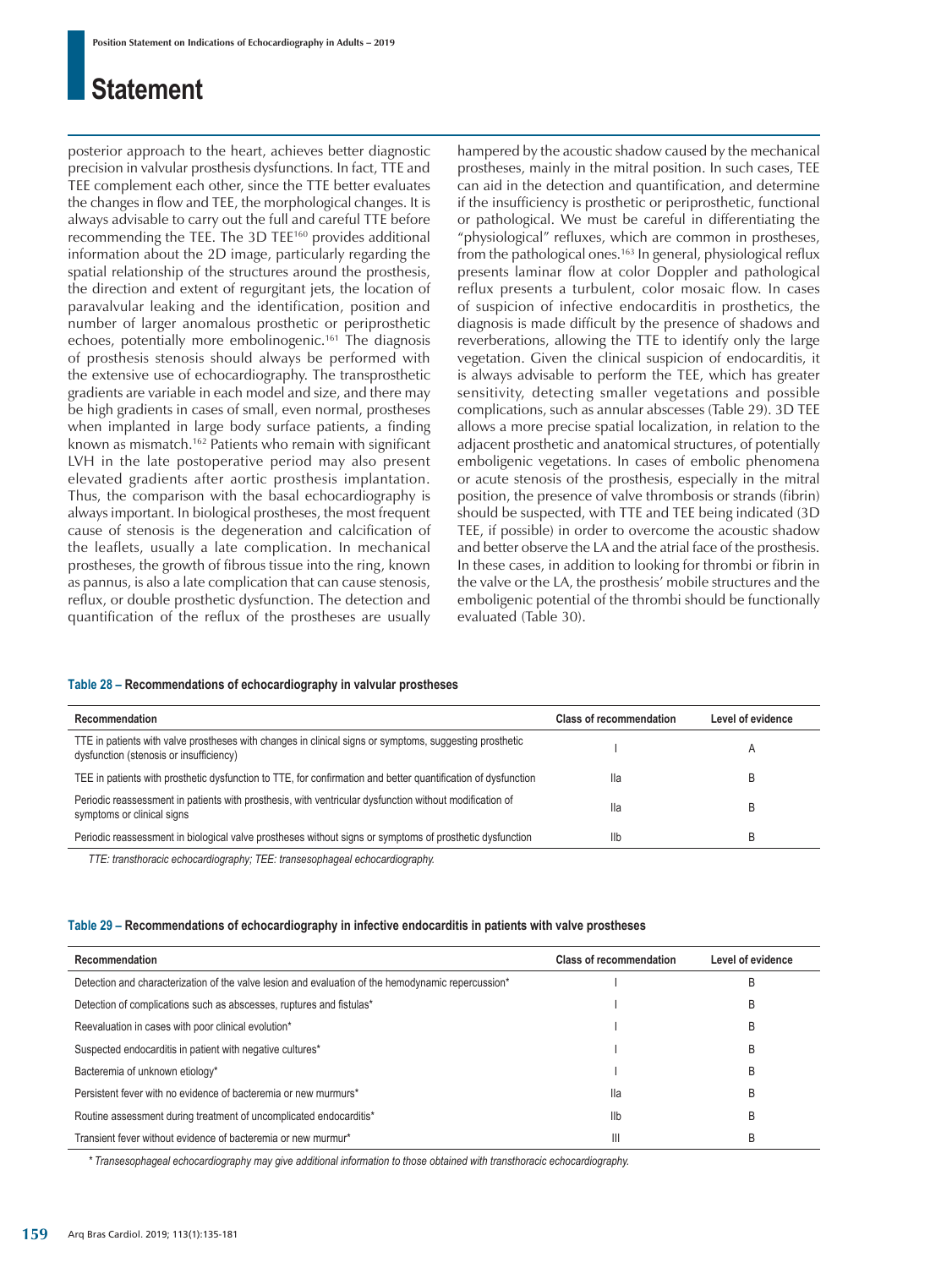| Recommendation                                                                                                                         | <b>Class of recommendation</b> | Level of evidence |
|----------------------------------------------------------------------------------------------------------------------------------------|--------------------------------|-------------------|
| Carrier of mechanical prosthesis with embolic phenomenon and/or acute heart failure                                                    |                                |                   |
| Assessment to determine the hemodynamic changes caused by thrombosis                                                                   | Ilb                            |                   |
| TEE to complement the TTE, to evaluate the mobility and emboligenic potential of the thrombi and<br>functional study of the prosthesis | Ilb                            |                   |

**Table 30 – Recommendations of echocardiography in patients with clinical suspicion of valvular prosthesis thrombosis**

*TEE: transesophageal echocardiography; TTE: transthoracic echocardiography.*

#### 3.4. Infective Endocarditis

Infective endocarditis (IE) is vascular or cardiac endocardial infection resulting from invasion of microorganisms. Despite the advances in diagnostic techniques and treatment, mortality by IE remains high.<sup>164</sup> The profile of the disease presentation changed, with the emergence of new risk groups and more virulent microorganisms, with staphylococci emerging as the main etiological agents. Echocardiography is fundamental in the IE approach (Table 31).165-168 The best resolution of the devices and, especially, the use of TEE are responsible for the high accuracy of the method in the diagnosis and evaluation of complications. The additional value of TEE when TTE is not diagnostic is well defined in the strong clinical suspicion of IE and/or the presence of valvular prostheses. However, the indication of TEE as an initial examination needs to be validated by new studies.168 The definitive diagnosis of IE is based on positive blood cultures and/or characteristic echocardiographic findings. The findings following the echocardiography are major diagnosis criteria: vegetation defined by a mobile condensed mass, adhered to the valvar endocardium, mural or implanted prosthetic material; abscesses or fistulas; new prosthesis dehiscence (especially when it occurs late after its implantation) and new valve regurgitation.<sup>169</sup>

### 4. Hypertension and Pulmonary Thromboembolism

Pulmonary hypertension (PH) is a clinical condition associated with high morbidity and mortality, the prevalence of which is unknown due to different presentation groups. From the knowledge of the various pathophysiological mechanisms, the current classification divides PH into five groups.170 Regardless of the mechanism, it is defined as mean pulmonary arterial pressure greater than or equal to 25 mmHg, at rest, documented by cardiac catheterization.170 Currently, TTE is considered a method of fundamental importance in the initial evaluation of patients with clinical suspicion of PH (Table 32), since it offers information related to: diagnosis, hemodynamic status, therapeutic response and prognosis.171 Hemodynamic data, such as pulmonary artery systolic pressure, mean arterial pressure, pulmonary artery occlusion pressure and blood volume (assessed by varying the size of the inferior vena cava), can be measured by this method.172 The presence of RV hypertrophy, enlargement of the right cavities, anomalous movement of the septum and pericardial effusion suggest the diagnosis. The analysis of the contractile function of the RV is performed through the TAPSE, s-wave (systolic) of the tissue Doppler, RV area fractional variation and ejection fraction

| Recommendation                                                                                                                                                                                                                                                                          | <b>Class of recommendation</b> | Level of evidence |
|-----------------------------------------------------------------------------------------------------------------------------------------------------------------------------------------------------------------------------------------------------------------------------------------|--------------------------------|-------------------|
| TTE is indicated as the first examination in the clinical suspicion of IE                                                                                                                                                                                                               |                                | B                 |
| TEE is indicated on clinical suspicion of IE and negative or non-diagnostic TTE                                                                                                                                                                                                         |                                | B                 |
| TEE indicated in the diagnostic suspicion of IE in patients with valvular prostheses and intracardiac devices                                                                                                                                                                           |                                | B                 |
| Indicated to repeat TTE or TEE within five to seven days in the face of high clinical suspicion and initial<br>negative TEE                                                                                                                                                             |                                | С                 |
| Echocardiography indicated for the assessment of staphylococcal bacteremia of unknown source                                                                                                                                                                                            | lla                            | B                 |
| TEE may be indicated for suspected IE, even in cases with positive TTE with good quality and reliable<br>findings (except isolated IE)                                                                                                                                                  | lla                            | С                 |
| New TTE or TEE indicated for suspected new complications (abscesses, perforations, embolisms,<br>persistence of fever, heart failure)                                                                                                                                                   |                                | B                 |
| New TTE or TEE indicated for the follow-up of uncomplicated IE, for vegetation size monitoring or detection<br>of silent complications. The type (TEE or TTE) and the date of the new examination will depend on the<br>initial findings, type of microorganism and response to therapy | lla                            | B                 |
| Intraoperative TEE in all cases of valve surgery by IE                                                                                                                                                                                                                                  |                                | B                 |
| At the end of the treatment to establish new parameters of cardiac and valvular morphology and function                                                                                                                                                                                 |                                | C                 |

### **Table 31 – Recommendations of transthoracic echocardiography and transesophageal echocardiography in infectious endocarditis**

*TTE: transthoracic echocardiography; IE: infective endocarditis; TEE: transesophageal echocardiography.*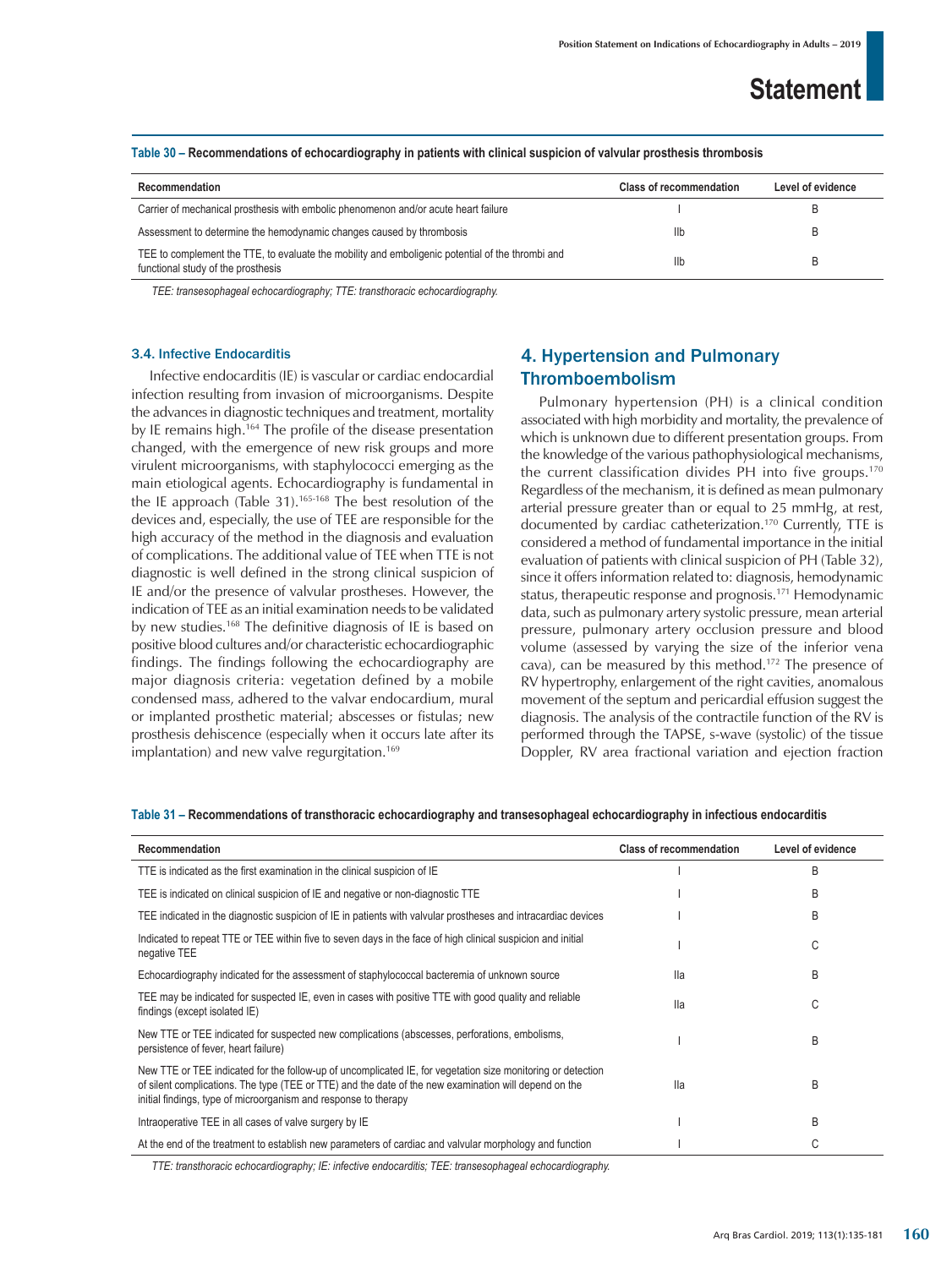to the 3D.4 Right cardiac catheterization remains the gold standard for diagnosis, since it allows the direct measurement of hemodynamic data in the pulmonary circulation and evaluates the capacity of response to vasodilator therapy through the pulmonary vasoreactivity test.

Pulmonary thromboembolism (PTE) is another clinical condition of high mortality, which can cause complications such as chronic thromboembolic pulmonary hypertension (PH group IV).170 Clinical suspicion, progress in diagnosis, and effective therapy are critical in reducing mortality in the acute event. The sensitivity and specificity of TTE for the diagnosis of PTE are 50 to 60% and 80 to 90%, respectively. In critical patients, TEE may increase this sensitivity. The visualization of the thrombus in the right atrium (RA), in the RV or in the trunk of the pulmonary artery ratifies the diagnosis. However, indirect signs are more commonly found, such as dilatation of the right cavities, RV contractile dysfunction, interventricular septal flattening, McConnel's signal (apical region with preserved contractility and akinetic mean free wall segment, with sensitivity of 77% and specificity of 94%) and dilation of the inferior vena cava. The pulmonary artery acceleration time is a parameter with good sensitivity, since it is altered (< 100 ms) in cases of small pulmonary embolism.173 RV strain is an important tool because it shows the segment that presents reduced value and evaluates its deformity after reperfusion therapy. Patients who develop contractile dysfunction of the RV or patent foramen ovale present a reserved prognosis.

### 5. Coronary Artery Disease

### 5.1. Introduction

Coronary artery disease has a wide clinical spectrum, ranging from asymptomatic severe disease,<sup>175</sup> long-term stable angina or acute coronary syndrome (ACS)/acute myocardial infarction (AMI) with hemodynamic instability as the first manifestation of the disease.<sup>176,177</sup> The echocardiography has applications in its diagnostic recognition, stratification of risk in the acute phase, follow-up and determination prognosis in the long term.178,179

### 5.2. Acute Coronary Syndrome

#### **5.2.1. Transthoracic Echocardiography**

In the scenario of a patient with acute chest pain and suspected coronary artery disease, echocardiography may be useful (Table 33) and should be routinely available in the emergency department and thoracic pain units.180 Evidence of new or presumably contractile change from LV to TTE is one of the parameters in the third universal definition of myocardial infarction<sup>181</sup> and may in fact assist in the diagnosis/ prognostic determination of an ACS. In addition, TTE may aid in the differential diagnosis of chest pain and/or associated conditions, such as acute aortic dissection, aortic stenosis, hypertrophic cardiomyopathy, and pulmonary embolism.<sup>180</sup> By dividing LV into 16 or 17 segments, contractile segmental function is visually quantified based on systolic thickening (ST): hyperkinetic =  $0$  (ST > 70%); normal =  $1$  (ST =  $50$  to 70%); hypokinetic =  $2 (ST < 40%)$ ; akinetic =  $3 (ST < 10%)$ ; "dyskinetic = 4 (paradoxical movement/systolic expansion)". The wall motion score index (WMSI) is the reference parameter to express the LV segmental function and its normality value is 1; values between 1 and 1.6 show a contractile alteration of mild degree; while WMSI values above 1.6 indicate greater involvement and worse prognosis.182 Obviously, the absence of alterations in segmental contractility in resting TTE does not exclude the presence of coronary artery disease.180 It should also be considered that the contractile alteration may occur in other conditions such as myocarditis, RV overload (volume/pressure), ventricular pre-excitation, Takotsubo type cardiomyopathy, left bundle branch block, chagasic cardiomyopathy or presence of pacemaker.180 TTE is the exam of choice in cases of hemodynamic instability with suspected cardiac origin, as well as in the identification of mechanical complications of AMI.179,180 However, it is necessary to avoid

#### **Table 32 – Recommendations of the echocardiography in pulmonary hypertension and thromboembolism170,174**

| Recommendation                                                                                                                                                                                        | <b>Class of recommendation</b> | Level of evidence |
|-------------------------------------------------------------------------------------------------------------------------------------------------------------------------------------------------------|--------------------------------|-------------------|
| TTE recommended as a first line examination for noninvasive diagnostic investigation of suspected<br>pulmonary hypertension                                                                           |                                | С                 |
| TTE recommended in the assessment of signs of pulmonary hypertension in symptomatic patients with<br>portal hypertension or liver disease and in all indicated to hepatic transplantation             |                                | B                 |
| TTE recommended as an initial examination for the assessment of pulmonary hypertension in patients with<br>systemic sclerosis and annually                                                            |                                | С                 |
| TTE recommended for noninvasive diagnostic assessment of patients with pulmonary disease with<br>suspected pulmonary hypertension                                                                     |                                | С                 |
| High-risk pulmonary embolism, in the presence of shock or hypotension, TTE at the bedside or<br>angiotomography (depending on the patient's clinical conditions or availability)                      |                                | C                 |
| High-risk pulmonary embolism with signs of right ventricular dysfunction, unstable for angiography (TTE at<br>the bedside with Doppler of lower limbs and/or TEE to assess pulmonary artery thrombus) | Ilb                            | С                 |
| Not recommended in asymptomatic HIV positive patients for the detection of pulmonary hypertension                                                                                                     | Ш                              | C                 |

*TTE: transthoracic echocardiography; TEE: transesophageal echocardiography; HIV: human immunodeficiency virus.*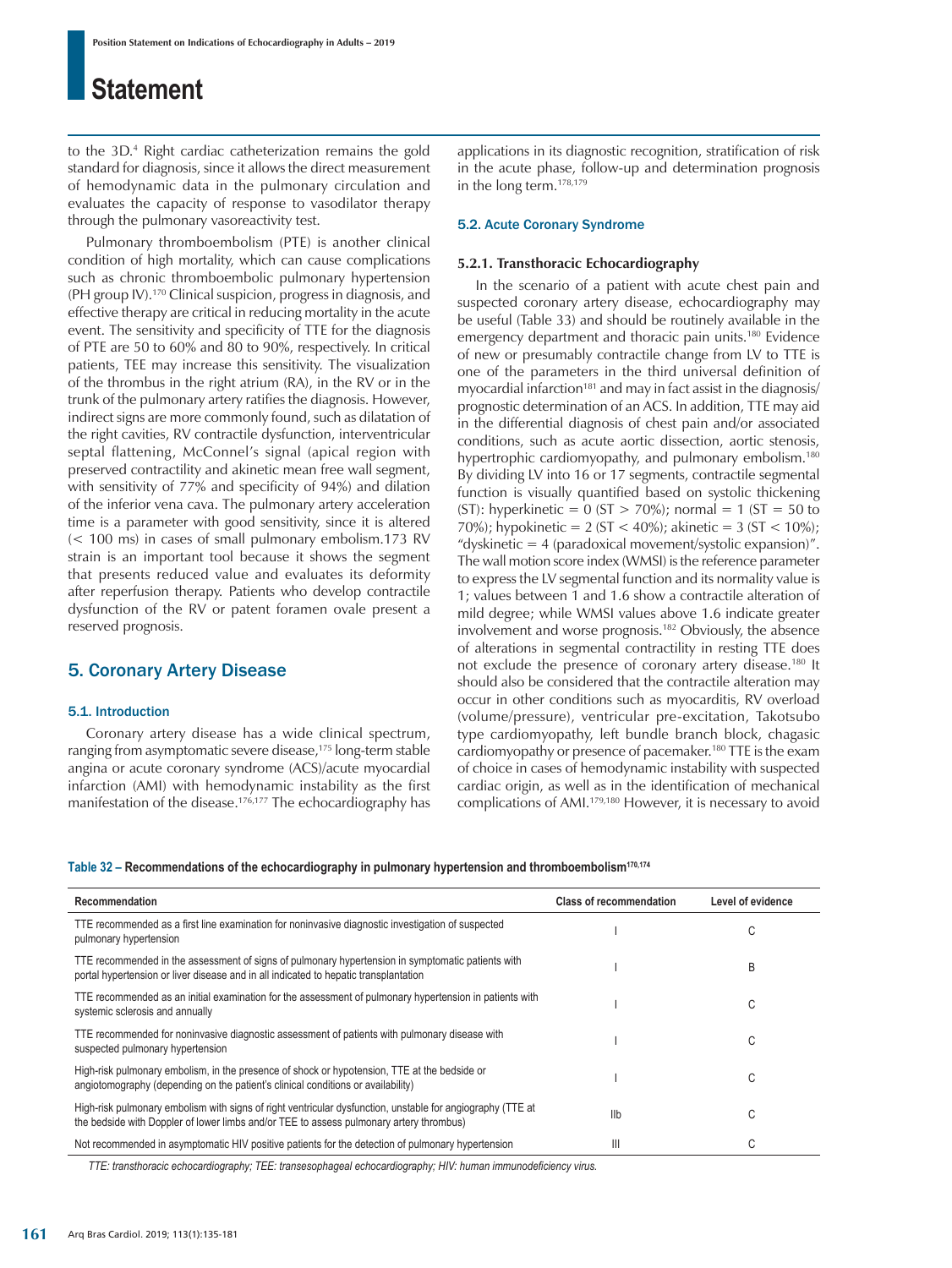requesting the examination for evaluation of patients with chest pain with a confirmed diagnosis of myocardial ischemia (ACS/AMI), since TTE should not delay the immediate onset of treatment.176,177,180 On the other hand, in the screening of symptomatic patients suspected of having coronary artery disease in the emergency room, recent evidence indicates the potential usefulness of GLS calculated by 2D speckle tracking. In the absence of preexisting structural heart disease, previous infarction or left bundle branch block, GLS (when < 16.5%) may complement existing diagnostic algorithms and act as an early adjunct marker of ischemia.<sup>183</sup>

### **5.2.2. Stress Echocardiography**

The evidence of a new alteration of the segmental contractility at rest or its appearance before the induction of stress (exercise or pharmacological) suggests ischemic etiology.184 Stress echocardiography is an independent predictor of cardiovascular death, of additional value to the other methods and can avoid coronary angiography.175,179 Its use may be recommended for risk stratification of patients in chest pain units (Table 34), especially when the electrocardiogram does not define the diagnosis and the exercise test is submaximal, non-feasible or inconclusive.179 Traditionally, stress echocardiography is performed after 24 hours of chest pain relief in low to moderate risk patients with no evident ischemic changes on the electrocardiogram and normal cardiac enzymes.

### **5.2.3. Contrast Echocardiography**

This echocardiographic modality allows the immediate and simultaneous access of LV segmental contraction and myocardial perfusion.179,180 In patients with acute chest pain and non-diagnostic electrocardiogram, the use of contrast echocardiography increases sensitivity for the diagnosis of

### **Table 33 – Recommendations of transthoracic echocardiography in acute coronary syndrome**

| Recommendation                                                                                                                                                                                              | <b>Class of recommendation</b> | Level of evidence |
|-------------------------------------------------------------------------------------------------------------------------------------------------------------------------------------------------------------|--------------------------------|-------------------|
| Assessment of global and segmental ventricular function                                                                                                                                                     |                                | C                 |
| Differential diagnosis of alternative causes of chest pain: severe aortic stenosis, hypertrophic<br>cardiomyopathy, pulmonary embolism, aortic dissection*, pericarditis and the presence of cardiac tumors |                                | C                 |
| Chest pain with hemodynamic instability and suspected cardiac origin                                                                                                                                        |                                | C                 |
| Suspected mechanical complications in myocardial infarction: left ventricular aneurysm, rupture of free wall<br>or papillary muscle, ventricular septal defect, pericardial effusion                        |                                | C                 |
| Assessment of right ventricular impairment in the presence of inferior wall myocardial infarction                                                                                                           |                                | <sub>R</sub>      |
| During chest pain of possible ischemic origin, with electrocardiogram and non-conclusive cardiac enzymes                                                                                                    | lla                            | B                 |
| Calculation of global longitudinal strain using speckle tracking as an adjunct to existing diagnostic<br>algorithms and risk classification in patients with suspected coronary disease &                   | lla                            | B                 |
| Assessment of patients in the presence of chest pain with a confirmed diagnosis of myocardial ischemia/<br>infarction                                                                                       | Ш                              | C                 |
| Evaluation of chest pain in patients whose non-cardiac etiology is evident                                                                                                                                  | $\mathsf{III}$                 |                   |

*\* Complementation with transesophageal echocardiography increases accuracy and can provide additional information to the transthoracic one; &in the absence of preexisting structural heart disease, prior myocardial infarction, or left bundle branch block.*

#### **Table 34 – Recommendations of stress echocardiography in acute coronary syndrome**

| Recommendation                                                                                                                                                                    | <b>Class of recommendation</b> | Level of evidence       |
|-----------------------------------------------------------------------------------------------------------------------------------------------------------------------------------|--------------------------------|-------------------------|
| Patients with clinically controlled low risk unstable angina* before deciding the invasive strategy                                                                               | lla                            | $\overline{\mathsf{A}}$ |
| To assess the functional significance of moderate coronary obstruction at angiography, as long as the result<br>interferes with the procedure                                     | lla                            | U                       |
| Risk stratification after uncomplicated myocardial infarction                                                                                                                     | lla                            | A                       |
| Investigation of patients with suspected microvascular disease& to establish whether segmental change<br>occurs in conjunction with angina and electrocardiographic abnormalities | lla                            | U                       |
| Strain and strain rate parameters derived from speckle tracking as an adjunct tool to wall motion score<br>index for diagnosis and/or prognosis of acute coronary disease         | lla                            | B                       |
| High risk unstable angina or acute myocardial infarction                                                                                                                          | Ш                              | $\sim$                  |

*\* No recurrence of angina, no signs of heart failure, no abnormalities on the initial/serial electrocardiogram and normal troponin; &typical angina pain with electrocardiogram change or functional test, in the presence of normal coronary angiography.*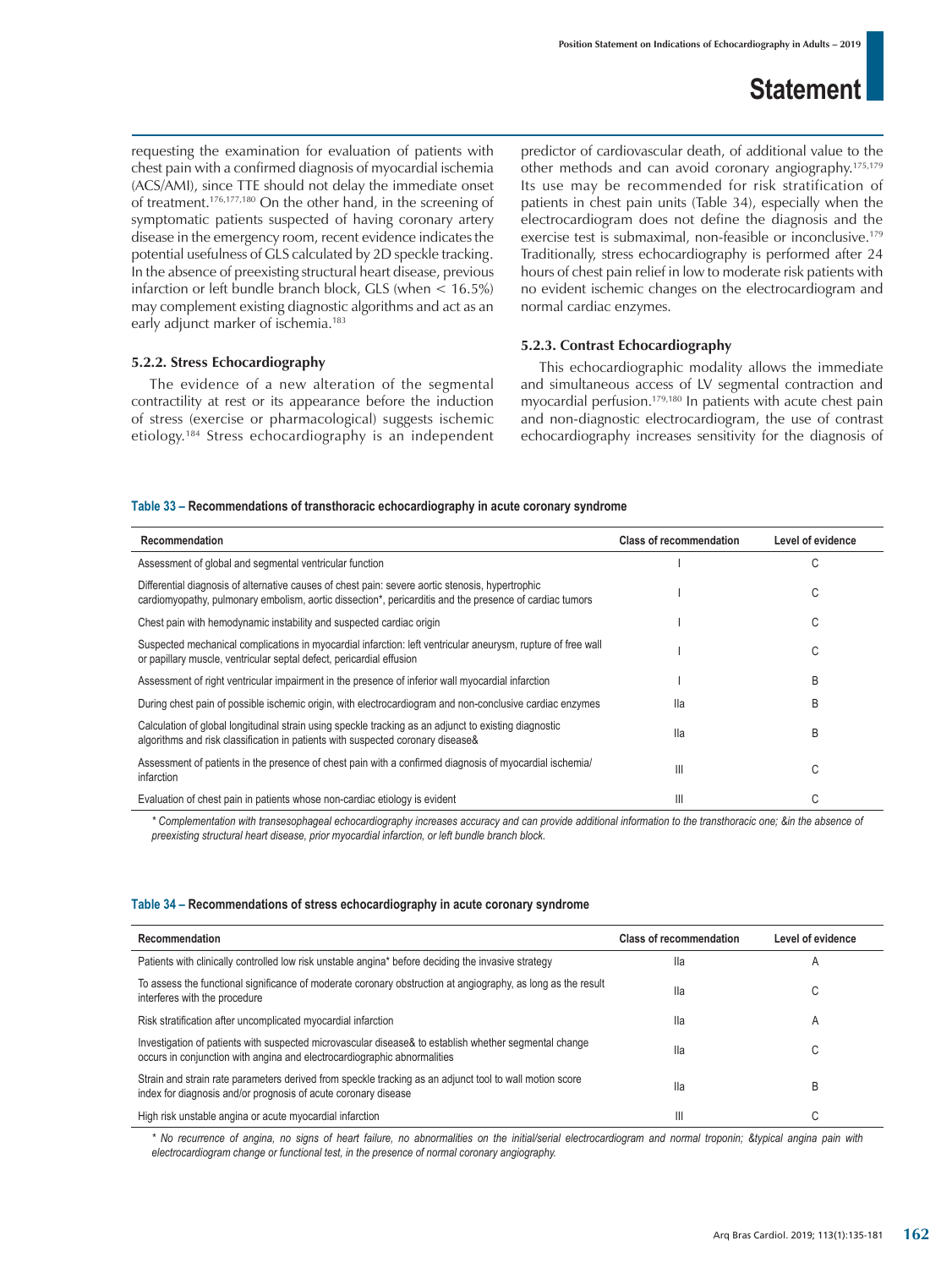ACS (Table 35).180,185 Patients with normal perfusion and myocardial function at rest have good prognosis, while the presence of perfusion defects at rest identifies a subgroup at high risk for ACS.185

### 5.3. Chronic Coronary Artery Disease

### **5.3.1. Transthoracic Echocardiography**

TTE, while providing important information on segmental contractility when performed at the time of acute chest pain, is limited in the investigation of patients with chronic coronary disease.175 Two situations of indication should be valued: the first one when there is a need for a differential diagnosis of chest pain with non-ischemic causes, such as pericarditis, valvular diseases (such as aortic stenosis) or cardiomyopathies that may occur with chest pain; the second is based on the knowledge of global left ventricular function as a prognostic factor in stable patients with chronic coronary disease (Table 36).175

### **5.3.2. Stress Echocardiography**

Stress echocardiography is a useful investigative method for both suspected patients and those with an established diagnosis of stable coronary disease (Table 37). The method offers good accuracy in the ischemic investigation of patients from moderate to high risk, with a slight predominance of specificity compared to other non-invasive imaging methods, such as myocardial scintigraphy.179,184,186,187 The stress-induced modality, whether physical, with treadmill or bicycle, or pharmacological, with dobutamine sensitized with atropine or even with dipyridamole, does not significantly change the diagnostic performance of the test.179 In general, in the investigation of stable coronary disease, stress echocardiography should be indicated for those patients with limited exercise performance, either by functional class or by non-interpretable electrocardiogram, such as in the presence of left bundle branch block.<sup>188</sup> Thus, the method should not be considered as a substitute for the ergometric test. However, if available, it can be used as the first examination in the investigation of selected patients, with intermediate or high pretest probability. Furthermore, in the investigation of the risk of chronic coronary disease, it can be used as a sequential method to others such as coronary tomography, when the calcium score shows levels above 400.<sup>184,186</sup> Another important clinical situation for indication of stress echocardiography is the preoperative evaluation of patients undergoing intermediate-risk surgery.179,187,189 Even in this situation, the method can be used but it should not generally replace the exercise test when this is possible. However, in vascular surgeries, where there are one or more risk factors, the investigation may start from the echocardiographic examination under stress.184 Situations in which there is a need for the topographical definition of ischemia, such as those of a functional significance investigation of already known lesions, also induce the image examination under stress, which may be the echocardiography. However, the availability of the method in the region of medical practice and the technical ability and experience of the echocardiography laboratory for individualized application of the levels of recommendation suggested here should be considered.

#### **5.3.3. Contrast Echocardiography**

The use of echocardiographic contrast agents consisting of microbubbles capable of overcoming the pulmonary barrier and remaining intact has become a powerful

#### **Table 35 – Recommendations of contrast echocardiography in acute coronary syndrome**

| Recommendation                                                                                                                                                                                                                       | <b>Class of recommendation</b> | Level of evidence |
|--------------------------------------------------------------------------------------------------------------------------------------------------------------------------------------------------------------------------------------|--------------------------------|-------------------|
| Use of echocardiographic contrast for better definition of the endocardial border and to access left<br>ventricular structure/function when two or more adjacent segments are not visible in the standard resting or<br>stress tests |                                |                   |
| Assessment of patients with acute chest pain and non-diagnostic electrocardiogram                                                                                                                                                    | llb                            |                   |
| Assessment of myocardial perfusion in all types of ACS                                                                                                                                                                               | $\mathbf{III}$                 |                   |
| Routine use of echocardiographic contrast in all patients with chest pain and suspected CAD                                                                                                                                          | Ш                              | С                 |

*ACS: acute coronary syndrome; CAD: coronary artery disease.*

#### **Table 36 – Recommendations of transthoracic echocardiography in chronic coronary disease**

| Recommendation                                                                                                                   | <b>Class of recommendation</b> | Level of evidence |
|----------------------------------------------------------------------------------------------------------------------------------|--------------------------------|-------------------|
| Differential diagnosis of precordial pain                                                                                        |                                |                   |
| Initial assessment of left ventricular function as a prognostic indicator, even in patients with no evidence of<br>heart failure |                                |                   |
| Assessment of left ventricular function when there is evidence of heart failure or change in clinical status                     |                                |                   |
| Periodic reassessment of stable patients without clinical change                                                                 | Ш                              |                   |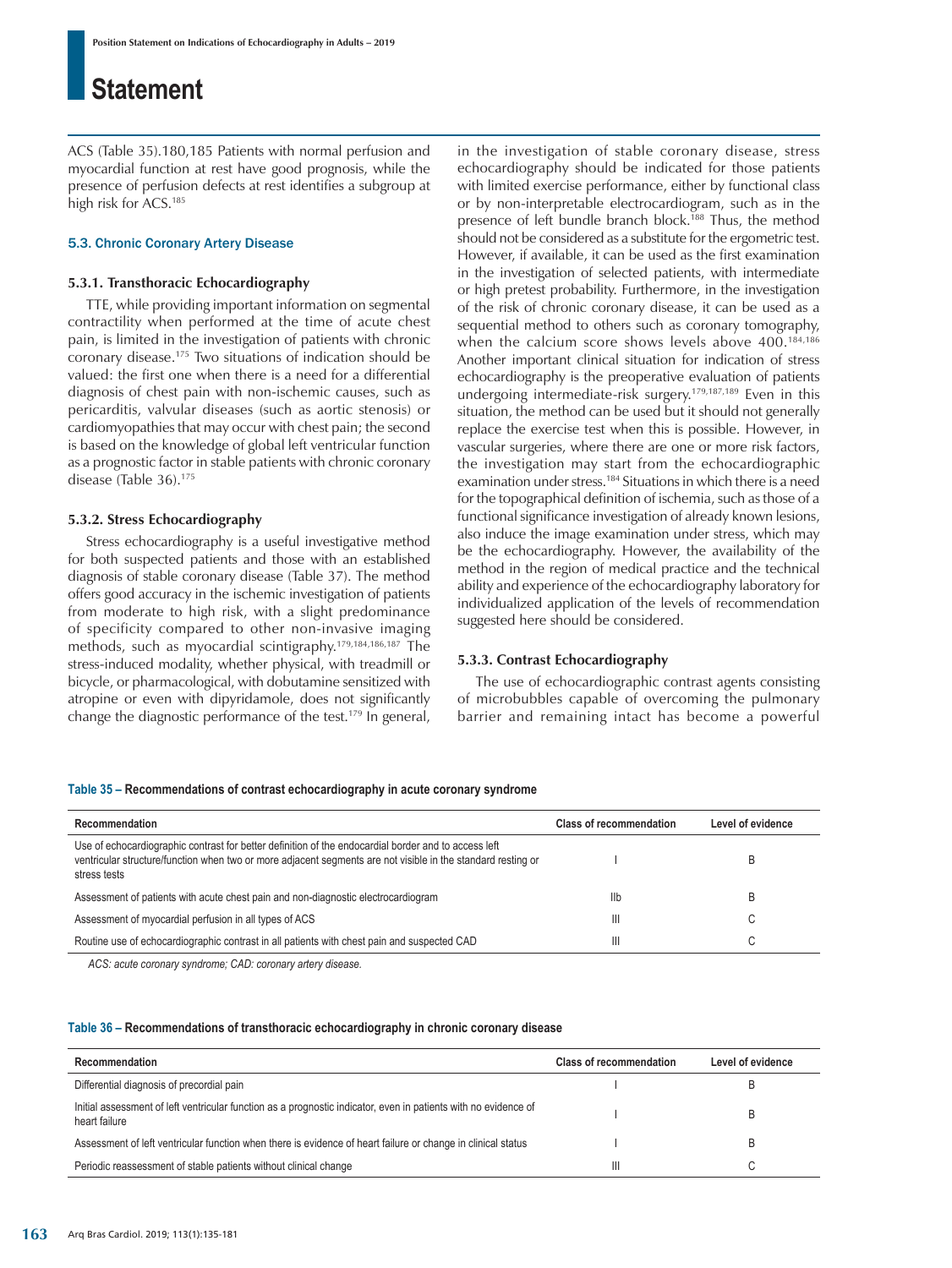| Recommendation                                                                                                                                                                                        | <b>Class of recommendation</b> | Level of evidence |
|-------------------------------------------------------------------------------------------------------------------------------------------------------------------------------------------------------|--------------------------------|-------------------|
| As an initial method in the investigation of chronic coronary disease in patients with intermediate or high<br>pre-test probability                                                                   |                                | B                 |
| As an initial method in the investigation of chronic coronary disease in patients with low pretest probability,<br>but unable to perform an exercise test or with electrocardiogram not interpretable |                                | B                 |
| As a sequential method in the investigation of patients submitted to an ergometric test with intermediate or<br>non-diagnostic result                                                                 |                                | B                 |
| As a sequential method in the investigation of patients submitted to coronary tomography with a calcium<br>score (Agatston) > 400                                                                     |                                | B                 |
| As a sequential method in the investigation of patients submitted to coronary angiography with identified<br>lesions of uncertain functional significance                                             |                                | B                 |
| In the preoperative evaluation of non-cardiac vascular surgery in a patient with one or more risk factors for<br>chronic coronary disease                                                             |                                | B                 |
| In the assessment of viability in patients with ventricular dysfunction and chronic coronary disease and<br>eligible for revascularization                                                            |                                | B                 |
| In the preoperative assessment of non-cardiac intermediate risk surgery in a patient with one or more risk<br>factors for chronic coronary disease with functional class < 4 METs or indeterminate    | lla                            | B                 |
| In the sequential investigation of patients with moderate to high pre-test risk with previous testing for<br>ischemia for more than two years                                                         | lla                            | B                 |
| In the assessment of asymptomatic patients after incomplete revascularization                                                                                                                         | lla                            | C                 |
| In the evaluation of symptomatic patients after revascularization                                                                                                                                     | lla                            | B                 |
| Routine reassessment (every five years) in asymptomatic patients after revascularization                                                                                                              | <b>IIb</b>                     | C                 |
| As an initial method in the assessment of patients with low pre-test probability and with clinical conditions<br>and interpretable electrocardiogram to perform an ergometric test                    | $\mathsf{III}$                 | C                 |
| In the preoperative assessment of non-cardiac intermediate-risk surgery in patients with functional class $\geq$<br>4 METS                                                                            | $\mathbf{III}$                 | B                 |
| Routine ergometric test substitution in patients with physical capacity and interpretable electrocardiogram<br>for the performance of the test                                                        | $\mathsf{III}$                 | C                 |

**Table 37 – Recommendations of stress echocardiography in patients with known or suspected chronic coronary disease**

*MET: metabolic equivalent of risk.*

weapon for adequate visualization of the endocardium of all LV segments.185,190 Thus, in the presence of two or more contiguous segments with limited technical quality, the use of any of these agents is indicated (Table 38).191,192 The use of contrast agents for myocardial perfusion, although it is part of the same procedure, only with modifications in the acquisition and analysis of the images, remains considered off-label by the US and European health agencies. Guidelines on stable coronary disease already recognize the use of contrast agents to delineate endocardial borders, but they are still not based on myocardial perfusion evaluation.175 However, robust evidence supports the use of these agents for assessing myocardial perfusion both in the diagnosis of coronary disease in acute and chronic coronary syndromes,<sup>193</sup> even showing its superiority over conventional stress echocardiography in predicting cardiovascular events.194 The accuracy of contrast agents has been compared with other methods such as myocardial scintigraphy and, in contrast, showed similarity, with greater sensitivity, mainly in the detection of uni-coronary lesions.<sup>195</sup> However, the use of contrast agents for perfusion analysis is facilitated when stress is performed with dipyridamole; and the low use of dipyridamole in most Brazilian and worldwide echocardiography laboratories<sup>192</sup> may be a barrier to the implementation of myocardial perfusion analysis.

Coronary flow reserve can also be assessed by contrast echocardiography under stress. Reduced values of coronary flow reserve are indicative of functional repercussion in lesions that anatomically have dubious expression. In addition, some studies have shown the role of this index in assessing viability and in predicting myocardial functional recovery in patients with stable coronary artery disease.<sup>196</sup>

### 6. Evaluation of Emboligenic Sources and Cardioembolic Diseases

Stroke is the major cause of disability and the second leading cause of death in the world.197 Brazil is the Latin American country with the highest mortality rates due to stroke, being the main cause of female death.198,199 Although the death rate from stroke has declined in recent decades, the values remain very high.200 It is estimated that cardioembolic disease is responsible for 15% to 40% of all causes of ischemic stroke,<sup>201</sup> whereas indeterminate (cryptogenic) causes account for 30 to 40% of these ischemic neurological events.202-204 Other causes of ischemic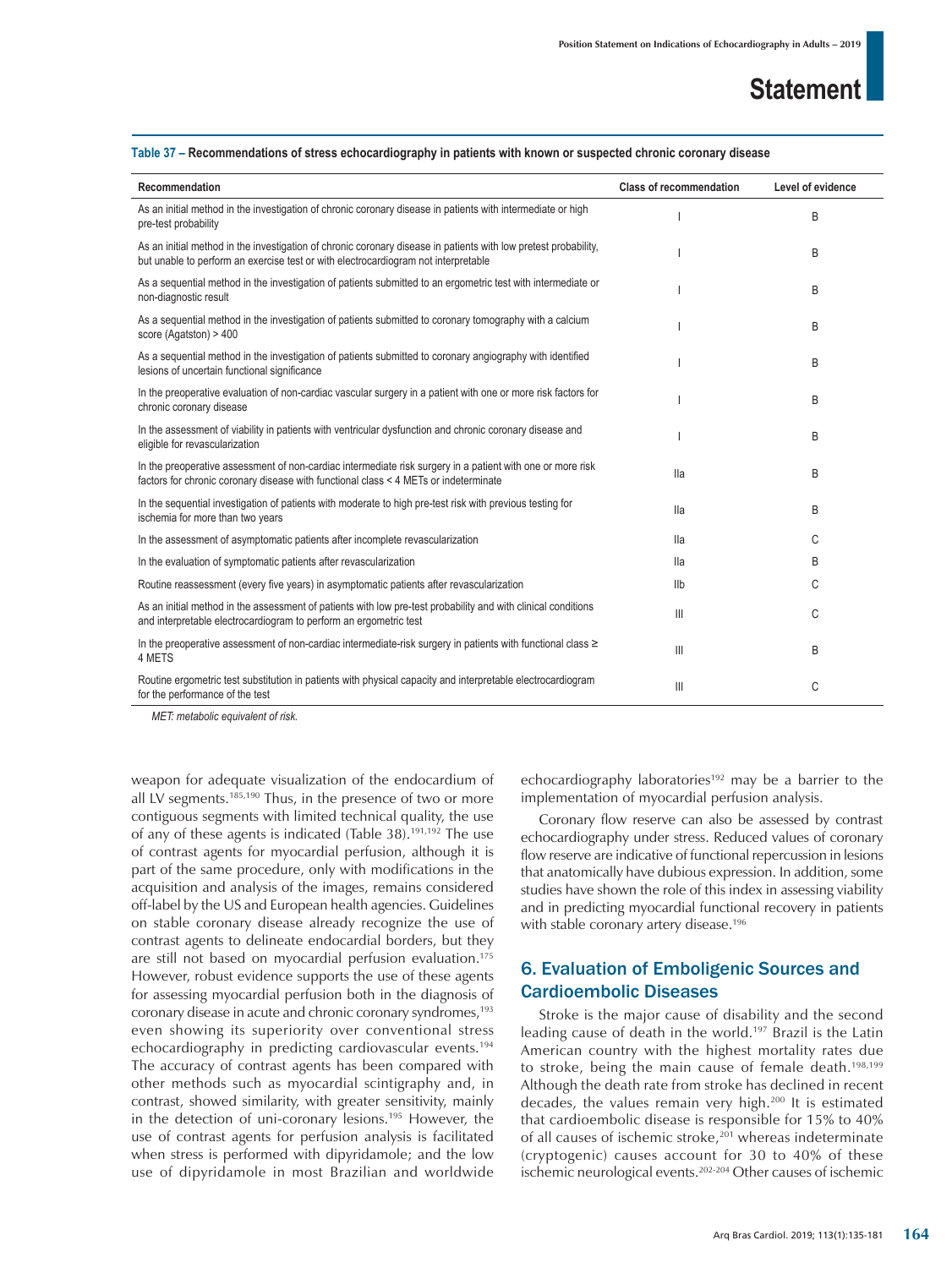#### **Table 38 – Recommendations for the use of echocardiographic contrast agents in chronic coronary disease**

| Recommendation                                                                                                                                                                             | <b>Class of recommendation</b> | Level of evidence |
|--------------------------------------------------------------------------------------------------------------------------------------------------------------------------------------------|--------------------------------|-------------------|
| Improvement of endocardial border delineation and analysis of global or regional ventricular function when<br>endocardial visibility in two or more segments is limited                    |                                | B                 |
| Myocardial perfusion analysis in the diagnosis of chronic coronary disease, both in the assessment of<br>ischemia and viability as an adjunct to the modalities of stress echocardiography | lla                            | B                 |
| Assessment of the coronary flow reserve in the study of the functional repercussion of already known or<br>viable coronary lesions                                                         | lla                            | B                 |
| Use in the presence or suspected of significant intracardiac shunts                                                                                                                        | Ш                              | B                 |
| Routine use of contrast in patients whose image and endocardial edge delineation of the left ventricle are<br>of adequate quality                                                          | Ш                              | ⌒<br>U            |

stroke include large artery atherosclerosis, small vessel occlusion (lacunar), and other etiologies.<sup>205</sup> In patients who are at risk or who have already had embolic neurologic events, the main role of echocardiography is to identify the presence of an emboligenic source, to determine the probability of such a source being a possible cause of ischemic stroke or systemic embolism and to guide the therapy of these patients. We can classify cardiac diseases as for their emboligenic potential under high and low risk conditions (Table 39). The main causes of ischemic stroke of cardioembolic origin are: atrial fibrillation, associated or not with rheumatic MS (five-fold risk of stroke); left ventricular dysfunction (two to three times greater risk of ischemic stroke than the general population);<sup>206</sup> acute myocardial infarction (the risk is possibly decreasing by the implementation of early reperfusion therapies);<sup>207</sup> mechanical valvular prostheses (annual risk of ischemic stroke at 4.0%);<sup>208</sup> and infectious endocarditis (one in five cases are complicated by ischemic stroke).209 Variable rates of annual recurrence of ischemic stroke have been reported in patients with aortic arch atheroma (less than 3 to 12%).<sup>210</sup> The patent foramen ovale (PFO) can serve as a passageway from a paradoxical embolism of the venous to the arterial circulation. Although patients with an ischemic stroke of indeterminate (cryptogenic) etiology have a higher incidence of FOP than those with known ischemic stroke cause, $2^{11}$  a large study reported that the presence of a PFO was not associated with an increased risk of recurrence of ischemic stroke.212 Other more rare causes of embolism include papillary fibroelastoma, myxoma, and mitral calcification.

The cardioembolic etiology of ischemic stroke should be suspected in the presence of severe onset of early neurologic deficit without prodromes, multiple brain lesions in multiple vascular territories, and recurrent ischemic stroke in a short period of time.213 Systemic embolization to other organs such as spleen and kidneys at the time of the ischemic stroke increases the suspicion of cardioembolic etiology.<sup>213</sup> TTE and/or TEE should be recommended in patients with suspected cardiac embolic source, including ischemic stroke and transient ischemic attack (TIA) or systemic embolism. TTE is more suitable for evaluation of embolic sources present in previous cardiac structures, such as the apical thrombus **Table 39 – Classification of cardiac diseases regarding their emboligenic potential**

| High risk                      | Low risk                      |
|--------------------------------|-------------------------------|
| Intracavitary thrombus         | Patent foramen ovale          |
| Atrial fibrillation            | Interatrial septum aneurysm   |
| Acute myocardial infarctation  | Interatrial communication     |
| Dilated cardiomyopathies       | Spontaneous contrast          |
| Infectious endocarditis        | Lambl excrescences            |
| Valve prostheses               | Mitral valvular calcification |
| Rheumatic mitral stenosis      | Aortic valve calcification    |
| Left atrial myxoma             | Endocarditis marantica        |
| Papillary fibroelastoma        | Mitral valve prolapse         |
| Ulcerated plaques in the aorta |                               |

investigation of the left ventricle. In contrast, during the TEE, the transducer is positioned in the esophagus, and the probe is closer to the posterior heart structures. The esophagus is also adjacent to the LA, so TEE corresponds to the gold standard examination for thrombus screening in the left atrial appendix, with sensitivity and specificity approaching 99%. TEE should be recommended as an initial diagnostic tool in the assessment of cardiac embolic source in patients with ischemic stroke, especially in those where the therapeutic decision (anticoagulation or cardioversion) will depend on the echocardiographic findings. TEE should also be recommended when TTE imaging is of poor quality in young patients with ischemic stroke, in patients with ischemic stroke of undetermined etiology, and in those with non-lacunar ischemic stroke. TTE may not be useful when TEE is already programmed for TEE, such as in the evaluation of intracardiac masses, prosthetic heart valves, the thoracic aorta, or to guide percutaneous procedures. TEE should not be recommended when TTE findings are compatible with the embolic cardiac source. Both TTE and TEE should not be recommended in patients whose results will not guide the therapeutic decision. Table 40 lists the main recommendations of TTE and/or TEE in patients with TIA, ischemic stroke or systemic embolism.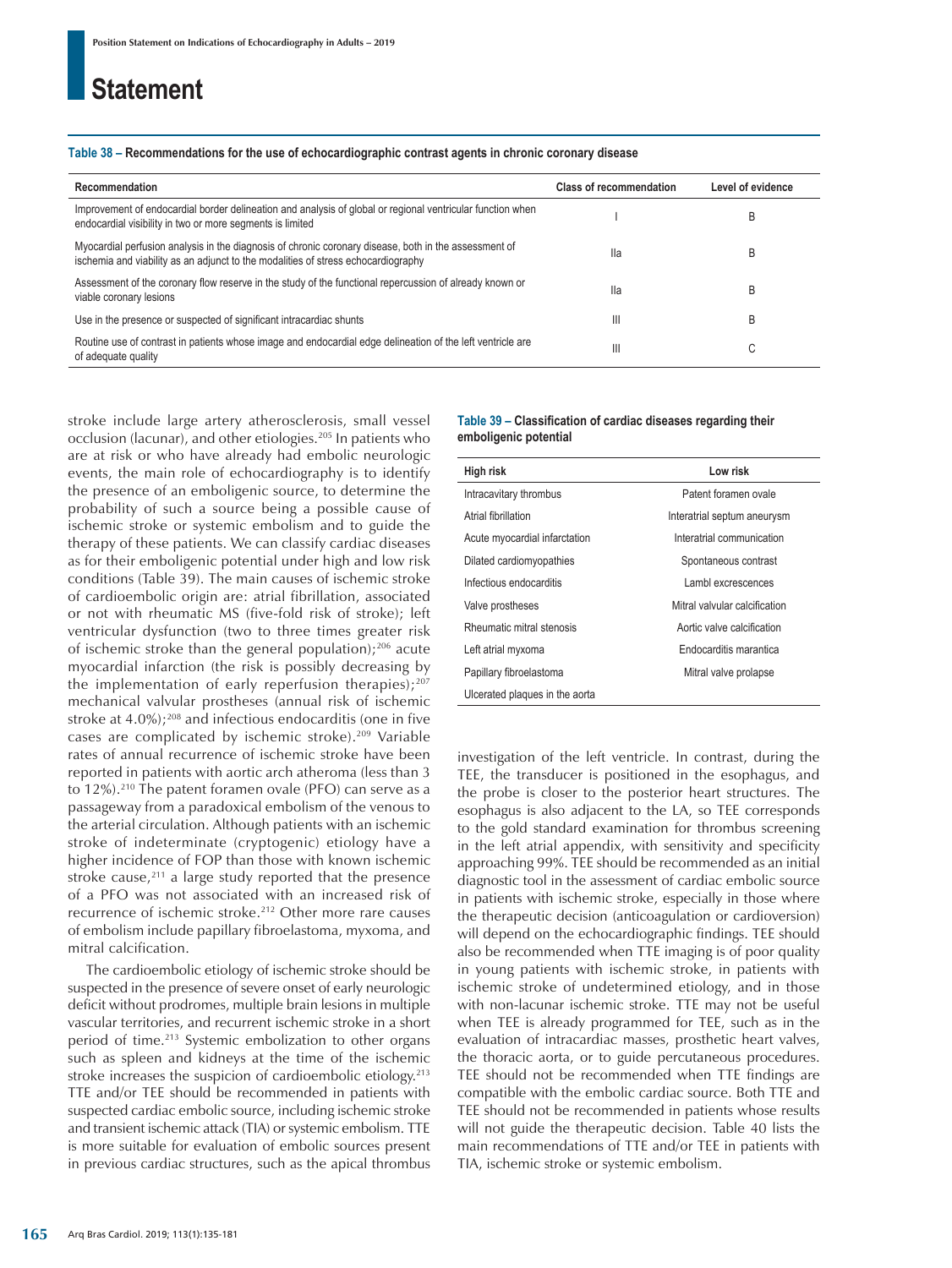| Recommendation                                                                                                                                                      | <b>Class of recommendation</b> | Level of evidence |
|---------------------------------------------------------------------------------------------------------------------------------------------------------------------|--------------------------------|-------------------|
| Suspected cardiac embolic source, including ischemic stroke and TIA or systemic embolism                                                                            |                                | ⌒<br>U            |
| Young patient (< 45 years) with TIA or acute ischemic stroke                                                                                                        |                                | U                 |
| Elderly patient with evidence of non-lacunar ischemic stroke                                                                                                        |                                | U                 |
| TIA or cryptogenic ischemic stroke                                                                                                                                  |                                | U                 |
| TEE as the initial test to facilitate clinical decision-making regarding treatment (anticoagulation or<br>cardioversion)                                            |                                | B                 |
| Assessment of cardiac emboligenic source when non-cardiac origin has been previously identified                                                                     | llb                            | ⌒<br>U            |
| TTE when TEE is already programmed (e.g. in the evaluation of intracardiac masses, prosthetic heart<br>valves, thoracic aorta, or to quide percutaneous procedures) | llb                            | ⌒<br>U            |
| TEE when TTE findings are diagnostic of cardiac embolic sources                                                                                                     | Ш                              | С                 |
| TTE and/or TEE results do not quide the therapeutic decision                                                                                                        | Ш                              |                   |

#### **Table 40 – Recommendations of the echocardiography in the evaluation of emboligenic sources and cardioembolic diseases**

*TIA: transient ischemic attack; TEE: transesophageal echocardiography; TTE: transthoracic echocardiography.*

### 7. Atrial Fibrillation

Atrial fibrillation (AF) is the most common sustained cardiac arrhythmia, whose prevalence increases with advancing age.214,215 In the United States, it is estimated that the prevalence of atrial fibrillation will double from 5.2 million cases in 2010 to 12.1 million cases in 2030.<sup>216</sup> In addition to population aging, the increased prevalence of AF can be explained by the comorbidities and associated cardiovascular risks such as hypertension, heart failure, coronary artery disease, valve diseases, obesity and diabetes mellitus.217 The risk of developing AF is 1 in 4 individuals from 40 years of age on.<sup>218</sup> Recent national and international guidelines have reported the classification of AF based on its presentation, duration and spontaneous termination of AF episodes.214,219,220 Paroxysmal AF is defined as that which is reversed spontaneously or with medical intervention until seven days after its initiation. Episodes lasting longer than seven days are referred to as persistent AF. Persistent long-term AF represents cases lasting more than one year. Permanent AF corresponds to the cases in which attempts to revert to sinus rhythm will no longer be instituted. Finally, nonvalvular AF is defined as AF in the absence of rheumatic MS, mechanical or biological valve or previous mitral valve repair. As part of the initial evaluation, all AF patients should have a TTE to identify structural heart diseases, including valvular heart disease, assess RA and LA size, LV and RV size and function.184 TEE is the most sensitive and specific technique for detecting intracavitary thrombi, especially in the left atrial appendage, as a potential source of systemic embolism in AF, and can be used to guide early cardioversion or catheter ablation procedures.214,220,221 TEE can also identify features associated with an increased risk of thrombus formation in LA, including reduced flow velocity in the left atrial appendage, spontaneous contrast in LA, and aortic atheroma.<sup>214</sup> Table 41 lists the main recommendations of TTE and/or TEE in patients with AF. Although the echocardiography provides important information for assessing the likelihood of achieving successful rhythm control after cardioversion, including atrial size, left ventricular systolic function, and severity of valve disease, randomized trials with a larger sample size are still lacking to understand the real prognostic value of imaging techniques in patients with AF.222 New echocardiographic techniques such as LA evaluation by strain and 3D echocardiography are promising tools for future clinical practice.<sup>222</sup>

### 8. Heart Tumors and Masses

The cardiac masses comprise a broad set of lesions which may be neoplastic and non-neoplastic in nature. As regards incidence, the most frequent causes of cardiac masses are thrombi and vegetation, and rarely are tumors and pseudotumors (intrinsic and extrinsic structures that mimic a cardiac tumor).223 Cardiac tumors are extremely rare, with secondary tumors (metastatic neoplasms) being 20 times more frequent than primary tumors.<sup>224,225</sup> Although the classification of these lesions for benignity or malignancy is an important predictor of prognosis, any cardiac tumor may have substantial hemodynamic or electrical consequences depending on size and location.<sup>226</sup> Most are detected incidentally during cardiac imaging tests or after complementary evaluation of specific clinical situations, such as after embolic event, suspected endocarditis and the possibility of malignancy involving the heart. Myxomas are the most frequent benign primary tumors in adults, followed by fibroelastomas and, finally, fibromas (much more common in the pediatric population). Primary malignant tumors, however, represent a much smaller portion of primary cardiac neoplasms, with sarcomas and lymphomas being more common. Much more frequent, as mentioned above, are secondary tumors, represented by metastases, which can occur by various forms of dissemination (hematogenous, contiguous, venous and lymphatic), associated mainly to tumors of the breast, lung, esophagus, mediastinum and melanoma. In these cases, the involvement of the pericardium occurs most of the time.<sup>227</sup>

Echocardiography, because of its availability and applicability, is the imaging technique commonly chosen for diagnosis (Table 42). The examination may delineate the multiple cardiac structures and characteristics of a mass,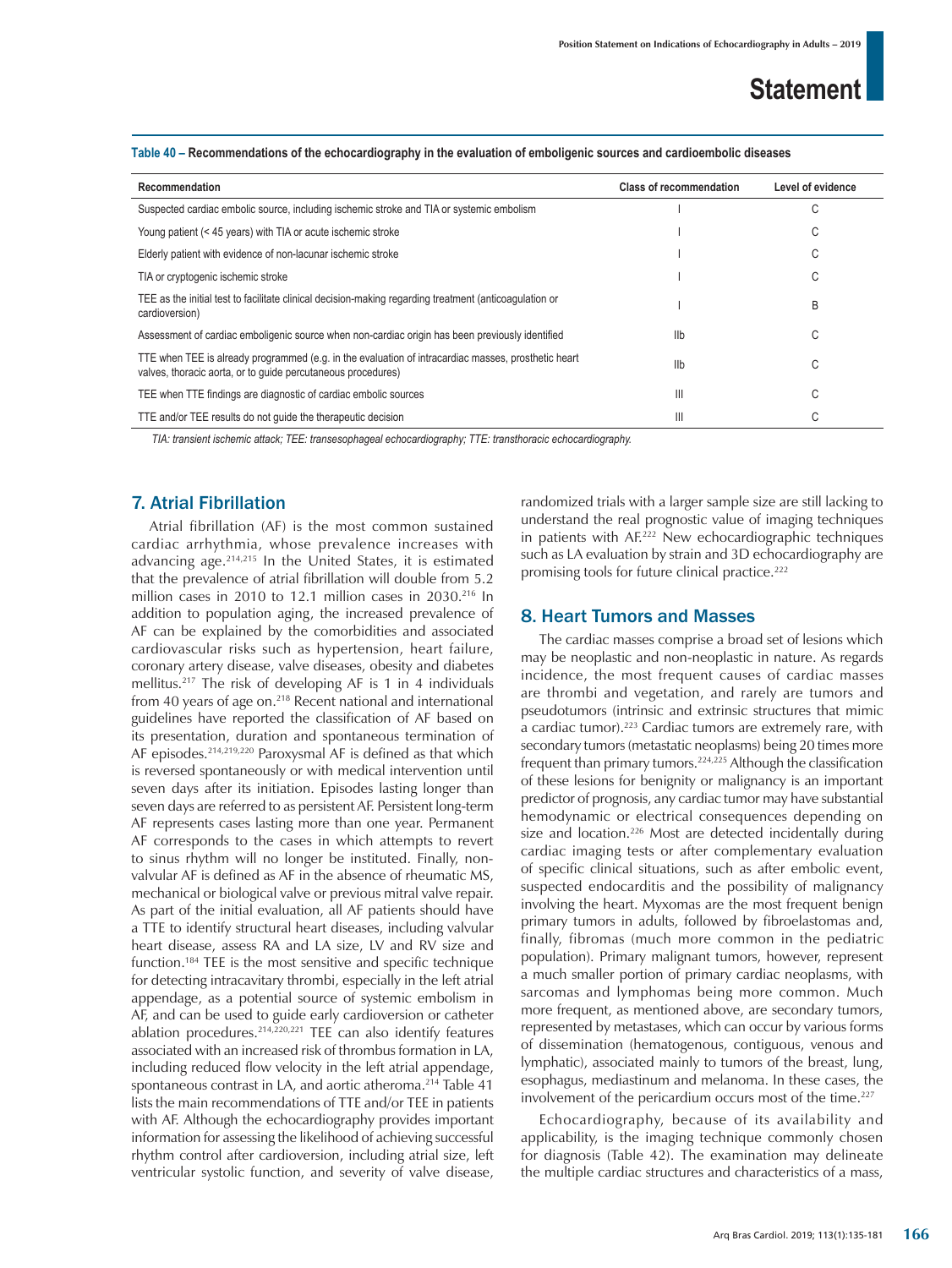#### **Table 41 – Recommendations of echocardiography in patients with atrial fibrillation**

| Recommendation                                                                                                                                    | <b>Class of recommendation</b> | Level of evidence |
|---------------------------------------------------------------------------------------------------------------------------------------------------|--------------------------------|-------------------|
| TTE in the initial assessment of all patients with AF to identify structural heart disease and guide treatment                                    |                                |                   |
| TTE in patients with AF lasting $\geq 48$ hours to decide early cardioversion with brief heparinization, without<br>previous oral anticoagulation |                                |                   |
| TEE in the assessment of patients before ablation or percutaneous occlusion of the left atrial appendage                                          |                                |                   |
| Patient with AF requiring emergency cardioversion due to hemodynamic instability                                                                  | Ш                              |                   |

*TTE: transthoracic echocardiography; AF: atrial fibrillation; TEE: transesophageal echocardiography.*

such as location, mobility, morphology, size, insertion site, and potential hemodynamic consequences. It also allows for serial images over time without the need for contrast agents (iodine or gadolinium) or radiation. New techniques, such as the 3D modality, by providing additional anatomical data are capable of increasing the diagnostic accuracy of the method, assisting in the surgical strategy, as well as monitoring immediate and late results of the procedure.<sup>228,229</sup> The contrasted echocardiographic study represents a very useful tool, offering greater anatomical detail and assisting in the differentiation of the masses through the analysis of its vascularization (hypervascularization is frequently associated with the presence of malignancy). $230$ 

### 9. Pericardial Diseases

Echocardiography should be indicated in the suspicion of pericardial affections, including (but not only) pericardial effusion, pericardial mass, constrictive pericarditis, effusiveconstrictive pericarditis, patients after cardiac surgery and suspicion of cardiac tamponade (Table 43).231,232 It contributes decisively to the semiquantitative evaluation of the pericardial effusion and its hemodynamic repercussion (depending on the volume and the velocity of the collected fluid), as well as exploring the underlying etiology, whether primary (e.g. pericarditis, chylothorax) or secondary (e.g. bleeding, metastasis, myxedema, hydropericardium). The method provides information about the nature of the fluid, suggesting the presence of fibrin, clot, tumor, air, and calcium. The size of the effusion may be classified by the diastolic measurement of the echo-free pericardial space , as of small (< 10 mm), moderate (10 to 20 mm) and large ( $> 20$  mm).<sup>233</sup> Findings indicative of cardiac compression may precede the clinical manifestations of the tamponade and configure an emergency situation. In this context, pericardial puncture guided by echocardiography may alleviate hemodynamic impairment and save lives.<sup>233</sup> Such procedure can be performed safely in centers with experience, avoiding radiation associated with fluoroscopy and/or cost of surgery, which makes pericardiocentesis guided by echocardiography the procedure of choice.234 Individuals with chronic or recurrent pericardial effusion, not responsive to the proposed clinical treatment, may be referred for elective pericardial drainage after serial evaluation. The spectrum of echocardiography utilization in pericardial disease also includes congenital defects, trauma, neoplasia, cysts, CT after radiotherapy and the differential diagnosis between constrictive pericarditis and restrictive cardiomyopathy. In this differentiation, findings compatible with constriction are: exacerbated decrease (> 25%) in the E-wave velocity of the mitral flow in the first beat after inspiration, normal tissue Doppler mitral annular velocity (e'  $>$  7 cm/s) and annulus paradoxus (e' septal  $>$  e' lateral).<sup>233</sup>

#### **Table 42 – Recommendations of the echocardiography in patients with intracardiac masses and tumors**

| Recommendation                                                                                                                       | <b>Class of recommendation</b> | Level of evidence |
|--------------------------------------------------------------------------------------------------------------------------------------|--------------------------------|-------------------|
| Assessment of individuals with clinical suspicion (signs and symptoms) or patients with conditions<br>predisposing to cardiac tumors |                                | С                 |
| Carriers of malignant neoplasia with high risk of cardiac involvement                                                                |                                | C.                |
| Evolutionary follow-up after surgical removal of cardiac tumors with high potential for recurrence (such as<br>myxomas)              |                                |                   |
| TTE for complementary anatomical and functional assessment in cases in which TTE was not definitive                                  |                                | U                 |
| TEE for complementary intraoperative assessment                                                                                      |                                |                   |
| 3D echocardiography to search for additional anatomical information not seen in 2D TTE                                               |                                |                   |
| Use of echocardiographic contrast for differential diagnosis and vascularization analysis                                            | Ila                            | B                 |
| Patients with direct relatives with family history of myxoma                                                                         | lla                            | B                 |
| Patients whose results of the examination findings will not imply in therapeutic decision                                            | Ш                              |                   |

*TEE: transesophageal echocardiography; TTE: transthoracic echocardiography; 3D: three dimensional; 2D: two dimensional.*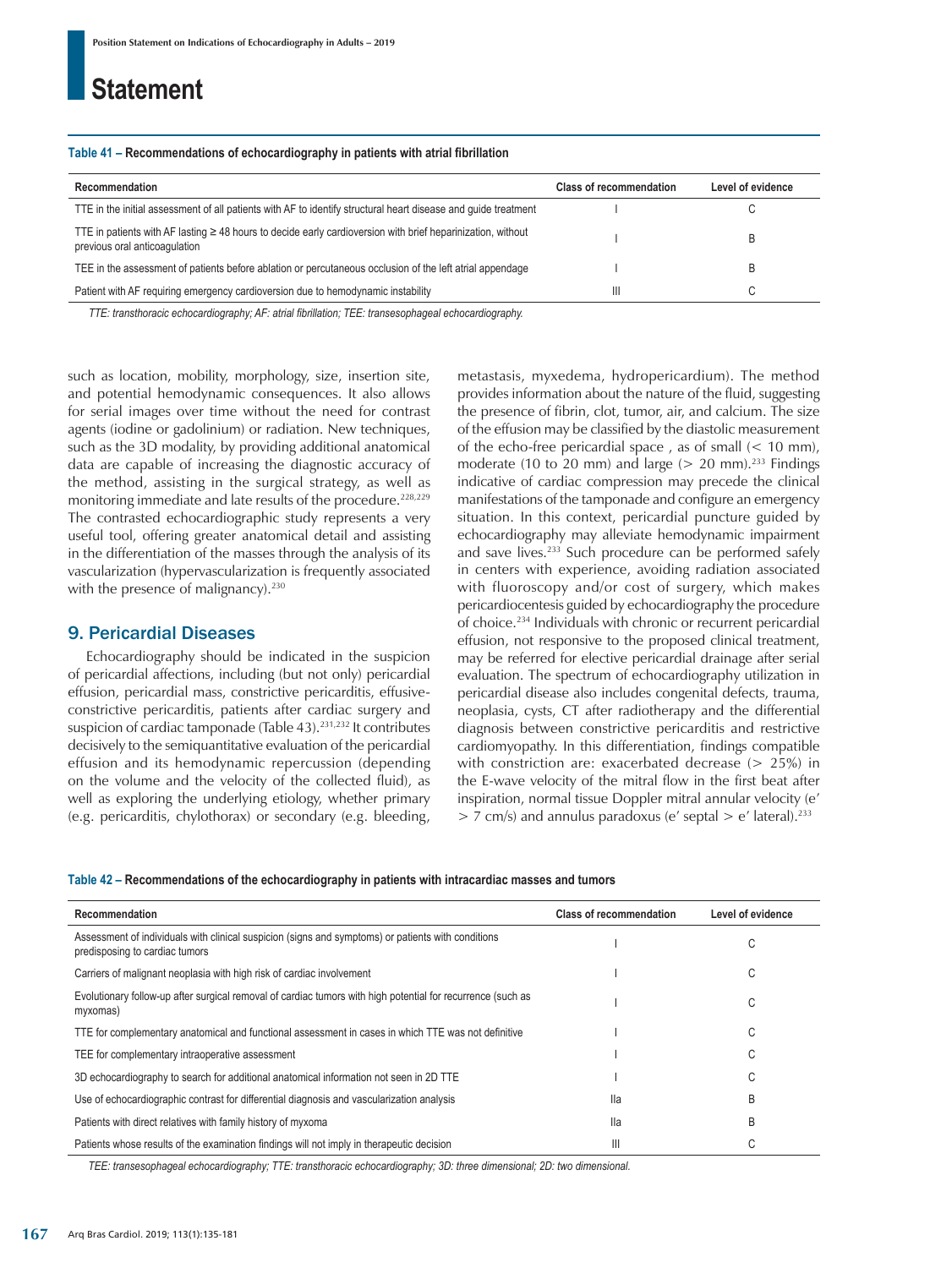#### **Table 43 – Recommendations of the echocardiography in pericardial diseases**

| Recommendation                                                                                                                                                                                                                        | <b>Class of recommendation</b> | Level of evidence |
|---------------------------------------------------------------------------------------------------------------------------------------------------------------------------------------------------------------------------------------|--------------------------------|-------------------|
| Clinical suspicion of pericardial effusion                                                                                                                                                                                            |                                | C                 |
| Serial studies for evaluation of recurrent stroke                                                                                                                                                                                     |                                | С                 |
| Assessment after radiotherapy (five years in patients at high risk for cardiotoxicity and ten years<br>in others)                                                                                                                     |                                | C                 |
| Suspicion of constrictive pericarditis, early detection of constriction or differential diagnosis with<br>restriction                                                                                                                 |                                | B                 |
| Suspected cardiac tamponade (chest trauma, cardiac surgery, iatrogenic perforation in cardiac<br>catheterization or electrophysiological study, rupture of the ventricular wall after myocardial<br>infarction and aortic dissection) |                                | C                 |
| Suspected pericardial cyst, pericardial mass or pericardial agenesis                                                                                                                                                                  |                                | C                 |
| Monitoring of pericardiocentesis                                                                                                                                                                                                      |                                | B                 |
| Serial studies to assess the effect of treatment on stroke                                                                                                                                                                            | lla                            | C                 |
| Routine examination for small effusions in hemodynamically stable patients                                                                                                                                                            | Ш                              |                   |
| Investigation of pericardial thickening without repercussion                                                                                                                                                                          | Ш                              |                   |

### 10. Systemic Diseases

### 10.1. Introduction

The indication of echocardiography in systemic diseases depends on the prevalence of associated heart disease, the characteristics peculiar to cardiac involvement in each situation and the clinical suspicion of cardiac involvement.235 For example, examination is mandatory in individuals with systemic diseases potentially causing restrictive cardiomyopathy that show signs and symptoms of heart failure in clinical evolution. Some systemic diseases for which the indication of the examination should be considered are as follows.

### 10.2. Chronic Renal Failure

Morphophysiological changes in LV (such as hypertrophy, dilatation, systolic and diastolic dysfunction) are common in patients with end-stage renal disease and predict a worse prognosis.236-238 International guidelines recommend TTE for all dialysis patients one to three months after the initiation of renal replacement therapy and at three-year intervals thereafter, despite the symptoms.<sup>239</sup>

#### 10.3. Amyloidosis

It is a common cause of restrictive cardiomyopathy and may be familial (transthyretin) or nonfamiliar (primary or light chain). Cardiac involvement due to amyloid deposition may lead to some suggestive echocardiographic findings: thickening and increased echogenicity ("granular" appearance) of the LV walls (especially in the absence of arterial hypertension), biatrial dilatation, thickening of the valves and interatrial septum, diastolic dysfunction (grade II and III), small pericardial effusion, prominent decrease in longitudinal strain in the basal and mid LV segments ("sparing" the apical segments), and later systolic dysfunction with LVEF.<sup>240</sup>

### 10.4. Sarcoidosis

It is important to investigate the presence of cardiac involvement in sarcoidosis (granulomatous disease of unknown origin), as this is a potentially fatal condition. Among the various echocardiographic findings that may be found, we have: dilated cardiomyopathy, restrictive cardiomyopathy, segmental contractility alterations that do not obey the classic coronary territorial distribution, basal septum akinesia, inferolateral aneurysm and abnormal thickness of the septum (thickening or thinning).241

#### 10.5. Neoplasias

The echocardiography can detect silent pericardial metastases in some types of neoplasia (such as breast and lung) and monitor the cardiotoxic effect of chemotherapeutic agents.<sup>242</sup>

### 10.6. Autoimmune Diseases

The test may diagnose lupus-associated cardiac manifestations, such as pericardial effusion and sterile vegetations, systemic sclerosis, such as pulmonary hypertension, or rheumatoid arthritis, such as valve abnormalities.<sup>235</sup>

### 11. Diseases of The Aorta, Pulmonary Artery and Veins

### 11.1. Aorta

The evaluation of the aorta is routine in the TTE, since it allows to examine some of its segments, mainly the aortic root and the proximal portion of the ascending aorta, affected in numerous affections. The root of the aorta is formed by the aortic ring, the sinuses of Valsalva and the synotubular junction. The descending aorta and the proximal abdominal aorta can be evaluated at the suprasternal and subxiphoid sections, respectively.154,243 However, the TTE should be considered a screening test, with limitations, since it does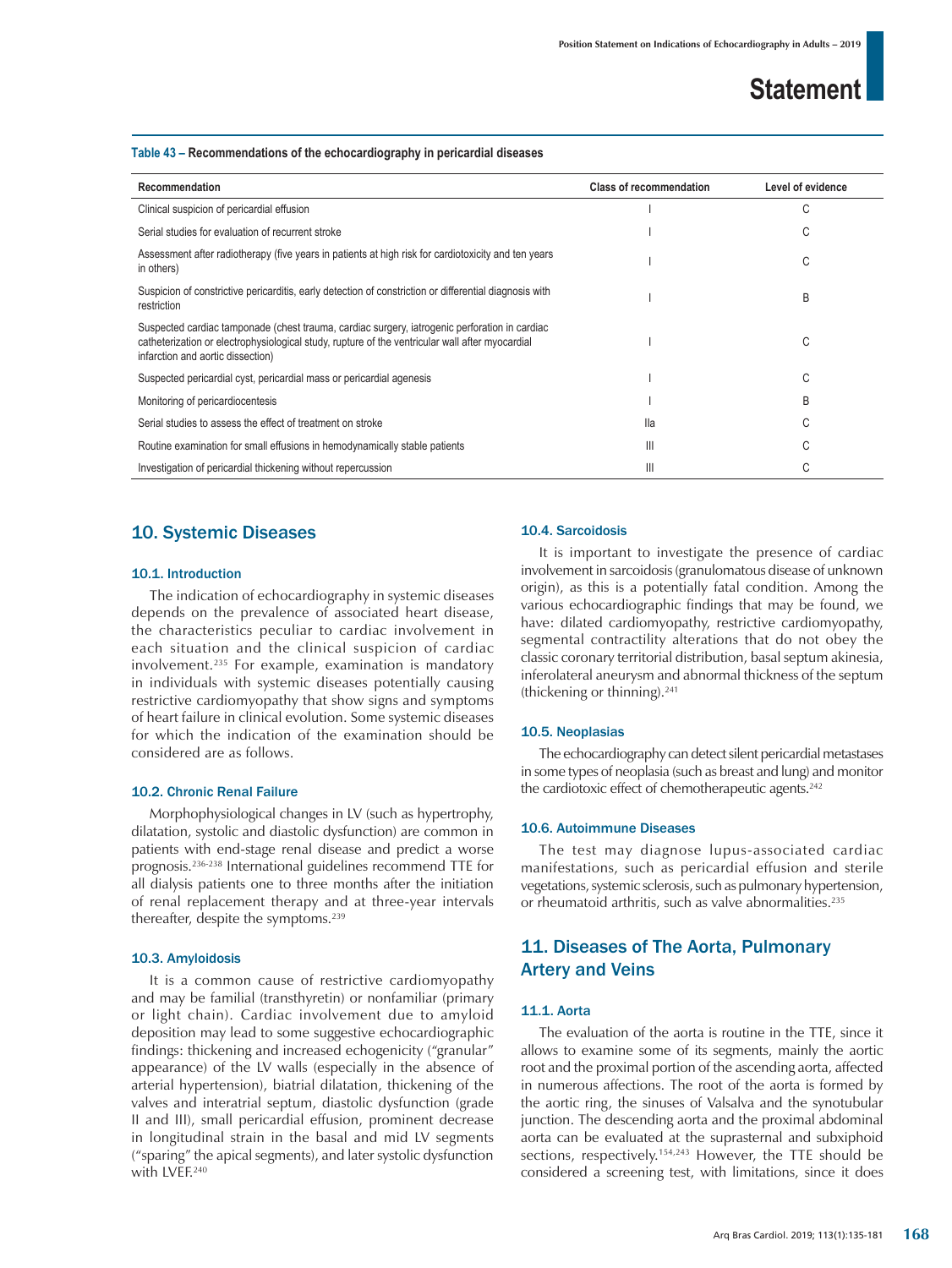not allow the analysis of all segments of the aorta, such as the aortic arch and the distal descending. In this case, it is necessary to use other imaging methods such as TEE, computed tomography or magnetic resonance imaging.154,243 The TEE allows the realization of excellent resolution images due to the proximity of the esophagus to the thoracic aorta. Despite the multiplanar sections offered, a small segment of the ascending aortic junction with the aortic arch is not visualized due to the interposition of the trachea.154 The precise diagnosis of acute aortic syndromes, such as aortic dissection, intramural hematoma, penetrating ulcer and rupture of aortic aneurysms, is fundamental in the therapeutic strategy to be adopted. In unstable patients with suspected acute aortic syndrome, the imaging modality chosen will depend on local availability and expertise. In general, TTE is performed as an initial investigation (class I), complemented with TEE and/or tomography (both class I). The TEE shows good accuracy, mainly in the exclusion of artifacts caused by reverberations of the anterior wall of the LA and the pulmonary artery.244 Depending on the clinical suspicion, the diagnostic investigation should proceed with two or more imaging examinations due to the possibility of false negatives.<sup>245</sup>

#### 11.2. Pulmonary Artery

The trunk of the pulmonary artery and the initial portion of the pulmonary branches can be assessed to TTE. TEE is more accurate, allowing a greater examination of the pulmonary artery and its branches, which allows a better appreciation of thrombi in the proximal territory of the pulmonary artery. Dilations of these vessels can also be diagnosed. Pulmonary artery dilatations are uncommon lesions and may be associated with different etiologies, such as congenital heart diseases, systemic vasculitis, collagenosis, infections and traumas.

#### 11.3. Veins

Anomalies of the superior and inferior vena cava can be diagnosed by TTE and/or TEE. The presence of thrombi in these pathways and the extension of tumors into the right cavities can be evaluated. TEE is particularly useful for the identification of thrombus or vegetation in the superior vena cava in patients with long-stay catheters and in cases of pulmonary vein stenosis after AF or atrial flutter ablation procedures. The persistence of the left superior vena cava should be suspected in the presence of dilated coronary sinus and the diagnosis can be made using intravenous injection of agitated saline solution, which will first contrast the coronary sinus and then the right cavities. In this case, it is important to emphasize the need to exclude anomalous drainage of the left pulmonary vein via the vertical vein.<sup>246</sup>

### 12. Intraoperative Echocardiography in Cardiac and Non-Cardiac Surgeries

### 12.1. Introduction

Intraoperative echocardiography is a technique for monitoring cardiac and non-cardiac surgeries that allows a rapid and real-time assessment of anatomic and functional cardiac features (global and segmental function, valvular function, volume and vascular resistance), aortic and phenomena with embolic potential.<sup>247,248</sup> In non-cardiac surgeries, clinical information obtained by intraoperative echocardiography is often complementary to data provided by other hemodynamic monitoring devices (e.g., central venous catheter, pulmonary artery catheter, or arterial line).247,249 In the case of cardiovascular surgeries, the intraoperative echocardiography can also contribute with real-time dynamic information and images of the cardiac structures to plan, guide and evaluate the immediate result of the surgical intervention.250

#### 12.2. Modalities of Intraoperative Echocardiography

A) Transesophageal: most widely used in open, minimally invasive or percutaneous cardiac surgeries, as well as in non-cardiac surgeries. It has the advantage of not entering the sterile field and of not disturbing the surgical procedure, allowing continuous monitoring. It is a relatively safe modality when performed by properly trained professionals. The contraindications are the same as for the conventional TEE. In young children, the use of intraoperative TEE should be considered on a case-by-case basis, based on the unique risks of these patients (e.g., bronchial obstruction). $248$ 

B) Epicardial or epiaortic: are an alternative for monitoring open heart surgeries in which there is absolute or relative contraindication of manipulation of the esophagus, or blood dyscrasia. In these embodiments, the linear or sectoral transducer is wrapped in a sterile cap and applied directly over the heart or aorta. The epiaortic technique is a very important tool in patients with advanced atheromatous disease, since it allows the choice of a suitable site for cannulation and aortic clamping.249

C) Transthoracic: may be considered as a monitoring alternative for percutaneous or non-cardiac procedures that are performed with superficial sedation, or in cases in which the patient has absolute or relative contraindication of esophageal manipulation. In this modality, the examination can be performed serially during the procedure, or at specific times as needed (e.g., in cases of hemodynamic instability, to guide endomyocardial biopsy).

D) Intracavitary: little used, more restricted to percutaneous procedures.

### 12.3. Recommendations in Cardiac and Thoracic Aorta **Surgery**

The main objectives of the use of intraoperative echocardiography in cardiac and thoracic aorta surgeries are: to confirm and refine the preoperative diagnosis; to detect new or unsuspected morphophysiological alteration; adjusting the surgical or anesthetic plane according to the findings; to guide the positioning of cannulae or devices; to evaluate the presence of air, masses and thrombi in cardiac cavities and their embolic potential; to evaluate segmental and global left ventricular function and cavitary pressures; and to evaluate the immediate outcome of the intervention.<sup>244,245,249</sup> The main recommendations in this scenario are in the Table 44.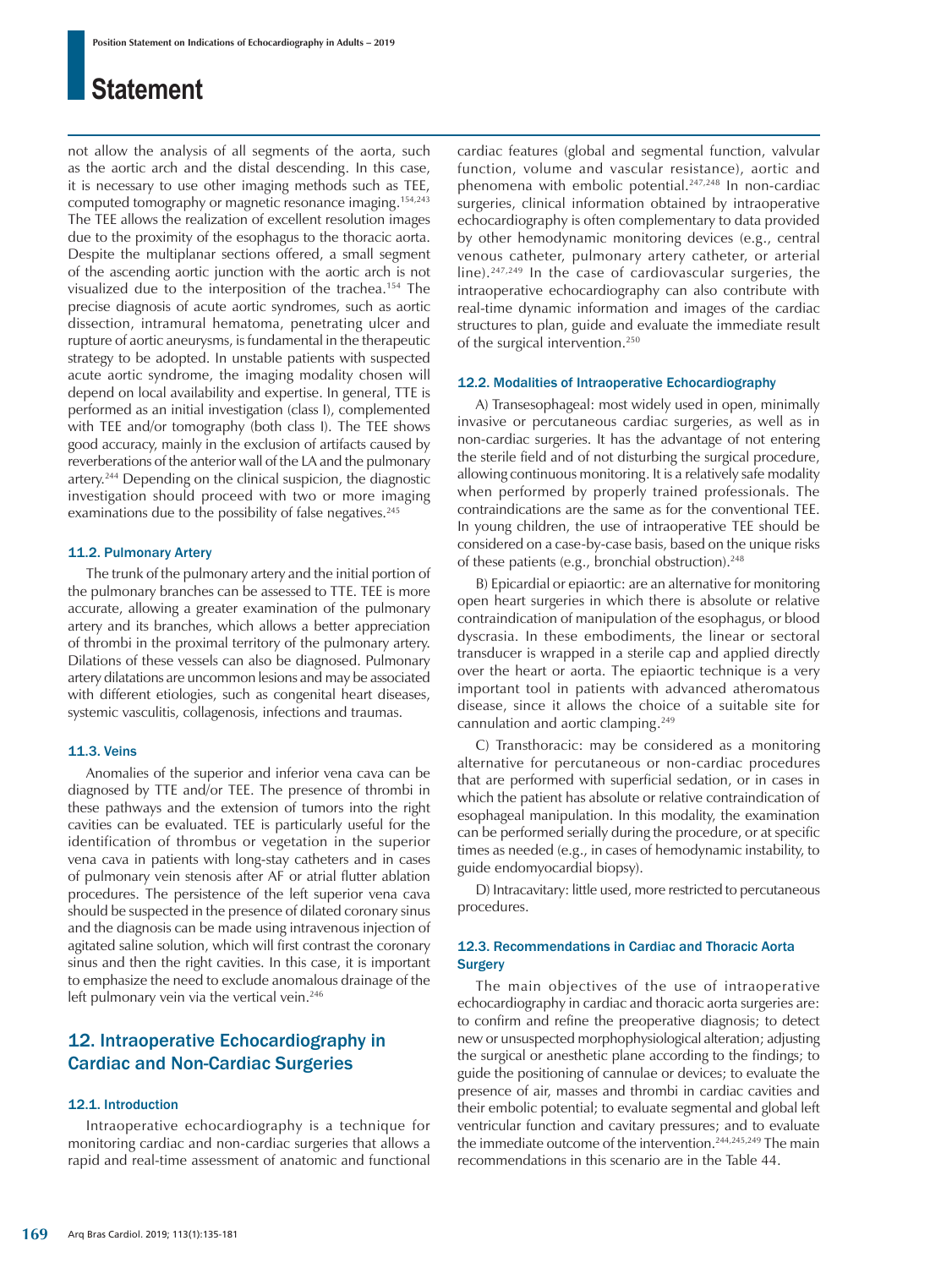| Recommendation                                                                                                                                                                                                                                      | <b>Class of recommendation</b> | Level of evidence |
|-----------------------------------------------------------------------------------------------------------------------------------------------------------------------------------------------------------------------------------------------------|--------------------------------|-------------------|
| Adults submitted to cardiac or thoracic aorta open-chest surgery (e.g., valve plasty replacement, structural,<br>mass resection, correction of aortic dissection or aortic aneurysm)                                                                |                                | B                 |
| Adults undergoing minimally invasive cardiac surgery                                                                                                                                                                                                |                                | B                 |
| In young children undergoing open or minimally invasive cardiac surgery, the indication should be<br>considered case by case according to the risks of intraoperative echocardiography in the pediatric<br>population (e.g., bronchial obstruction) |                                | B                 |
| Placement and adjustment of ventricular assist devices                                                                                                                                                                                              |                                | B                 |
| Myocardial revascularization surgery when there is left ventricular systolic dysfunction                                                                                                                                                            | lla                            | B                 |
| In case there is a trained professional available, three-dimensional echocardiography should always be<br>used for valvular (aortic and mitral regurgitation), structural and mass resection procedures                                             |                                | B                 |

#### **Table 44 – Recommendations of the intraoperative echocardiography in cardiac and thoracic aorta surgeries**

### 12.4. Recommendations in Non-Cardiac Surgeries

The main objectives of intraoperative echocardiography in non-cardiac surgeries are: to assess volume status and fluid response; to estimate vascular resistance and cavitary pressures; to evaluate function of the ventricles (global and segmental) and valves; and to investigate special issues according to the clinical status and the type of intervention.244,245,249 The main recommendations in this scenario are found in Table 45.

### 13. Echocardiography in Percutaneous Interventions

### 13.1. Introduction

In general, cardiac interventions through cardiac catheterization have developed with the support of the echocardiographic image, especially by the transesophageal route. Its use in daily practice is increasingly frequent, in view of the development of techniques and technologies for the treatment of diseases previously only corrected by the conventional surgical procedure. In addition, there was remarkable progress in the diagnostic capacity of echocardiography, mainly due to the improvement of the image quality and the advent of the 3D image, obtained by TTE and TEE. The examination has practically no contraindication and allows the early identification of potential complications. There is no randomized study for non-use of echocardiography during procedures, and some are limited to the use of thoracic, esophageal or intracardiac modalities. Therefore, in relation to interventional procedures, indication of echocardiography use is in principle class I, level of evidence C, a fact already recognized in the literature.<sup>234</sup> In some examinations, it becomes necessary as well as essential, since the X-ray (XR) image is insufficient to perform the procedure, and sometimes even expendable. The role of echocardiography in major interventional procedures follows below.

### 13.2. Follow-up of Interventions in Congenital Heart **Diseases**

A) Atrial septostomy: also known as Rashkind procedure. The septostomy is performed by balloon in a population in which the TTE allows an optimal visualization of the atrial septum and of the catheter, guiding in an appropriate way and evaluating the immediate result and eventual complications. The use of TEE is usually unnecessary, and also impracticable,

#### **Table 45 – Recommendations of the intraoperative echocardiography in non-cardiac surgeries**

| Recommendation                                                                                                                                                                                                                                                                    | <b>Class of recommendation</b> | Level of evidence |
|-----------------------------------------------------------------------------------------------------------------------------------------------------------------------------------------------------------------------------------------------------------------------------------|--------------------------------|-------------------|
| Intraoperative echocardiography may be indicated for the monitoring of non-cardiac surgeries if the<br>patient is suffering from severe cardiovascular disease and/or the planned procedure may result in severe<br>hemodynamic, myocardial, pulmonary or neurological impairment |                                | B                 |
| Large vascular surgery (usually in open abdominal aortic repair surgeries)                                                                                                                                                                                                        |                                | B                 |
| Liver transplantation                                                                                                                                                                                                                                                             | lla                            | B                 |
| Pulmonary transplantation                                                                                                                                                                                                                                                         | lla                            | B                 |
| Renal tumor resection                                                                                                                                                                                                                                                             | Ilb                            | B                 |
| Surgery of trauma                                                                                                                                                                                                                                                                 | Ilb                            | B                 |
| Neurosurgery                                                                                                                                                                                                                                                                      | lla                            | B                 |
| <b>Orthopedic Surgeries</b>                                                                                                                                                                                                                                                       | Ilb                            | B                 |
| Laparoscopic surgeries                                                                                                                                                                                                                                                            | Ilb                            | B                 |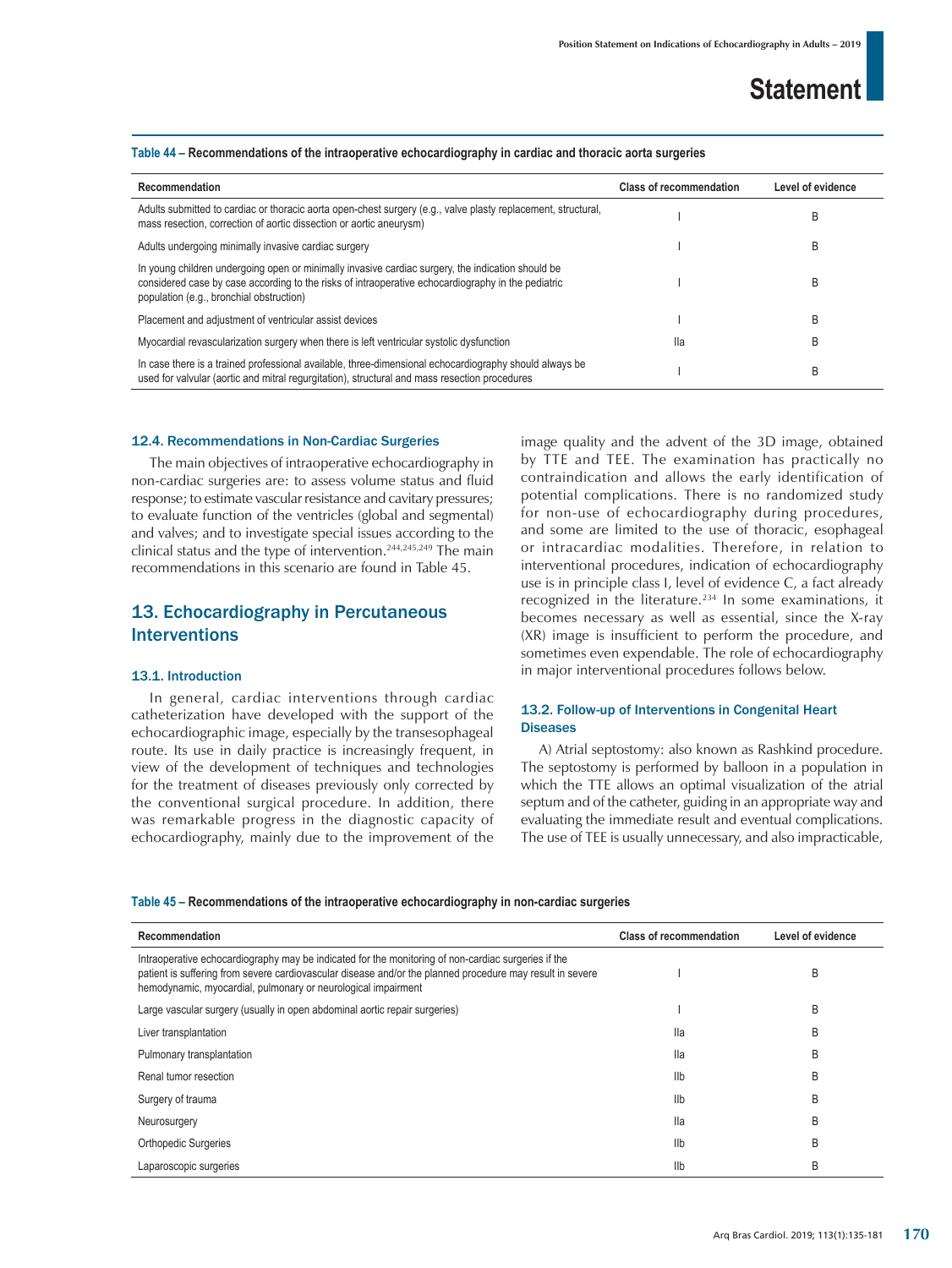due to the lack of adequate probes. In this case, even the XR scoping can be discarded.

B) Procedures for occlusion of atrial septal defects: there are devices for occlusion of defects of the atrial septal defect, ostium secundum, as well as patent foramen ovale. The examination can be performed in both, mainly TEE or intracardiac echocardiography, where it is possible to assist in the choice of the device, its positioning, immediate result and rapid identification of complications. TTE may be preferable to TEE in selected patients.<sup>251</sup>

C) Procedures for occlusion of ventricular septal defects: TEE should be performed to better understand the anatomical aspects, the procedure itself and possible complications. Acquired ventricular septum defects, such as those after trauma or after acute infarction, may also be treated with the aid of echocardiography, presenting the same value in the procedure.

D) Procedures for occlusion of ductus arteriosus persistence: in this situation, echocardiography is disregarded, since catheterization during the procedure is usually sufficient for success.

#### 13.3. Electrophysiology Procedures

The echocardiography mainly supports the procedure of puncture of the atrial septum, usually through TEE, or alternatively by intracardiac echocardiography. In the procedure of ablation or implantation of pacemaker the echocardiography is dispensable, since the electrical mapping provides the necessary information. In the presence of complications, such as perforation of a chamber with pericardial effusion and tamponade, the echocardiography is normally requested.

### 13.4. Alcoholic Ablation in Hypertrophic Cardiomyopathy

One of the treatments for symptomatic patients consists of alcohol ablation of the segment where there is a greater degree of hypertrophy and related to intraventricular obstruction in its exit pathway. TTE is more used, and there is no restriction on the use of TEE. Prior to alcohol infusion, the septal artery is catheterized and a solution is infused. At this time, the echocardiography should assess whether the contrast-enhanced myocardial segment corresponds to the portion of the myocardium associated with the obstruction and if it does not occur in all transmurality of the segment, which is undesirable. The Doppler study estimates the gradient of obstruction and also the degree of mitral regurgitation. After alcoholic ablation, we repeat the measurement of gradients and mitral regurgitation, whose falls indicate successful treatment, and possible complications are investigated.

### 13.5. Left Atrial Appendage Occlusion

An alternative, when it is impossible to carry out adequate anticoagulation in patients at high risk for atrial arrhythmia embolism, is occlusion of the left atrial appendage. TEE is mandatory in this treatment the, as it not only helps the transseptal puncture, but also allows adequate appenddage measurements, which select the dimensions of the occluder device. Still in the room, the TEE guides the procedure, confers its result and makes it possible to diagnose complications.

#### 13.6. Treatment of Heart Valves

A) Percutaneous treatment of mitral regurgitation: among the several treatments proposed, the only one that is commercially available is Mitraclip®. In this treatment there is a mimicry of the Alfieri surgery, where there is the formation of a double mitral orifice. To do so, a metallic clip is inserted through the vein, which advances to the LA after puncture of the atrial septum and is positioned so as to reduce severe mitral regurgitation. In this case, no step is performed without the TEE, considering that the 3D image provides better understanding of the procedure.

B) Balloon catheter mitral valvotomy: the use of balloons for the treatment of severe rheumatic mitral stenosis is a safe and efficient alternative. The echocardiography prior to the procedure provides information that can predict the chance of success.252,253 In the intervention, the TEE is preferable, and the morphological aspects of the mitral valve should be reviewed. During the inflation of the balloon (or balloons), the echocardiography allows to detect proper positioning. Immediately after the procedure, measures are performed with the objective of evaluating the success of the procedure and the complications that may have occurred.

C) Balloon catheter aortic valvotomy: the use of this therapy is currently safeguarded as the last alternative for the treatment of aortic stenosis or as a bridge to compensate for the clinical condition and subsequent implantation of a prosthesis via cardiac catheterization or surgery. The echocardiography can be used to evaluate immediate results and complications.

D) Transcatheter implant of aortic valve prosthesis: the indication of the percutaneous implantation of aortic valve prosthesis is conditioned to clinical and morphological aspects of the aortic valve. It is necessary to diagnose severe aortic stenosis prior to the procedure, as well as the analysis of the aortic complex, which selects the size of the most appropriate device for the procedure, directly related to its success. The preference is for the use of TEE, especially with 3D image. During the procedure, it is necessary to review the severity of valve stenosis by measuring the gradients and estimating the effective flow orifice. Still, measurement of the aortic complex and especially of the area/perimeter of the aortic ring, performed only through the 3D echocardiography is necessary. The value obtained is optimally related to tomography measurements that are usually used to select the device.254 Whether femoral or transapical, monitoring of the arrival of the prosthesis to the aortic valve is performed, as well as the aid of the ideal positioning, prior to its opening. After implantation, the TEE should provide data on adequate prosthesis expansion, presence and degree of prosthetic and/or paraprosthetic regurgitation. Complications of the procedure are part of the echocardiography investigation.

### 13.7. Treatment of Prosthetic Dysfunction

A) Valve in valve: The term "valve in valve" means the implant of a prosthesis via a catheter over a dysfunctioning bioprosthesis. It can be made in prostheses in aortic and mitral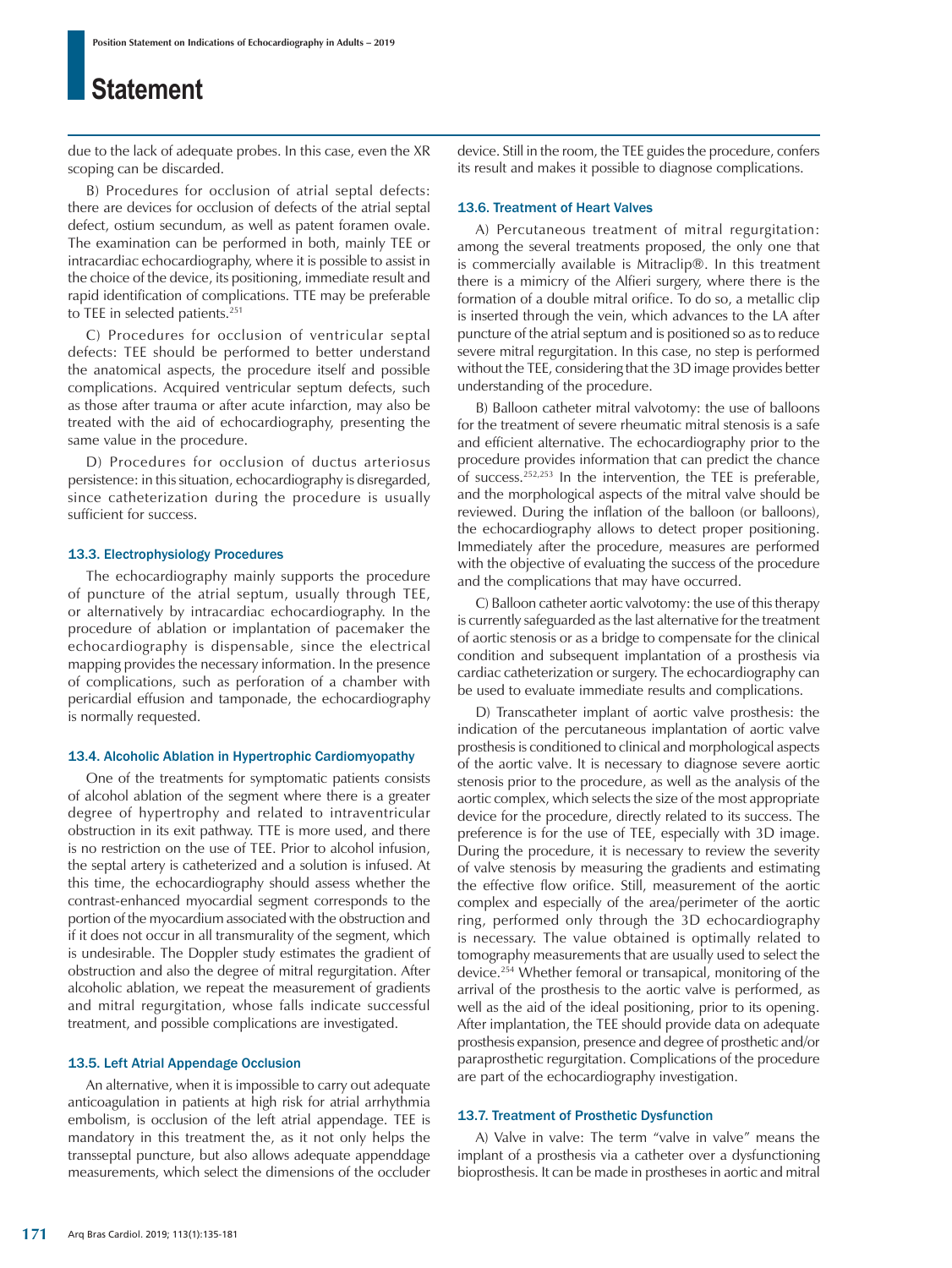position, the latter only by transapical way. The monitoring during the process of arrival of the prosthesis, its implant and the identification of complications must be done by the TEE.

B) Occlusion of paraprosthetic regurgitation orifices: one of the possibilities of regurgitation in a valve prosthesis is the presence of paraprosthetic orifices. TEE, especially 3D, should be used to identify these orifices, locate them accurately, and measure their area and diameter to select the most appropriate occlusion device. In the procedure, the echocardiographic image helps to visualize the passage of the guiding catheters through the paraprosthetic site, to open the device and to measure the success of the treatment.

### **References**

- Schiller NB, Shah PM, Crawford M, DeMaria A, Devereux R, Feigenbaum H, et al. Recommendations for quantitation of the left ventricle by twodimensional echocardiography. American Society of Echocardiography Committee on Standards, Subcommittee on Quantitation of Two-Dimensional Echocardiograms. J Am Soc Echocardiogr. 1989;2(5):358-67.
- 2. Sahn DJ, DeMaria A, Kisslo J, Weyman A. Recommendations regarding quantitation in M-mode echocardiography:results of a survey of echocardiographic measurements. Circulation. 1978;58(6):1072-83.
- 3. Teichholz LE, Kreulen T, Herman MV, Gorlin R. Problems in echocardiographic volume determinations:echocardiographicangiographic correlations in the presence of absence of asynergy. Am J Cardiol. 1976;37(1):7-11.
- 4. Lang RM, Badano LP, Mor-Avi V, Afilalo J, Armstrong A, Ernande L, et al. Recommendations for cardiac chamber quantification by echocardiography in adults:an update from the American Society of Echocardiography and the European Association of Cardiovascular Imaging. Eur Heart J Cardiovasc Imaging. 2015;16(3):233-70
- 5. Yu CM, Lin H, Yang H, Kong SL, Zhang Q, Lee SW. Progression of systolic abnormalities in patients with "isolated" diastolic heart failure and diastolic dysfunction. Circulation. 2002;105(10):1195-201.
- 6. Mor-Avi V, Jenkins C, Kuhl HP, Nesser HJ, Marwick T, Franke A, et al. Realtime 3-dimensional echocardiographic quantification of left ventricular volumes:multicenter study for validation with magnetic resonance imaging and investigation of sources of error. JACC Cardiovasc Imaging. 2008;1(4):413-23.
- 7. Shimada YJ, Shiota T. A meta-analysis and investigation for the source of bias of left ventricular volumes and function by three-dimensional echocardiography in comparison with magnetic resonance imaging. Am J Cardiol. 2011;107(1):126-38.
- 8. Dorosz JL, Lezotte DC, Weitzenkamp DA, Allen LA, Salcedo EE. Performance of 3-dimensional echocardiography in measuring left ventricular volumes and ejection fraction:a systematic review and metaanalysis. J Am Coll Cardiol. 2012;59(20):1799-808.
- 9. Oliveira LF, O'Connell JL, Carvalho EE, Pulici EC, Romano MM, Maciel BC, et al. Comparison between Radionuclide Ventriculography and Echocardiography for Quantification of Left Ventricular Systolic Function in Rats Exposed to Doxorubicin. Arq Bras Cardiol. 2017;108(1):12-20.
- 10. Vieira ML, Nomura CH, Tranchesi Junior B, Oliveira WA, Naccarato G, Serpa BS, et al. Left ventricular ejection fraction and volumes as measured by 3d echocardiography and ultrafast computed tomography. Arq Bras Cardiol. 2009;92(4):294-301.
- Vieira ML, Nomura CH, Tranchesi B, Jr., de Oliveira WA, Naccarato G, Serpa BS, et al. Real-time three-dimensional echocardiographic left ventricular systolic assessment:side-by-side comparison with 64-slice multi-detector cardiac computed tomography. Eur J Echocardiogr. 2010;11(3):257-63.
- 12. Tsang W, Salgo IS, Medvedofsky D, Takeuchi M, Prater D, Weinert L, et al. Transthoracic 3D Echocardiographic Left Heart Chamber Quantification

Using an Automated Adaptive Analytics Algorithm. JACC Cardiovasc Imaging. 2016;9(7):769-82.

- 13. Amundsen BH, Helle-Valle T, Edvardsen T, Torp H, Crosby J, Lyseggen E, et al. Noninvasive myocardial strain measurement by speckle tracking echocardiography:validation against sonomicrometry and tagged magnetic resonance imaging. J Am Coll Cardiol. 2006;47(4):789-93.
- 14. Korinek J, Wang J, Sengupta PP, Miyazaki C, Kjaergaard J, McMahon E, et al. Two-dimensional strain--a Doppler-independent ultrasound method for quantitation of regional deformation:validation in vitro and in vivo. J Am Soc Echocardiogr. 2005;18(12):1247-53.
- 15. Thavendiranathan P, Poulin F, Lim KD, Plana JC, Woo A, Marwick TH. Use of myocardial strain imaging by echocardiography for the early detection of cardiotoxicity in patients during and after cancer chemotherapy:a systematic review. J Am Coll Cardiol. 2014;63(25 Pt A):2751-68.
- 16. Du GQ, Hsiung MC, Wu Y, Qu SH, Wei J, Yin WH, et al. Three-Dimensional Speckle-Tracking Echocardiographic Monitoring of Acute Rejection in Heart Transplant Recipients. J Ultrasound Med. 2016;35(6):1167-76.
- 17. Ersboll M, Valeur N, Mogensen UM, Andersen MJ, Moller JE, Velazquez EJ, et al. Prediction of all-cause mortality and heart failure admissions from global left ventricular longitudinal strain in patients with acute myocardial infarction and preserved left ventricular ejection fraction. J Am Coll Cardiol. 2013;61(23):2365-73.
- 18. Sjoli B, Orn S, Grenne B, Vartdal T, Smiseth OA, Edvardsen T, et al. Comparison of left ventricular ejection fraction and left ventricular global strain as determinants of infarct size in patients with acute myocardial infarction. J Am Soc Echocardiogr. 2009;22(11):1232-8.
- 19. Kearney LG, Lu K, Ord M, Patel SK, Profitis K, Matalanis G, et al. Global longitudinal strain is a strong independent predictor of all-cause mortality in patients with aortic stenosis. Eur Heart J Cardiovasc Imaging. 2012;13(10):827-33.
- 20. Nagueh SF, Smiseth OA, Appleton CP, Byrd BF, 3rd, Dokainish H, Edvardsen T, et al. Recommendations for the Evaluation of Left Ventricular Diastolic Function by Echocardiography:An Update from the American Society of Echocardiography and the European Association of Cardiovascular Imaging. Eur Heart J Cardiovasc Imaging. 2016;17(12):1321-60.
- 21. Paulus WJ, Tschope C, Sanderson JE, Rusconi C, Flachskampf FA, Rademakers FE, et al. How to diagnose diastolic heart failure:a consensus statement on the diagnosis of heart failure with normal left ventricular ejection fraction by the Heart Failure and Echocardiography Associations of the European Society of Cardiology. Eur Heart J. 2007;28(20):2539-50.
- 22. Barberato SH, Mantilla DE, Misocami MA, Goncalves SM, Bignelli AT, Riella MC, et al. Effect of preload reduction by hemodialysis on left atrial volume and echocardiographic Doppler parameters in patients with endstage renal disease. Am J Cardiol. 2004;94(9):1208-10.
- 23. Andersen OS, Smiseth OA, Dokainish H, Abudiab MM, Schutt RC, Kumar A, et al. Estimating Left Ventricular Filling Pressure by Echocardiography. J Am Coll Cardiol. 2017;69(15):1937-48.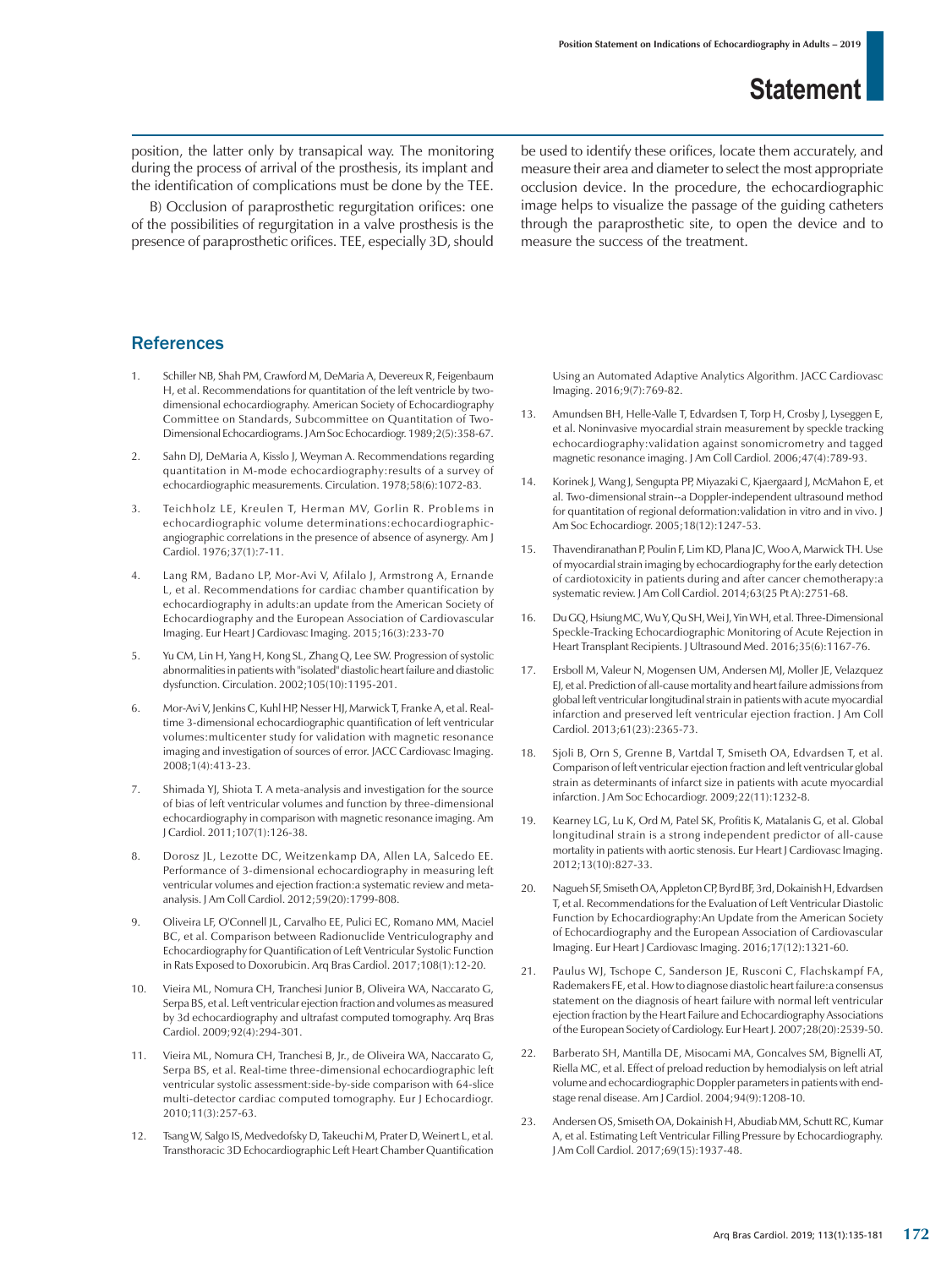- 24. Lancellotti P, Pellikka PA, Budts W, Chaudhry FA, Donal E, Dulgheru R, et al. The clinical use of stress echocardiography in non-ischaemic heart disease:recommendations from the European Association of Cardiovascular Imaging and the American Society of Echocardiography. Eur Heart J Cardiovasc Imaging. 2016;17(11):1191-229.
- 25. Braunwald E. Cardiomyopathies: An Overview. Cir Res. 2017;121(7):711-21.
- 26. McKenna WJ, Maron BJ, Thiene G. Classification, Epidemiology, and Global Burden of Cardiomyopathies. Circ Res. 2017;121(7):722-30.
- 27. Hershberger RE, Hedges DJ, Morales A. Dilated cardiomyopathy:the complexity of a diverse genetic architecture. Nat Rev Cardiol. 2013;10(9):531-47.
- 28. Mathew T, Williams L, Navaratnam G, Rana B, Wheeler R, Collins K, et al. Diagnosis and assessment of dilated cardiomyopathy:a guideline protocol from the British Society of Echocardiography. Echo Res Pract. 2017;4(2):G1-13.
- 29. Jefferies JL, Towbin JA. Dilated cardiomyopathy. Lancet. 2010;375(9716):752-62.
- 30. Nagueh SF, Smiseth OA, Appleton CP, Byrd BF, 3rd, Dokainish H, Edvardsen T, et al. Recommendations for the Evaluation of Left Ventricular Diastolic Function by Echocardiography:An Update from the American Society of Echocardiography and the European Association of Cardiovascular Imaging. J Am Soc Echocardiogr. 2016;29(4):277-314.
- 31. Abu Daya H, Alam MB, Adelstein E, Schwartzman D, Jain S, Marek J, et al. Echocardiography-guided left ventricular lead placement for cardiac resynchronization therapy in ischemic vs nonischemic cardiomyopathy patients. Heart Rhythm. 2014;11(4):614-9.
- 32. Acquatella H. Echocardiography in Chagas heart disease. Circulation. 2007;115(9):1124-31.
- 33. Nunes MC, Dones W, Morillo CA, Encina JJ, Ribeiro AL;Council on Chagas Disease of the Interamerican Society of C. Chagas disease:an overview of clinical and epidemiological aspects. J Am Coll Cardiol. 2013;62(9):767-76.
- 34. Nunes MC, Kreuser LJ, Ribeiro AL, Sousa GR, Costa HS, Botoni FA, et al. Prevalence and risk factors of embolic cerebrovascular events associated with Chagas heart disease. Glob Heart. 2015;10(3):151-7.
- 35. Nascimento CA, Gomes VA, Silva SK, Santos CR, Chambela MC, Madeira FS, et al. Left atrial and left ventricular diastolic function in chronic Chagas disease. J Am Soc Echocardiogr. 2013;26(12):1424-33.
- 36. Nunes MP, Colosimo EA, Reis RC, Barbosa MM, da Silva JL, Barbosa F, et al. Different prognostic impact of the tissue Doppler-derived E/e' ratio on mortality in Chagas cardiomyopathy patients with heart failure. J Heart Lung Transplant. 2012;31(6):634-41.
- 37. Barros MV, Leren IS, Edvardsen T, Haugaa KH, Carmo AA, Lage TA, et al. Mechanical dispersion assessed by strain echocardiography is associated with malignant arrhythmias in chagas cardiomyopathy. J Am Soc Echocardiogr. 2016;29(4):368-74.
- 38. Nunes MCP, Badano LP, Marin-Neto JA, Edvardsen T, Fernandez-Golfin C, Bucciarelli-Ducci C, et al. Multimodality imaging evaluation of Chagas disease:an expert consensus of Brazilian Cardiovascular Imaging Department (DIC) and the European Association of Cardiovascular Imaging (EACVI). Eur Heart J Cardiovasc Imaging. 2018;19(4):459-60n.
- 39. Yu CM, Bleeker GB, Fung JW, Schalij MJ, Zhang Q, van der Wall EE, et al. Left ventricular reverse remodeling but not clinical improvement predicts long-term survival after cardiac resynchronization therapy. Circulation. 2005;112(11):1580-6.
- 40. Stankovic I, Prinz C, Ciarka A, Daraban AM, Kotrc M, Aarones M, et al. Relationship of visually assessed apical rocking and septal flash to response and long-term survival following cardiac resynchronization therapy (PREDICT-CRT). Eur Heart J Cardiovasc Imaging. 2016;17(3):262-9.
- 41. Risum N, Tayal B, Hansen TF, Bruun NE, Jensen MT, Lauridsen TK, et al. Identification of Typical Left Bundle Branch Block Contraction by Strain Echocardiography Is Additive to Electrocardiography in Prediction of Long-Term Outcome After Cardiac Resynchronization Therapy. J Am Coll Cardiol. 2015;66(6):631-41.
- 42. Saba S, Marek J, Schwartzman D, Jain S, Adelstein E, White P, et al. Echocardiography-guided left ventricular lead placement for cardiac resynchronization therapy:results of the Speckle Tracking Assisted Resynchronization Therapy for Electrode Region trial. Circ Heart Fail. 2013;6(3):427-34.
- 43. Khan FZ, Virdee MS, Palmer CR, Pugh PJ, O'Halloran D, Elsik M, et al. Targeted left ventricular lead placement to guide cardiac resynchronization therapy:the TARGET study:a randomized, controlled trial. J Am Coll Cardiol. 2012;59(17):1509-18.
- 44. Ypenburg C, Van De Veire N, Westenberg JJ, Bleeker GB, Marsan NA, Henneman MM, et al. Noninvasive imaging in cardiac resynchronization therapy--Part 2:Follow-up and optimization of settings. Pacing Clin Electrophysiol. 2008;31(12):1628-39.
- 45. Bank AJ, Burns KV, Gage RM, Vatterott DB, Adler SW, Sajady M, et al. Cardiac resynchronization therapy in the real world:comparison with the COMPANION study. J Card Fail. 2012;18(2):153-8.
- 46. Mullens W, Borowski AG, Curtin RJ, Thomas JD, Tang WH. Tissue Doppler imaging in the estimation of intracardiac filling pressure in decompensated patients with advanced systolic heart failure. Circulation. 2009;119(1):62-70.
- 47. Badano LP, Miglioranza MH, Edvardsen T, Colafranceschi AS, Muraru D, Bacal F, et al. European Association of Cardiovascular Imaging/ Cardiovascular Imaging Department of the Brazilian Society of Cardiology recommendations for the use of cardiac imaging to assess and follow patients after heart transplantation. Eur Heart J Cardiovasc Imaging. 2015;16(9):919-48.
- 48. Costanzo MR, Dipchand A, Starling R, Anderson A, Chan M, Desai S, et al. The International Society of Heart and Lung Transplantation Guidelines for the care of heart transplant recipients. J Heart Lung Transplant. 2010;29(8):914-56.
- 49. Dandel M, Hetzer R. Post-transplant surveillance for acute rejection and allograft vasculopathy by echocardiography:Usefulness of myocardial velocity and deformation imaging. J Heart Lung Transplant. 2017;36(2):117-31.
- 50. Pieper GM, Shah A, Harmann L, Cooley BC, Ionova IA and Migrino RQ. Speckle-tracking 2-dimensional strain echocardiography:a new noninvasive imaging tool to evaluate acute rejection in cardiac transplantation. J Heart Lung Transplant. 2010;29(9):1039-46.
- 51. Stampfli SF, Ozkartal T, Hagenbuch N, Bernhart S, Flammer AJ, Vecchiati A, et al. Pericardial effusion unrelated to surgery is a predictor of mortality in heart transplant patients. Cardiol J. 2018;25(6):714-21.
- 52. Bacal F, Moreira L, Souza G, Rodrigues AC, Fiorelli A, Stolf N, et al. Dobutamine stress echocardiography predicts cardiac events or death in asymptomatic patients long-term after heart transplantation:4-year prospective evaluation. J Heart Lung Transplant. 2004;23(11):1238-44.
- 53. Derumeaux G, Redonnet M, Mouton-Schleifer D, Bessou JP, Cribier A, Saoudi N, et al. Dobutamine stress echocardiography in orthotopic heart transplant recipients. VACOMED Research Group. J Am Coll Cardiol. 1995;25(7):1665-72.
- 54. Spes CH, Klauss V, Mudra H, Schnaack SD, Tammen AR, Rieber J, et al. Diagnostic and prognostic value of serial dobutamine stress echocardiography for noninvasive assessment of cardiac allograft vasculopathy:a comparison with coronary angiography and intravascular ultrasound. Circulation. 1999;100(5):509-15.
- 55. Sade LE, Eroglu S, Yuce D, Bircan A, Pirat B, Sezgin A, et al. Follow-up of heart transplant recipients with serial echocardiographic coronary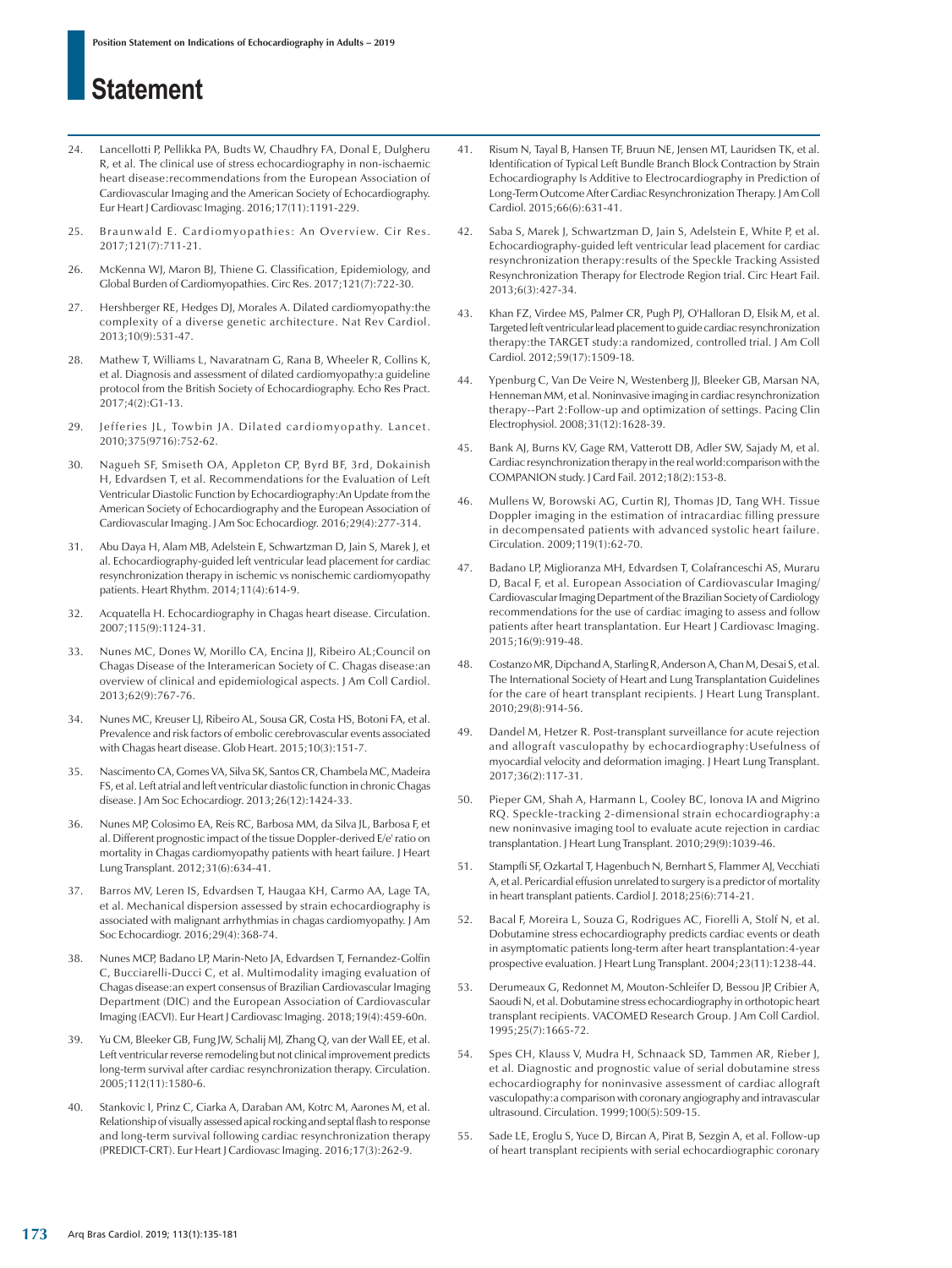flow reserve and dobutamine stress echocardiography to detect cardiac allograft vasculopathy. J Am Soc Echocardiogr. 2014;27(5):531-9.

- 56. Hacker M, Hoyer HX, Uebleis C, Ueberfuhr P, Foerster S, La Fougere C, et al. Quantitative assessment of cardiac allograft vasculopathy by real-time myocardial contrast echocardiography:a comparison with conventional echocardiographic analyses and [Tc99m]-sestamibi SPECT. Eur J Echocardiogr. 2008;9(4):494-500.
- 57. Rutz T, de Marchi SF, Roelli P, Gloekler S, Traupe T, Steck H, et al. Quantitative myocardial contrast echocardiography:a new method for the non-invasive detection of chronic heart transplant rejection. Eur Heart J Cardiovasc Imaging. 2013;14(12):1187-94.
- 58. Tona F, Caforio AL, Montisci R, Gambino A, Angelini A, Ruscazio M, et al. Coronary flow velocity pattern and coronary flow reserve by contrastenhanced transthoracic echocardiography predict long-term outcome in heart transplantation. Circulation. 2006;114(1 Suppl): 149-55.
- 59. Tona F, Osto E, Tarantini G, Gambino A, Cavallin F, Feltrin G, et al. Coronary flow reserve by transthoracic echocardiography predicts epicardial intimal thickening in cardiac allograft vasculopathy. Am J Transplant. 2010;10(7):1668-76.
- 60. Miller LW, Labovitz AJ, McBride LA, Pennington DG, Kanter K. Echocardiography-guided endomyocardial biopsy. A 5-year experience. Circulation. 1988;78(5 Pt 2):III99-102.
- 61. Daher IN, Daigle TR, Bhatia N and Durand JB. The prevention of cardiovascular disease in cancer survivors. Tex Heart Inst J. 2012;39(2):190-8.
- 62. Herrmann J, Lerman A, Sandhu NP, Villarraga HR, Mulvagh SL, Kohli M. Evaluation and management of patients with heart disease and cancer:cardio-oncology. Mayo Clin Proc. 2014;89(9):1287-306.
- 63. Plana JC, Galderisi M, Barac A, Ewer MS, Ky B, Scherrer-Crosbie M, et al. Expert consensus for multimodality imaging evaluation of adult patients during and after cancer therapy:a report from the American Society of Echocardiography and the European Association of Cardiovascular Imaging. Eur Heart J Cardiovasc Imaging. 2014;15(10):1063-93.
- 64. Armstrong GT, Plana JC, Zhang N, Srivastava D, Green DM, Ness KK, et al. Screening adult survivors of childhood cancer for cardiomyopathy:comparison of echocardiography and cardiac magnetic resonance imaging. J Clin Oncol. 2012;30(23):2876-84.
- 65. Mor-Avi V, Lang RM. Is echocardiography reliable for monitoring the adverse cardiac effects of chemotherapy? J Am Coll Cardiol. 2013;61(1):85-7.
- 66. Cardinale D, Colombo A, Lamantia G, Colombo N, Civelli M, De Giacomi G, et al. Anthracycline-induced cardiomyopathy:clinical relevance and response to pharmacologic therapy. J Am Coll Cardiol. 2010;55(3):213-20.
- 67. Takigiku K, Takeuchi M, Izumi C, Yuda S, Sakata K, Ohte N, et al. Normal range of left ventricular 2-dimensional strain:Japanese Ultrasound Speckle Tracking of the Left Ventricle (JUSTICE) study. Circ J. 2012;76(11):2623-32.
- 68. Pudil R, Horacek JM, Strasova A, Jebavy L, Vojacek J. Monitoring of the very early changes of left ventricular diastolic function in patients with acute leukemia treated with anthracyclines. Exp Oncol. 2008;30(2):160-2.
- 69. Cardinale D, Sandri MT, Colombo A, Colombo N, Boeri M, Lamantia G, et al. Prognostic value of troponin I in cardiac risk stratification of cancer patients undergoing high-dose chemotherapy. Circulation. 2004;109(22):2749-54.
- 70. Sawaya H, Sebag IA, Plana JC, Januzzi JL, Ky B, Tan TC, et al. Assessment of echocardiography and biomarkers for the extended prediction of cardiotoxicity in patients treated with anthracyclines, taxanes, and trastuzumab. Circ Cardiovasc Imaging. 2012;5(5):596-603.
- 71. Curigliano G, Cardinale D, Suter T, Plataniotis G, de Azambuja E, Sandri MT, et al. Cardiovascular toxicity induced by chemotherapy, targeted agents and radiotherapy:ESMO Clinical Practice Guidelines. Ann Oncol. 2012;23(Suppl 7):vii155-66.
- 72. Elliott PM, Anastasakis A, Borger MA, Borggrefe M, Cecchi F, Charron P, et al. 2014 ESC Guidelines on diagnosis and management of hypertrophic cardiomyopathy: the Task Force for the Diagnosis and Management of Hypertrophic Cardiomyopathy of the European Society of Cardiology (ESC). Eur Heart J. 2014;35(39):2733-79.
- 73. Maron MS, Maron BJ, Harrigan C, Buros J, Gibson CM, Olivotto I, et al. Hypertrophic cardiomyopathy phenotype revisited after 50 years with cardiovascular magnetic resonance. J Am Coll Cardiol. 2009;54(3):220-8.
- 74. Spirito P, Bellone P, Harris KM, Bernabo P, Bruzzi P, Maron BJ. Magnitude of left ventricular hypertrophy and risk of sudden death in hypertrophic cardiomyopathy. N Engl J Med. 2000;342(24):1778-85.
- 75. Gersh BJ, Maron BJ, Bonow RO, Dearani JA, Fifer MA, Link MS, et al. 2011 ACCF/AHA Guideline for the Diagnosis and Treatment of Hypertrophic Cardiomyopathy:a report of the American College of Cardiology Foundation/American Heart Association Task Force on Practice Guidelines. Developed in collaboration with the American Association for Thoracic Surgery, American Society of Echocardiography, American Society of Nuclear Cardiology, Heart Failure Society of America, Heart Rhythm Society, Society for Cardiovascular Angiography and Interventions, and Society of Thoracic Surgeons. J Am Coll Cardiol. 2011;58(25):e212-60.
- 76. Biagini E, Spirito P, Rocchi G, Ferlito M, Rosmini S, Lai F, et al. Prognostic implications of the Doppler restrictive filling pattern in hypertrophic cardiomyopathy. Am J Cardiol. 2009;104(12):1727-31.
- 77. Urbano-Moral JA, Rowin EJ, Maron MS, Crean A, Pandian NG. Investigation of global and regional myocardial mechanics with 3-dimensional speckle tracking echocardiography and relations to hypertrophy and fibrosis in hypertrophic cardiomyopathy. Circ Cardiovasc Imaging. 2014;7(1):11-9.
- 78. Bharucha T, Lee KJ, Daubeney PE, Nugent AW, Turner C, Sholler GF, et al. Sudden death in childhood cardiomyopathy:results from a long-term national population-based study. J Am Coll Cardiol. 2015;65(21):2302-10.
- 79. Risgaard B, Winkel BG, Jabbari R, Behr ER, Ingemann-Hansen O, Thomsen JL, et al. Burden of sudden cardiac death in persons aged 1 to 49 years:nationwide study in Denmark. Circ Arrhythm Electrophysiol. 2014;7(2):205-11.
- 80. Maron BJ, Rowin EJ, Casey SA, Lesser JR, Garberich RF, McGriff DM, et al. Hypertrophic Cardiomyopathy in Children, Adolescents, and Young Adults Associated With Low Cardiovascular Mortality With Contemporary Management Strategies. Circulation. 2016;133(1):62-73.
- 81. Elliott P, Andersson B, Arbustini E, Bilinska Z, Cecchi F, Charron P, et al. Classification of the cardiomyopathies:a position statement from the European Society Of Cardiology Working Group on Myocardial and Pericardial Diseases. Eur Heart J. 2008;29(2):270-6.
- 82. Nihoyannopoulos P, Dawson D. Restrictive cardiomyopathies. Eur J Echocardiogr. 2009;10(8):iii23-33.
- 83. Muchtar E, Blauwet LA, Gertz MA. Restrictive cardiomyopathy: genetics, pathogenesis, clinical manifestations, diagnosis, and therapy. Circ Res. 2017;121(7):819-37.
- 84. Sun JP, Stewart WJ, Yang XS, Donnell RO, Leon AR, Felner JM, et al. Differentiation of hypertrophic cardiomyopathy and cardiac amyloidosis from other causes of ventricular wall thickening by two-dimensional strain imaging echocardiography. Am J Cardiol. 2009;103(3):411-5.
- 85. Murtagh G, Laffin LJ, Patel KV, Patel AV, Bonham CA, Yu Z, et al. Improved detection of myocardial damage in sarcoidosis using longitudinal strain in patients with preserved left ventricular ejection fraction. Echocardiography. 2016;33(9):1344-52.
- 86. Sen-Chowdhry S, Syrris P, Prasad SK, Hughes SE, Merrifield R, Ward D, et al. Left-dominant arrhythmogenic cardiomyopathy:an under-recognized clinical entity. J Am Coll Cardiol. 2008;52(25):2175-87.
- 87. Qasem M, Utomi V, George K, Somauroo J, Zaidi A, Forsythe L, et al. A meta-analysis for echocardiographic assessment of right ventricular structure and function in ARVC. Echo Res Pract. 2016;3(3):95–104.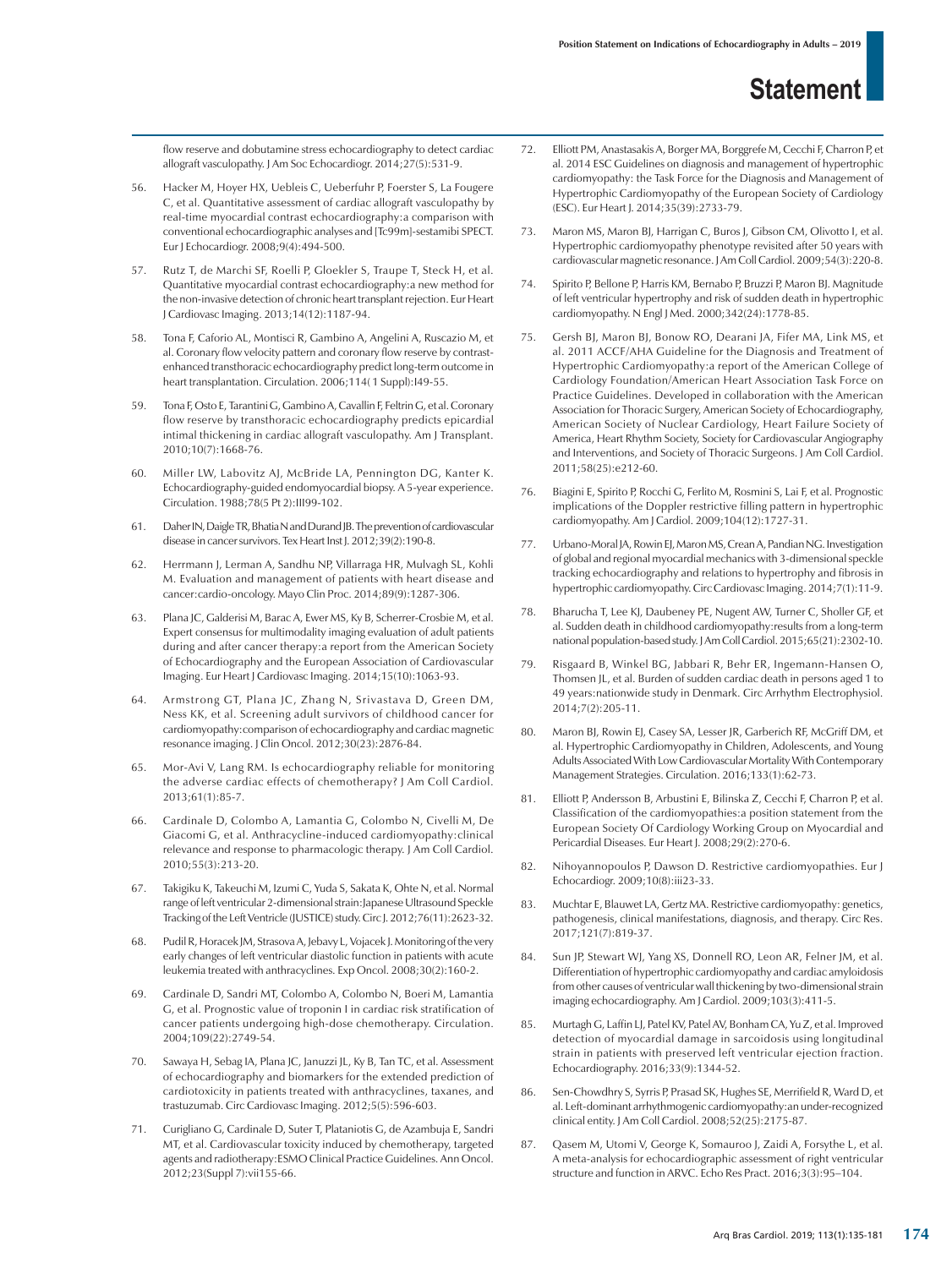- 88. Marcus FL McKenna WL Sherrill D, Basso C, Bauce B, Bluemke DA et al. Diagnosis of arrhythmogenic right ventricular cardiomyopathy/ dysplasia:proposed modification of the Task Force Criteria. Eur Heart J. 2010;31(7):806-14.
- 89. Haugaa KH, Basso C, Badano LP, Bucciarelli-Ducci C, Cardim N, Gaemperli O, et al. Comprehensive multi-modality imaging approach in arrhythmogenic cardiomyopathy-an expert consensus document of the European Association of Cardiovascular Imaging. Eur Heart J Cardiovasc Imaging. 2017;18(3):237-53.
- 90. Maron BJ, Towbin JA, Thiene G, Antzelevitch C, Corrado D, Arnett D, et al. Contemporary definitions and classification of the cardiomyopathies:an American Heart Association Scientific Statement from the Council on Clinical Cardiology, Heart Failure and Transplantation Committee;Quality of Care and Outcomes Research and Functional Genomics and Translational Biology Interdisciplinary Working Groups;and Council on Epidemiology and Prevention. Circulation. 2006;113(14):1807-16.
- 91. Paterick TE, Umland MM, Jan MF, Ammar KA, Kramer C, Khandheria BK, et al. Left ventricular noncompaction:a 25-year odyssey. J Am Soc Echocardiogr. 2012;25(4):363-75.
- 92. Chebrolu LH, Mehta AM, Nanda NC. Noncompaction cardiomyopathy:The role of advanced multimodality imaging techniques in diagnosis and assessment. Echocardiography. 2017;34(2):279-89.
- 93. Rosa LV, Salemi VM, Alexandre LM, Mady C. Noncompaction cardiomyopathy:a current view. Arq Bras Cardiol. 2011;97(1):e13-9.
- 94. Gati S, Rajani R, Carr-White GS, Chambers JB. Adult left ventricular noncompaction:reappraisal of current diagnostic imaging modalities. JACC Cardiovasc Imaging. 2014;7(12):1266-75.
- 95. Marwick TH, Gillebert TC, Aurigemma G, Chirinos J, Derumeaux G, Galderisi M, et al. Recommendations on the Use of Echocardiography in Adult Hypertension:A Report from the European Association of Cardiovascular Imaging (EACVI) and the American Society of Echocardiography (ASE). J Am Soc Echocardiogr. 2015;28(7):727-54.
- 96. McMullen JR, Jennings GL. Differences between pathological and physiological cardiac hypertrophy:novel therapeutic strategies to treat heart failure. Clin Exp Pharmacol Physiol. 2007;34(4):255-62.
- 97. Devereux RB. Is the electrocardiogram still useful for detection of left ventricular hypertrophy? Circulation. 1990;81(3):1144-6.
- 98. Liebson PR, Grandits G, Prineas R, Dianzumba S, Flack JM, Cutler JA, et al. Echocardiographic correlates of left ventricular structure among 844 mildly hypertensive men and women in the Treatment of Mild Hypertension Study (TOMHS). Circulation. 1993;87(2):476-86.
- 99. Lang RM, Badano LP, Mor-Avi V, Afilalo J, Armstrong A, Ernande L, et al. Recommendations for cardiac chamber quantification by echocardiography in adults:an update from the American Society of Echocardiography and the European Association of Cardiovascular Imaging. J Am Soc Echocardiogr. 2015;28(1):1-39 e14.
- 100. Mancia G, Fagard R, Narkiewicz K, Redon J, Zanchetti A, Bohm M, et al. 2013 ESH/ESC Guidelines for the management of arterial hypertension:the Task Force for the management of arterial hypertension of the European Society of Hypertension (ESH) and of the European Society of Cardiology (ESC). J Hypertens. 2013;31(7):1281-357.
- 101. Kishi S, Teixido-Tura G, Ning H, Venkatesh BA, Wu C, Almeida A, et al. Cumulative Blood Pressure in Early Adulthood and Cardiac Dysfunction in Middle Age:The CARDIA Study. J Am Coll Cardiol. 2015;65(25):2679-87.
- 102. Greenland P, Alpert JS, Beller GA, Benjamin EJ, Budoff MJ, Fayad ZA, et al. 2010 ACCF/AHA guideline for assessment of cardiovascular risk in asymptomatic adults:a report of the American College of Cardiology Foundation/American Heart Association Task Force on Practice Guidelines. J Am Coll Cardiol. 2010;56(25):e50-103.
- 103. Koren MJ, Devereux RB, Casale PN, Savage DD, Laragh JH. Relation of left ventricular mass and geometry to morbidity and

mortality in uncomplicated essential hypertension. Ann Intern Med. 1991;114(5):345-52.

- 104. Verdecchia P, Carini G, Circo A, Dovellini E, Giovannini E, Lombardo M, et al. Left ventricular mass and cardiovascular morbidity in essential hypertension:the MAVI study. J Am Coll Cardiol. 2001;38(7):1829-35.
- 105. Hogg K, Swedberg K, McMurray J. Heart failure with preserved left ventricular systolic function;epidemiology, clinical characteristics, and prognosis. J Am Coll Cardiol. 2004;43(3):317-27.
- 106. Sharp AS, Tapp RJ, Thom SA, Francis DP, Hughes AD, Stanton AV, et al. Tissue Doppler E/E' ratio is a powerful predictor of primary cardiac events in a hypertensive population:an ASCOT substudy. Eur Heart J. 2010;31(6):747-52
- 107. Galderisi M, Lomoriello VS, Santoro A, Esposito R, Olibet M, Raia R, et al. Differences of myocardial systolic deformation and correlates of diastolic function in competitive rowers and young hypertensives:a speckle-tracking echocardiography study. J Am Soc Echocardiogr. 2010;23(11):1190-8.
- 108. Saito M, Khan F, Stoklosa T, Iannaccone A, Negishi K, Marwick TH. Prognostic implications of LV strain risk score in asymptomatic patients with hypertensive heart disease. JACC Cardiovasc Imaging. 2016;9(8):911-21.
- 109. Pierdomenico SD, Lapenna D, Cuccurullo F. Regression of echocardiographic left ventricular hypertrophy after 2 years of therapy reduces cardiovascular risk in patients with essential hypertension. Am J Hypertens. 2008;21(4):464-70.
- 110. Wachtell K, Palmieri V, Olsen MH, Gerdts E, Papademetriou V, Nieminen MS, et al. Change in systolic left ventricular performance after 3 years of antihypertensive treatment:the Losartan Intervention for Endpoint (LIFE) Study. Circulation. 2002;106(2):227-32.
- 111. Wachtell K, Bella JN, Rokkedal J, Palmieri V, Papademetriou V, Dahlof B, et al. Change in diastolic left ventricular filling after one year of antihypertensive treatment:The Losartan Intervention For Endpoint Reduction in Hypertension (LIFE) Study. Circulation. 2002;105(9):1071-6.
- 112. Palmieri V, Bella JN, Arnett DK, Roman MJ, Oberman A, Kitzman DW, et al. Aortic root dilatation at sinuses of valsalva and aortic regurgitation in hypertensive and normotensive subjects:The Hypertension Genetic Epidemiology Network Study. Hypertension. 2001;37(5):1229-35.
- 113. Teixido-Tura G, Almeida AL, Choi EY, Gjesdal O, Jacobs DR Jr, Dietz HC, et al. Determinants of aortic root dilatation and reference values among young adults over a 20-year period:coronary artery risk development in young adults study. Hypertension. 2015;66(1):23-9.
- 114. Maron BJ, Epstein SE, Roberts WC. Causes of sudden death in competitive athletes. J Am Coll Cardiol. 1986;7(1):204-14.
- 115. Caselli S, Maron MS, Urbano-Moral JA, Pandian NG, Maron BJ, Pelliccia A. Differentiating left ventricular hypertrophy in athletes from that in patients with hypertrophic cardiomyopathy. Am J Cardiol. 2014;114(9):1383-9.
- 116. Caselli S, Montesanti D, Autore C, Di Paolo FM, Pisicchio C, Squeo MR, et al. Patterns of left ventricular longitudinal strain and strain rate in Olympic athletes. J Am Soc Echocardiogr. 2015;28(2):245-53.
- 117. Caselli S, Di Paolo FM, Pisicchio C, Pandian NG,Pelliccia A. Patterns of left ventricular diastolic function in Olympic athletes. J Am Soc Echocardiogr. 2015;28(2):236-44.
- 118. Maron BJ. Hypertrophic cardiomyopathy and other causes of sudden cardiac death in young competitive athletes, with considerations for preparticipation screening and criteria for disqualification. Cardiol Clin. 2007;25(3):399-414, vi.
- 119. Maron BJ, Thompson PD, Ackerman MJ, Balady G, Berger S, Cohen D, et al. Recommendations and considerations related to preparticipation screening for cardiovascular abnormalities in competitive athletes:2007 update:a scientific statement from the American Heart Association Council on Nutrition, Physical Activity, and Metabolism:endorsed by the American College of Cardiology Foundation. Circulation. 2007;115(12):1643-455.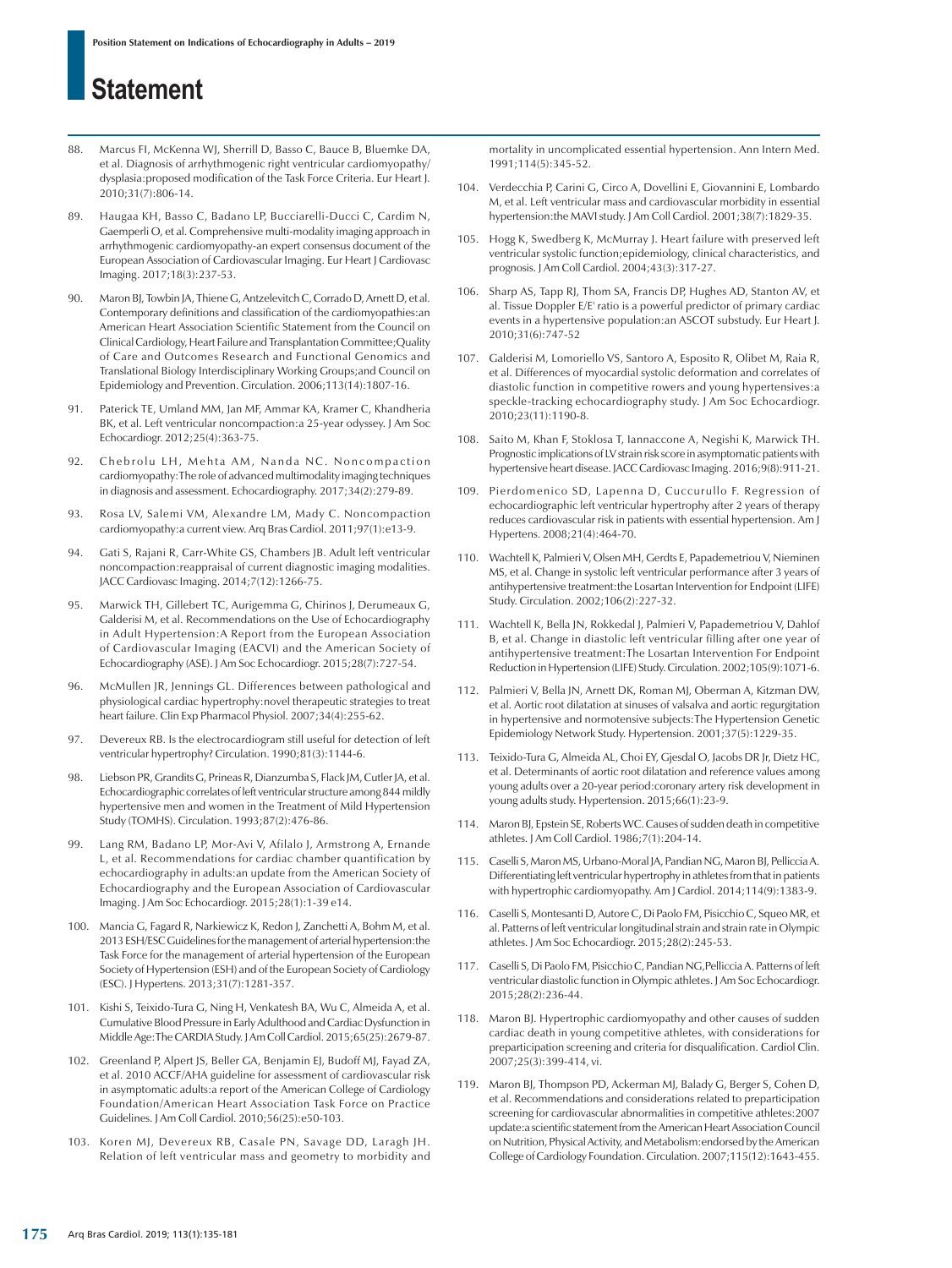- 120. Galderisi M, Cardim N, D'Andrea A, Bruder O, Cosyns B, Davin L, et al. The multi-modality cardiac imaging approach to the Athlete's heart:an expert consensus of the European Association of Cardiovascular Imaging. Eur Heart J Cardiovasc Imaging. 2015;16(4):353.
- 121. Etchells E, Bell C, Robb K. Does this patient have an abnormal systolic murmur? JAMA. 1997;277(7):564-71.
- 122. Chizner MA. Cardiac auscultation:rediscovering the lost art. Curr Probl Cardiol. 2008;33(7):326-408.
- 123. Cheitlin MD, Alpert JS, Armstrong WF, Aurigemma GP, Beller GA, Bierman FZ, et al. ACC/AHA Guidelines for the Clinical Application of Echocardiography. A report of the American College of Cardiology/ American Heart Association Task Force on Practice Guidelines (Committee on Clinical Application of Echocardiography). Developed in collaboration with the American Society of Echocardiography. Circulation. 1997;95(6):1686-744.
- 124. Shry EA, Smithers MA, Mascette AM. Auscultation versus echocardiography in a healthy population with precordial murmur. Am J Cardiol. 2001;87(12):1428-30.
- 125. Tavel ME. Cardiac auscultation. A glorious past--but does it have a future? Circulation. 1996;93(6):1250-3.
- 126. Siqueira VN, Mancuso FJ, Campos O, De Paola AA, Carvalho AC, Moises VA. Training program for cardiology residents to perform focused cardiac ultrasound examination with portable device. Echocardiography. 2015;32(10):1455-62.
- 127. Nishimura RA, Otto CM, Bonow RO, Carabello BA, Erwin JP, 3rd, Guyton RA, et al. 2014 AHA/ACC guideline for the management of patients with valvular heart disease:a report of the American College of Cardiology/ American Heart Association Task Force on Practice Guidelines. J Thorac Cardiovasc Surg. 2014;148(1):e1-132.
- 128. Nishimura RA, Otto CM, Bonow RO, Carabello BA, Erwin JP, 3rd, Fleisher LA, et al. 2017 AHA/ACC Focused Update of the 2014 AHA/ ACC Guideline for the Management of Patients With Valvular Heart Disease:A Report of the American College of Cardiology/American Heart Association Task Force on Clinical Practice Guidelines. J Am Coll Cardiol. 2017;70(2):252-89.
- 129. Harb SC, Griffin BP. Mitral valve disease:a comprehensive review. Curr Cardiol Rep. 2017;19(8):73.
- 130. Tsang W, Lang RM. Three-dimensional echocardiography is essential for intraoperative assessment of mitral regurgitation. Circulation. 2013;128(6):643-52;discussion 52.
- 131. Galli E, Lancellotti P, Sengupta PP,Donal E. LV mechanics in mitral and aortic valve diseases:value of functional assessment beyond ejection fraction. JACC Cardiovasc Imaging. 2014;7(11):1151-66.
- 132. Buck T, Plicht B. Real-Time three-dimensional echocardiographic assessment of severity of mitral regurgitation using proximal isovelocity surface area and vena contracta area method. Lessons we learned and clinical implications. Curr Cardiovasc Imaging Rep. 2015;8(10):38.
- 133. Zoghbi WA, Adams D, Bonow RO, Enriquez-Sarano M, Foster E, Grayburn PA, et al. Recommendations for noninvasive evaluation of native valvular regurgitation:a report from the american society of echocardiography developed in collaboration with the society for cardiovascular magnetic resonance. J Am Soc Echocardiogr. 2017;30(4):303-71.
- 134. Heo R, Son JW, B OH, Chang HJ, Kim YJ, Datta S, et al. Clinical implications of three-dimensional real-time color doppler transthoracic echocardiography in quantifying mitral regurgitation:a comparison with conventional two-dimensional methods. J Am Soc Echocardiogr. 2017;30(4):393-403 e7.
- 135. Casas-Rojo E, Fernandez-Golfin C, Moya-Mur JL, Gonzalez-Gomez A, Garcia-Martin A, Moran-Fernandez L, et al. Area strain from 3D speckle-tracking echocardiography as an independent predictor of early symptoms or ventricular dysfunction in asymptomatic severe mitral

regurgitation with preserved ejection fraction. Int J Cardiovasc Imaging. 2016;32(8):1189-98.

- 136. Witkowski TG, Thomas JD, Debonnaire PJ, Delgado V, Hoke U, Ewe SH, et al. Global longitudinal strain predicts left ventricular dysfunction after mitral valve repair. Eur Heart J Cardiovasc Imaging. 2013;14(1):69-76.
- 137. Reyes VP, Raju BS, Wynne J, Stephenson LW, Raju R, Fromm BS, et al. Percutaneous balloon valvuloplasty compared with open surgical commissurotomy for mitral stenosis. N Engl J Med. 1994;331(15):961-7.
- 138. Nishimura RA, Otto CM, Bonow RO, Carabello BA, Erwin JP, 3rd, Guyton RA, et al. 2014 AHA/ACC Guideline for the Management of Patients With Valvular Heart Disease:a report of the American College of Cardiology/American Heart Association Task Force on Practice Guidelines. Circulation. 2014;129(23):e521-643.
- 139. Nishimura RA, Otto CM, Bonow RO, Carabello BA, Erwin JP, 3rd, Fleisher LA, et al. 2017 AHA/ACC Focused Update of the 2014 AHA/ ACC Guideline for the Management of Patients With Valvular Heart Disease:A Report of the American College of Cardiology/American Heart Association Task Force on Clinical Practice Guidelines. Circulation. 2017;135(25):e1159-e95.
- 140. Evaluation of left ventricular structure and function. Arq Bras Cardiol. 2009;93(6 Suppl 3):e265-73.
- 141. Tarasoutchi F, Montera MW, Grinberg M, Pineiro DJ, Sanchez CR, Bacelar AC, et al. Brazilian Guidelines for Valve Disease - SBC 2011 / I Guideline Inter-American Valve Disease - 2011 SIAC. Arq Bras Cardiol. 2011;97(5 Suppl 1):1-67.
- 142. Karamnov S, Burbano-Vera N, Huang CC, Fox JA, Shernan SK. Echocardiographic assessment of mitral stenosis orifice area:a comparison of a novel three-dimensional method versus conventional techniques. Anesth Analg. 2017;125(3):774-80.
- 143. Esteves WAM, Lodi-Junqueira L, Soares JR, Sant'Anna Athayde GR, Goebel GA, Carvalho LA, et al. Impact of percutaneous mitral valvuloplasty on left ventricular function in patients with mitral stenosis assessed by 3D echocardiography. Int J Cardiol. 2017 Dec;248:280-5.
- 144. Lancellotti P, Pellikka PA, Budts W, Chaudhry FA, Donal E, Dulgheru R, et al. The Clinical Use of Stress Echocardiography in Non-Ischaemic Heart Disease:Recommendations from the European Association of Cardiovascular Imaging and the American Society of Echocardiography. J Am Soc Echocardiogr. 2017;30(2):101-38.
- 145. Reis G, Motta MS, Barbosa MM, Esteves WA, Souza SF, Bocchi EA. Dobutamine stress echocardiography for noninvasive assessment and risk stratification of patients with rheumatic mitral stenosis. J Am Coll Cardiol. 2004;43(3):393-401.
- 146. Baumgartner H, Falk V, Bax JJ, De Bonis M, Hamm C, Holm PJ, et al. 2017 ESC/EACTS Guidelines for the management of valvular heart disease:The Task Force for the Management of Valvular Heart Disease of the European Society of Cardiology (ESC) and the European Association for Cardio-Thoracic Surgery (EACTS). Eur Heart J. 2017;38(36):2739-91.
- 147. Baumgartner H, Hung J, Bermejo J, Chambers JB, Edvardsen T, Goldstein S, et al. Recommendations on the Echocardiographic Assessment of Aortic Valve Stenosis:A Focused Update from the European Association of Cardiovascular Imaging and the American Society of Echocardiography. J Am Soc Echocardiogr. 2017;30(4):372-92.
- 148. Doherty JU, Kort S, Mehran R, Schoenhagen P, Soman P. ACC/AATS/AHA/ ASE/ASNC/HRS/SCAI/SCCT/SCMR/STS 2017 Appropriate Use Criteria for Multimodality Imaging in Valvular Heart Disease:A Report of the American College of Cardiology Appropriate Use Criteria Task Force, American Association for Thoracic Surgery, American Heart Association, American Society of Echocardiography, American Society of Nuclear Cardiology, Heart Rhythm Society, Society for Cardiovascular Angiography and Interventions, Society of Cardiovascular Computed Tomography, Society for Cardiovascular Magnetic Resonance, and Society of Thoracic Surgeons. J Am Coll Cardiol. 2017;70(13):1647-72.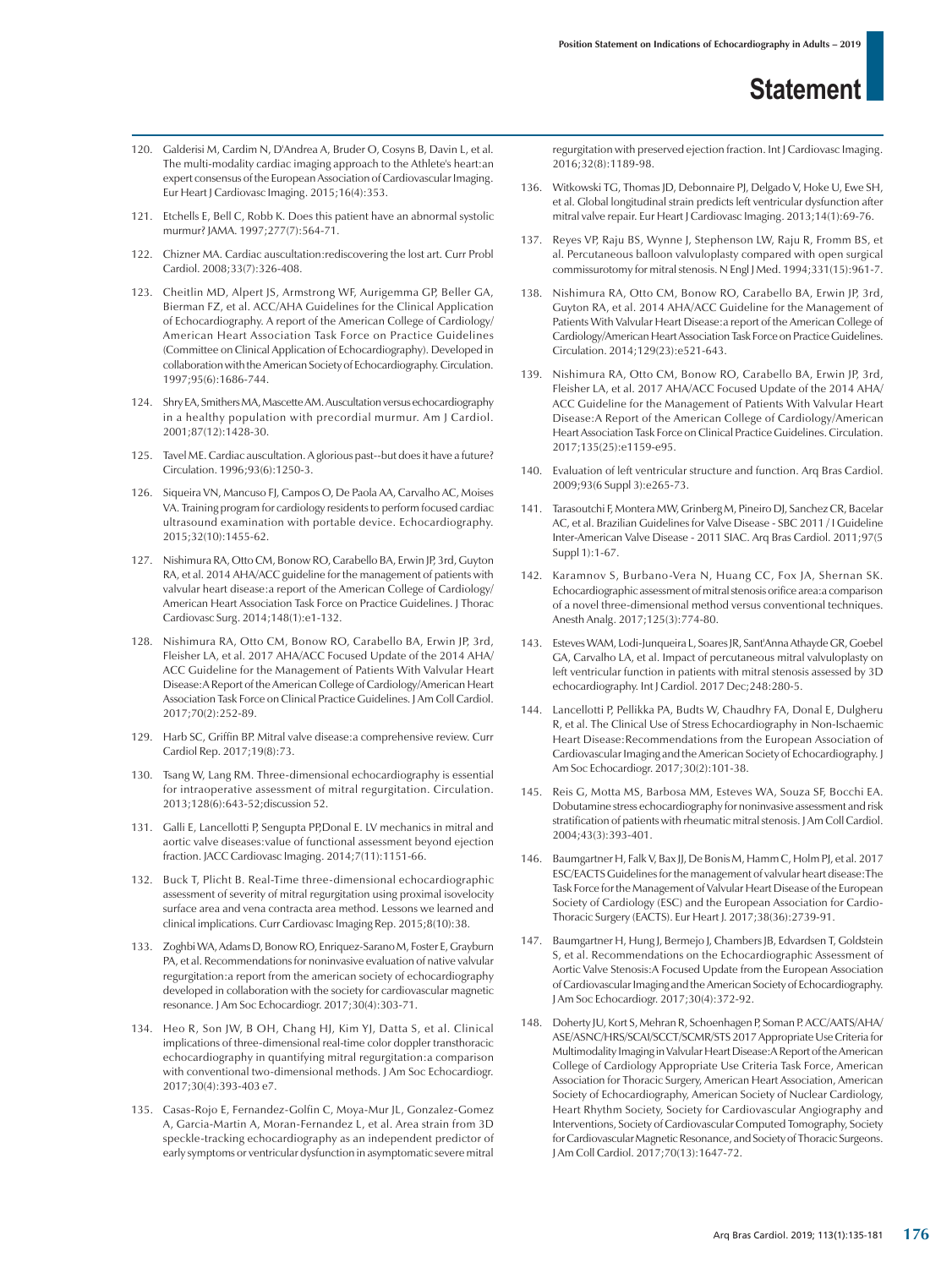- 149. Nishimura RA, Otto CM, Bonow RO, Carabello BA, Erwin JP, 3rd, Guyton RA, et al. 2014 AHA/ACC guideline for the management of patients with valvular heart disease:executive summary:a report of the American College of Cardiology/American Heart Association Task Force on Practice Guidelines. J Am Coll Cardiol. 2014;63(22):2438-88.
- 150. Clavel MA, Burwash IG, Pibarot P. Cardiac Imaging for Assessing Low-Gradient Severe Aortic Stenosis. JACC Cardiovasc Imaging. 2017;10(2):185-202.
- 151. Rosenhek R, Binder T, Porenta G, Lang I, Christ G, Schemper M, et al. Predictors of outcome in severe, asymptomatic aortic stenosis. N Engl J Med. 2000;343(9):611-7.
- 152. Rosenhek R, Zilberszac R, Schemper M, Czerny M, Mundigler G, Graf S, et al. Natural history of very severe aortic stenosis. Circulation. 2010;121(1):151-6.
- 153. Stojnic BB, Brecker SJ, Xiao HB, Helmy SM, Mbaissouroum M and Gibson DG. Left ventricular filling characteristics in pulmonary hypertension:a new mode of ventricular interaction. Br Heart J. 1992;68(1):16-20.
- 154. Goldstein SA, Evangelista A, Abbara S, Arai A, Asch FM, Badano LP, et al. Multimodality imaging of diseases of the thoracic aorta in adults:from the American Society of Echocardiography and the European Association of Cardiovascular Imaging:endorsed by the Society of Cardiovascular Computed Tomography and Society for Cardiovascular Magnetic Resonance. J Am Soc Echocardiogr. 2015;28(2):119-82.
- 155. Iung B, Baron G, Butchart EG, Delahaye F, Gohlke-Barwolf C, Levang OW, et al. A prospective survey of patients with valvular heart disease in Europe:The Euro Heart Survey on Valvular Heart Disease. Eur Heart J. 2003;24(13):1231-43.
- 156. Unger P, Clavel MA, Lindman BR, Mathieu P, Pibarot P. Pathophysiology and management of multivalvular disease. Nat Rev Cardiol. 2016;13(7):429- 40.
- 157. Unger P, Dedobbeleer C, Van Camp G, Plein D, Cosyns B, Lancellotti P. Mitral regurgitation in patients with aortic stenosis undergoing valve replacement. Heart. 2010;96(1):9-14.
- 158. Nombela-Franco L, Ribeiro HB, Urena M, Allende R, Amat-Santos I, DeLarochelliere R, et al. Significant mitral regurgitation left untreated at the time of aortic valve replacement:a comprehensive review of a frequent entity in the transcatheter aortic valve replacement era. J Am Coll Cardiol. 2014;63(24):2643-58.
- 159. Vahanian A, Alfieri O, Andreotti F, Antunes MJ, Baron-Esquivias G, Baumgartner H, et al. Guidelines on the management of valvular heart disease (version 2012):the Joint Task Force on the Management of Valvular Heart Disease of the European Society of Cardiology (ESC) and the European Association for Cardio-Thoracic Surgery (EACTS). Eur J Cardiothorac Surg. 2012;42(4):S1-44.
- 160. Lang RM, Badano LP, Tsang W, Adams DH, Agricola E, Buck T, et al. EAE/ASE recommendations for image acquisition and display using three-dimensional echocardiography. Eur Heart J Cardiovasc Imaging. 2012;13(1):1-46.
- 161. Olmos C, Vilacosta I, Fernandez-Perez C, Bernal JL, Ferrera C, Garcia-Arribas D, et al. The evolving nature of infective endocarditis in Spain:a population-based study (2003 to 2014). J Am Coll Cardiol. 2017;70(22):2795-804.
- 162. Rahimtoola SH. The problem of valve prosthesis-patient mismatch. Circulation. 1978;58(1):20-4.
- 163. Yoganathan AP, Raghav V. fluid dynamics of prosthetic valves. In:Elsevier, (ed.). Intraoperative and Interventional Echocardiography. 2017.
- 164. Nunes MC, Gelape CL, Ferrari TC. Profile of infective endocarditis at a tertiary care center in Brazil during a seven-year period:prognostic factors and in-hospital outcome. Int J Infect Dis. 2010;14(5):e394-8.
- 165. Cheitlin MD, Armstrong WF, Aurigemma GP, Beller GA, Bierman FZ, Davis JL, et al. ACC/AHA/ASE 2003 Guideline Update for the Clinical Application

of Echocardiography:summary article. A report of the American College of Cardiology/American Heart Association Task Force on Practice Guidelines (ACC/AHA/ASE Committee to Update the 1997 Guidelines for the Clinical Application of Echocardiography). J Am Soc Echocardiogr. 2003;16(10):1091-110.

- 166. Horstkotte D, Follath F, Gutschik E, Lengyel M, Oto A, Pavie A, et al. [Guidelines on prevention, diagnosis and treatment of infective endocarditis. Executive summary]. Rev Esp Cardiol. 2004;57(10):952-62.
- 167. Horstkotte D, Follath F, Gutschik E, Lengyel M, Oto A, Pavie A, et al. Guidelines on prevention, diagnosis and treatment of infective endocarditis executive summary;the task force on infective endocarditis of the European society of cardiology. Eur Heart J. 2004;25(3):267-76.
- 168. Bonow RO, Carabello BA, Chatterjee K, de Leon AC, Jr., Faxon DP, Freed MD, et al. 2008 focused update incorporated into the ACC/AHA 2006 guidelines for the management of patients with valvular heart disease:a report of the American College of Cardiology/American Heart Association Task Force on Practice Guidelines (Writing Committee to revise the 1998 guidelines for the management of patients with valvular heart disease). Endorsed by the Society of Cardiovascular Anesthesiologists, Society for Cardiovascular Angiography and Interventions, and Society of Thoracic Surgeons. J Am Coll Cardiol. 2008;52(13):e1-142.
- 169. Habib G, Lancellotti P, Antunes MJ, Bongiorni MG, Casalta JP, Del Zotti F, et al. 2015 ESC Guidelines for the management of infective endocarditis:The Task Force for the Management of Infective Endocarditis of the European Society of Cardiology (ESC). Endorsed by:European Association for Cardio-Thoracic Surgery (EACTS), the European Association of Nuclear Medicine (EANM). Eur Heart J. 2015;36(44):3075-128.
- 170. Galie N, Humbert M, Vachiery JL, Gibbs S, Lang I, Torbicki A, et al. 2015 ESC/ERS Guidelines for the diagnosis and treatment of pulmonary hypertension:The Joint Task Force for the Diagnosis and Treatment of Pulmonary Hypertension of the European Society of Cardiology (ESC) and the European Respiratory Society (ERS):Endorsed by:Association for European Paediatric and Congenital Cardiology (AEPC), International Society for Heart and Lung Transplantation (ISHLT). Eur Heart J. 2016;37(1):67-119.
- 171. Fisher MR, Forfia PR, Chamera E, Housten-Harris T, Champion HC, Girgis RE, et al. Accuracy of Doppler echocardiography in the hemodynamic assessment of pulmonary hypertension. Am J Respir Crit Care Med. 2009;179(7):615-21.
- 172. Bossone E, D'Andrea A, D'Alto M, Citro R, Argiento P, Ferrara F, et al. Echocardiography in pulmonary arterial hypertension:from diagnosis to prognosis. J Am Soc Echocardiogr. 2013;26(1):1-14.
- 173. Lee SE, An HY, Im JH, Sung JM, Cho IJ, Shim CY, et al. Screening of Mechanical Complications of Dilated Pulmonary Artery Related to the Risk for Sudden Cardiac Death in Patients with Pulmonary Arterial Hypertension by Transthoracic Echocardiography. J Am Soc Echocardiogr. 2016;29(6):561-6.
- 174. Konstantinides SV. 2014 ESC Guidelines on the diagnosis and management of acute pulmonary embolism. Eur Heart J. 2014;35(45):3145-6.
- 175. Task Force M, Montalescot G, Sechtem U, Achenbach S, Andreotti F, Arden C, et al. 2013 ESC guidelines on the management of stable coronary artery disease:the Task Force on the management of stable coronary artery disease of the European Society of Cardiology. Eur Heart J. 2013;34(38):2949-3003.
- 176. Roffi M, Patrono C, Collet JP, Mueller C, Valgimigli M, Andreotti F, et al. 2015 ESC Guidelines for the management of acute coronary syndromes in patients presenting without persistent ST-segment elevation:Task Force for the Management of Acute Coronary Syndromes in Patients Presenting without Persistent ST-Segment Elevation of the European Society of Cardiology (ESC). Eur Heart J. 2016;37(3):267-315.
- 177. Ibanez B, James S, Agewall S, Antunes MJ, Bucciarelli-Ducci C, Bueno H, et al. 2017 ESC Guidelines for the management of acute myocardial infarction in patients presenting with ST-segment elevation. Rev Esp Cardiol (Engl Ed). 2017;70(12):1082.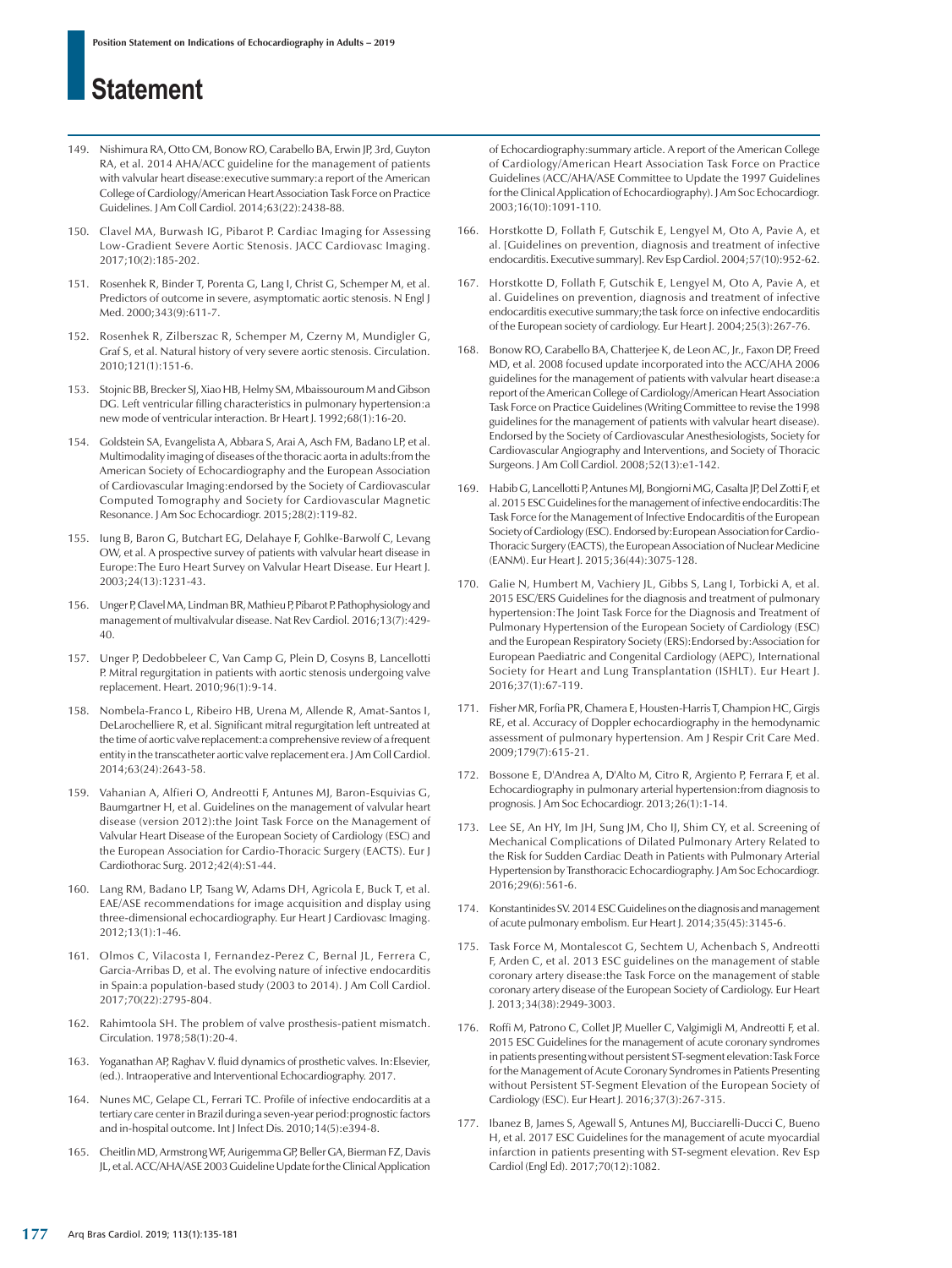- 178. Douglas PS, Khandheria B, Stainback RF, Weissman NJ, Brindis RG, Patel MR, et al. ACCF/ASE/ACEP/ASNC/SCAI/SCCT/SCMR 2007 appropriateness criteria for transthoracic and transesophageal echocardiography:a report of the American College of Cardiology Foundation Quality Strategic Directions Committee Appropriateness Criteria Working Group, American Society of Echocardiography, American College of Emergency Physicians, American Society of Nuclear Cardiology, Society for Cardiovascular Angiography and Interventions, Society of Cardiovascular Computed Tomography, and the Society for Cardiovascular Magnetic Resonance endorsed by the American College of Chest Physicians and the Society of Critical Care Medicine. J Am Coll Cardiol. 2007;50(2):187-204.
- 179. Sicari R, Nihoyannopoulos P, Evangelista A, Kasprzak J, Lancellotti P, Poldermans D, et al. Stress Echocardiography Expert Consensus Statement- -Executive Summary:European Association of Echocardiography (EAE) (a registered branch of the ESC). Eur Heart J. 2009;30(3):278-89.
- 180. Lancellotti P, Price S, Edvardsen T, Cosyns B, Neskovic AN, Dulgheru R, et al. The use of echocardiography in acute cardiovascular care:recommendations of the European Association of Cardiovascular Imaging and the Acute Cardiovascular Care Association. Eur Heart J Acute Cardiovasc Care. 2015;4(1):3-5.
- 181. Thygesen K, Alpert JS, Jaffe AS, Simoons ML, Chaitman BR, White HD, et al. Third universal definition of myocardial infarction. Eur Heart J. 2012;33(20):2551-67.
- 182. Zamorano J, Bax J, Knuuti J, Sechtem U, Lancellotti P, Badano L. The ESC textbook of cardiovascular imaging. second ed.:Oxford University Press, 2015.
- 183. Liou K, Negishi K, Ho S, Russell EA, Cranney G, Ooi SY. Detection of Obstructive Coronary Artery Disease Using Peak Systolic Global Longitudinal Strain Derived by Two-Dimensional Speckle-Tracking:A Systematic Review and Meta-Analysis. J Am Soc Echocardiogr. 2016;29(8):724-35 e4.
- 184. American College of Cardiology Foundation Appropriate Use Criteria Task F, American Society of E, American Heart A, American Society of Nuclear C, Heart Failure Society of A, Heart Rhythm S, et al. ACCF/ASE/ AHA/ASNC/HFSA/HRS/SCAI/SCCM/SCCT/SCMR 2011 Appropriate Use Criteria for Echocardiography. A Report of the American College of Cardiology Foundation Appropriate Use Criteria Task Force, American Society of Echocardiography, American Heart Association, American Society of Nuclear Cardiology, Heart Failure Society of America, Heart Rhythm Society, Society for Cardiovascular Angiography and Interventions, Society of Critical Care Medicine, Society of Cardiovascular Computed Tomography, Society for Cardiovascular Magnetic Resonance American College of Chest Physicians. J Am Soc Echocardiogr. 2011;24(3):229-67.
- 185. Porter TR, Abdelmoneim S, Belcik JT, McCulloch ML, Mulvagh SL, Olson JJ, et al. Guidelines for the cardiac sonographer in the performance of contrast echocardiography:a focused update from the American Society of Echocardiography. J Am Soc Echocardiogr. 2014;27(8):797-810.
- 186. Wolk MJ, Bailey SR, Doherty JU, Douglas PS, Hendel RC, Kramer CM, et al. ACCF/AHA/ASE/ASNC/HFSA/HRS/SCAI/SCCT/SCMR/STS 2013 multimodality appropriate use criteria for the detection and risk assessment of stable ischemic heart disease:a report of the American College of Cardiology Foundation Appropriate Use Criteria Task Force, American Heart Association, American Society of Echocardiography, American Society of Nuclear Cardiology, Heart Failure Society of America, Heart Rhythm Society, Society for Cardiovascular Angiography and Interventions, Society of Cardiovascular Computed Tomography, Society for Cardiovascular Magnetic Resonance, and Society of Thoracic Surgeons. J Am Coll Cardiol. 2014;63(4):380-406.
- 187. Romano MMD, Branco M, Turin Moreira H, Schmidt A, Kisslo J, Maciel BC. Appropriate use of echocardiography and relation to clinical decision making in both inpatients and outpatients in a developing country. Echocardiography. 2018;35(1):9-16.
- 188. Cesar LA, Ferreira JF, Armaganijan D, Gowdak LH, Mansur AP, Bodanese LC, et al. Guideline for stable coronary artery disease. Arq Bras Cardiol. 2014;103(2 Suppl 2):1-56.
- 189. Sicari R. Perioperative risk stratification in non cardiac surgery:role of pharmacological stress echocardiography. Cardiovasc Ultrasound. 2004 May;2:4
- 190. Lonnebakken MT, Bleie O, Strand E, Staal EM, Nygard OK, Gerdts E. Myocardial contrast echocardiography in assessment of stable coronary artery disease at intermediate dobutamine-induced stress level. Echocardiography. 2009;26(1):52-60.
- 191. Mulvagh SL, Rakowski H, Vannan MA, Abdelmoneim SS, Becher H, Bierig SM, et al. American Society of Echocardiography Consensus Statement on the Clinical Applications of Ultrasonic Contrast Agents in Echocardiography. J Am Soc Echocardiogr. 2008;21(11):1179- 201;quiz 281.
- 192. Gibson PH, Becher H, Choy JB. The current state of myocardial contrast echocardiography:what can we read between the lines? Eur Heart J Cardiovasc Imaging. 2014;15(3):351.
- 193. Gaibazzi N, Reverberi C, Lorenzoni V, Molinaro S, Porter TR. Prognostic value of high-dose dipyridamole stress myocardial contrast perfusion echocardiography. Circulation. 2012;126(10):1217-24.
- 194. Gaibazzi N, Silva L, Reverberi C. Safety and positive predictive value of high-dose dipyridamole stress-echocardiography with or without contrast flash-replenishment perfusion imaging in patients with suspected or known coronary artery disease. Int J Cardiol. 2012;154(3):382-3.
- 195. Senior R, Moreo A, Gaibazzi N, Agati L, Tiemann K, Shivalkar B, et al. Comparison of sulfur hexafluoride microbubble (SonoVue)-enhanced myocardial contrast echocardiography with gated single-photon emission computed tomography for detection of significant coronary artery disease:a large European multicenter study. J Am Coll Cardiol. 2013;62(15):1353-61.
- 196. Fukuda S, Hozumi T, Muro T, Watanabe H, Hyodo E, Yoshiyama M, et al. Quantitative intravenous myocardial contrast echocardiography predicts recovery of left ventricular function after revascularization in chronic coronary artery disease. Echocardiography. 2004;21(2):119-24.
- 197. Grysiewicz RA, Thomas K, Pandey DK. Epidemiology of ischemic and hemorrhagic stroke:incidence, prevalence, mortality, and risk factors. Neurol Clin. 2008;26(4):871-95,vii.
- 198. Mansur AP, do Souza MF, Favarato D, Avakian SD, César LA, Aldrigui JM, et al. Stroke and ischemic heart disease mortality trends in Brazil from 1979 to 1996. Neuroepidemiology. 2003;22(3):179-83.
- 199. Garritano CR, Luz PM, Pires ML, Barbosa MT, Batista KM. Analysis of the mortality trend due to cerebrovascular accident in Brazil in the XXI century. Arq Bras Cardiol. 2012;98(6):519-27.
- 200. Lavados PM, Hennis AJ, Fernandes JG, Medina MT, Legetic B, Hoppe A, et al. Stroke epidemiology, prevention, and management strategies at a regional level:Latin America and the Caribbean. Lancet Neurol. 2007;6(4):362-72.
- 201. Strandberg M, Marttila RJ, Helenius H, Hartiala J. Transoesophageal echocardiography in selecting patients for anticoagulation after ischaemic stroke or transient ischaemic attack. J Neurol Neurosurg Psychiatry. 2002;73(1):29-33.
- 202. Petty GW, Brown RD, Jr., Whisnant JP, Sicks JD, O'Fallon WM, Wiebers DO. Ischemic stroke subtypes:a population-based study of incidence and risk factors. Stroke. 1999;30(12):2513-6.
- 203. Kolominsky-Rabas PL, Weber M, Gefeller O, Neundoerfer B, Heuschmann PU. Epidemiology of ischemic stroke subtypes according to TOAST criteria:incidence, recurrence, and long-term survival in ischemic stroke subtypes:a population-based study. Stroke. 2001;32(12):2735-40.
- 204. Kim JT, Yoo SH, Kwon JH, Kwon SU, Kim JS. Subtyping of ischemic stroke based on vascular imaging:analysis of 1,167 acute, consecutive patients. J Clin Neurol. 2006;2(4):225-30.
- 205. Adams Jr HP, Bendixen BH. Low- versus high-dose aspirin in prevention of ischemic stroke. Clin Neuropharmacol. 1993;16(6):485-500.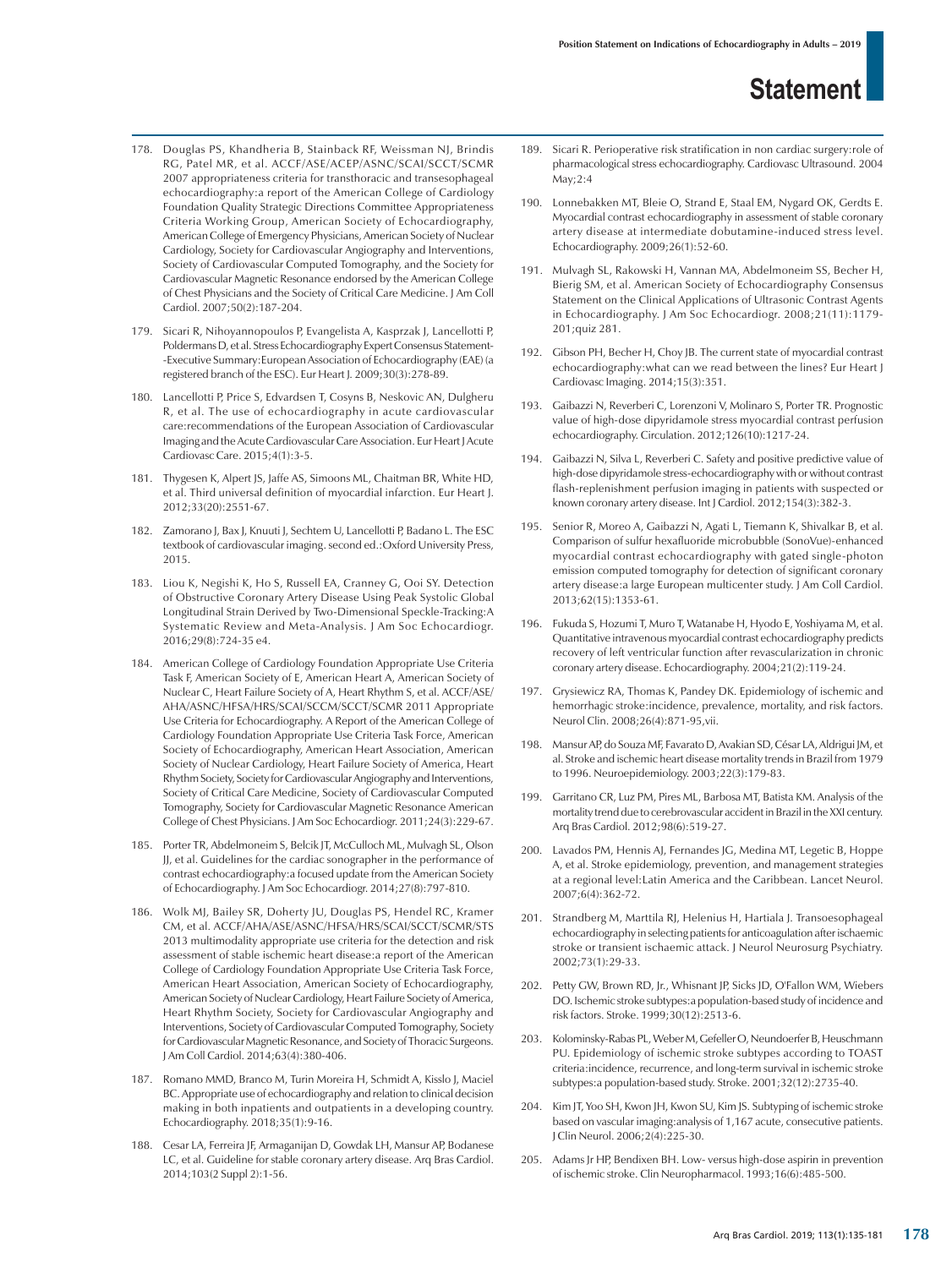- 206. Witt BJ, Brown Jr RD , Jacobsen SJ, Weston SA, Ballman KV, Meverden RA, et al. Ischemic stroke after heart failure:a community-based study. Am Heart J. 2006;152(1):102-9.
- 207. Wang Y, Lichtman JH, Dharmarajan K, Masoudi FA, Ross JS, Dodson JA, et al. National trends in stroke after acute myocardial infarction among Medicare patients in the United States:1999 to 2010. Am Heart J. 2015;169(1):78-85 e4.
- 208. Cannegieter SC, Rosendaal FR, Briet E. Thromboembolic and bleeding complications in patients with mechanical heart valve prostheses. Circulation. 1994;89(2):635-41.
- 209. Garcia-Cabrera E, Fernandez-Hidalgo N, Almirante B, Ivanova-Georgieva R, Noureddine M, Plata A, et al. Neurological complications of infective endocarditis:risk factors, outcome, and impact of cardiac surgery:a multicenter observational study. Circulation. 2013;127(23):2272-84.
- Amarenco P, Cohen A, Hommel M, Moulin T, Leys D, et al; French Study of Aortic Plaques in Stroke Group. Atherosclerotic disease of the aortic arch as a risk factor for recurrent ischemic stroke. N Engl J Med. 1996;334(19):1216-21.
- 211. Handke M, Harloff A, Olschewski M, Hetzel A, Geibel A. Patent foramen ovale and cryptogenic stroke in older patients. N Engl J Med. 2007;357(22):2262-8.
- 212. Homma S, Sacco RL, Di Tullio MR, Sciacca RR, Mohr JP;Investigators PFOiCSS. Effect of medical treatment in stroke patients with patent foramen ovale:patent foramen ovale in Cryptogenic Stroke Study. Circulation. 2002;105(22):2625-31.
- 213. Ferro JM. Cardioembolic stroke:an update. Lancet Neurol. 2003;2(3):177-88.
- 214. January CT, Wann LS, Alpert JS, Calkins H, Cigarroa JE, Cleveland Jr JC, et al. 2014 AHA/ACC/HRS guideline for the management of patients with atrial fibrillation:executive summary:a report of the American College of Cardiology/American Heart Association Task Force on practice guidelines and the Heart Rhythm Society. Circulation. 2014;130(23):2071-104.
- 215. Chugh SS, Roth GA, Gillum RF, Mensah GA. Global burden of atrial fibrillation in developed and developing nations. Glob Heart. 2014;9(1):113-9.
- 216. Colilla S, Crow A, Petkun W, Singer DE, Simon T, Liu X. Estimates of current and future incidence and prevalence of atrial fibrillation in the U.S. adult population. Am J Cardiol. 2013;112(8):1142-7.
- 217. Zoni-Berisso M, Lercari F, Carazza T, Domenicucci S. Epidemiology of atrial fibrillation:European perspective. Clin Epidemiol. 2014 Jun;6:213-20.
- 218. Lloyd-Jones DM, Wang TJ, Leip EP, Larson MG, Levy D, Vasan RS, et al. Lifetime risk for development of atrial fibrillation:the Framingham Heart Study. Circulation. 2004;110(9):1042-6.
- 219. Magalhaes LP, Figueiredo MJO, Cintra FD, Saad EB, Kuniyoshi RR, Menezes Lorga Filho A, et al. Executive Summary of the II Brazilian Guidelines for Atrial Fibrillation. Arq Bras Cardiol. 2016;107(6):501-8.
- 220. Kirchhof P, Benussi S, Kotecha D, Ahlsson A, Atar D, Casadei B, et al. 2016 ESC Guidelines for the management of atrial fibrillation developed in collaboration with EACTS. Eur Heart J. 2016;37(38):2893-962.
- 221. Donal E, Lip GY, Galderisi M, Goette A, Shah D, Marwan M, et al. EACVI/ EHRA Expert Consensus Document on the role of multi-modality imaging for the evaluation of patients with atrial fibrillation. Eur Heart J Cardiovasc Imaging. 2016;17(4):355-83.
- 222. Donal E, Colette E, Hubert A. Could transthoracic echocardiography results be convincing enough to impact the management of atrial fibrillation? Echocardiography. 2016;33(5):672-3.
- 223. Maybrook RJ, Afzal MR, Parashar S, Deibert B, Chivington M, Walker JY, et al. Intrinsic and extrinsic cardiac pseudotumors:echocardiographic evaluation and review of the literature. Echocardiography. 2016;33(1):117-32.
- 224. Travis WD, Brambilla E, Nicholson AG, Yatabe Y, Austin JHM, Beasley MB, et al. The 2015 World Health Organization Classification of Lung Tumors:Impact of Genetic, Clinical and Radiologic Advances Since the 2004 Classification. J Thorac Oncol. 2015;10(9):1243-60.
- 225. Butany J, Leong SW, Carmichael K, Komeda M. A 30-year analysis of cardiac neoplasms at autopsy. Can J Cardiol. 2005;21(8):675-80.
- 226. Maleszewski JJ, Anavekar NS, Moynihan TJ, Klarich KW. Pathology, imaging, and treatment of cardiac tumours. Nat Rev Cardiol. 2017;14(9):536-49.
- 227. Mankad R, Herrmann J. Cardiac tumors:echo assessment. Echo Res Pract. 2016;3(4):R65-77.
- 228. Zaragoza-Macias E, Chen MA, Gill EA. Real time three-dimensional echocardiography evaluation of intracardiac masses. Echocardiography. 2012;29(2):207-19.
- 229. Dujardin KS, Click RL, Oh JK. The role of intraoperative transesophageal echocardiography in patients undergoing cardiac mass removal. J Am Soc Echocardiogr. 2000;13(12):1080-3.
- 230. Lepper W, Shivalkar B, Rinkevich D, Belcik T, Wei K. Assessment of the vascularity of a left ventricular mass using myocardial contrast echocardiography. J Am Soc Echocardiogr. 2002;15(11):1419-22.
- 231. Douglas PS, Khandheria B, Stainback RF, Weissman NJ, Brindis RG, Patel MR, et al. ACCF/ASE/ACEP/ASNC/SCAI/SCCT/SCMR 2007 appropriateness criteria for transthoracic and transesophageal echocardiography:a report of the American College of Cardiology Foundation Quality Strategic Directions Committee Appropriateness Criteria Working Group, American Society of Echocardiography, American College of Emergency Physicians, American Society of Nuclear Cardiology, Society for Cardiovascular Angiography and Interventions, Society of Cardiovascular Computed Tomography, and the Society for Cardiovascular Magnetic Resonance endorsed by the American College of Chest Physicians and the Society of Critical Care Medicine. J Am Coll Cardiol. 2007;50(2):187-204.
- 232. Steeds RP, Garbi M, Cardim N, Kasprzak JD, Sade E, Nihoyannopoulos P, et al. EACVI appropriateness criteria for the use of transthoracic echocardiography in adults:a report of literature and current practice review. Eur Heart J Cardiovasc Imaging. 2017;18(11):1191-204.
- 233. Adler Y, Charron P. The 2015 ESC Guidelines on the diagnosis and management of pericardial diseases. Eur Heart J. 2015;36(42):2873-4.
- 234. Silvestry FE, Kerber RE, Brook MM, Carroll JD, Eberman KM, Goldstein SA, et al. Echocardiography-guided interventions. J Am Soc Echocardiogr. 2009;22(3):213-31;quiz 316-7.
- 235. Barberato SH. Ecocardiografia em condições clínicas especiais: doenças sistêmicas, no idoso, na gestante e no atleta. In: Moreira MCV, Montenegro ST, Paola AAV, (eds.). Livro-texto da Sociedade Brasileira de Cardiologia. 2a ed. São Paulo: Manole; 2015. p.1699-1703
- Pecoits-Filho R, Barberato SH. Echocardiography in chronic kidney disease:diagnostic and prognostic implications. Nephron Clin Pract. 2010;114(4):c242-7.
- 237. Pecoits-Filho R, Bucharles S, Barberato SH. Diastolic heart failure in dialysis patients:mechanisms, diagnostic approach, and treatment. Semin Dial. 2012;25(1):35-41.
- 238. Barberato SH, Bucharles SG, Sousa AM, Costantini CO, Costantini CR, Pecoits-Filho R. Prevalence and prognostic impact of diastolic dysfunction in patients with chronic kidney disease on hemodialysis. Arq Bras Cardiol. 2010;94(4):457-62.
- 239. K/DOQI Workgroup. K/DOQI clinical practice guidelines for cardiovascular disease in dialysis patients. Am J Kidney Dis. 2005;45(4 Suppl 3):S1-153.
- 240. Habib G, Bucciarelli-Ducci C, Caforio ALP, Cardim N, Charron P, Cosyns B, et al. Multimodality Imaging in Restrictive Cardiomyopathies:An EACVI expert consensus document In collaboration with the "Working Group on myocardial and pericardial diseases" of the European Society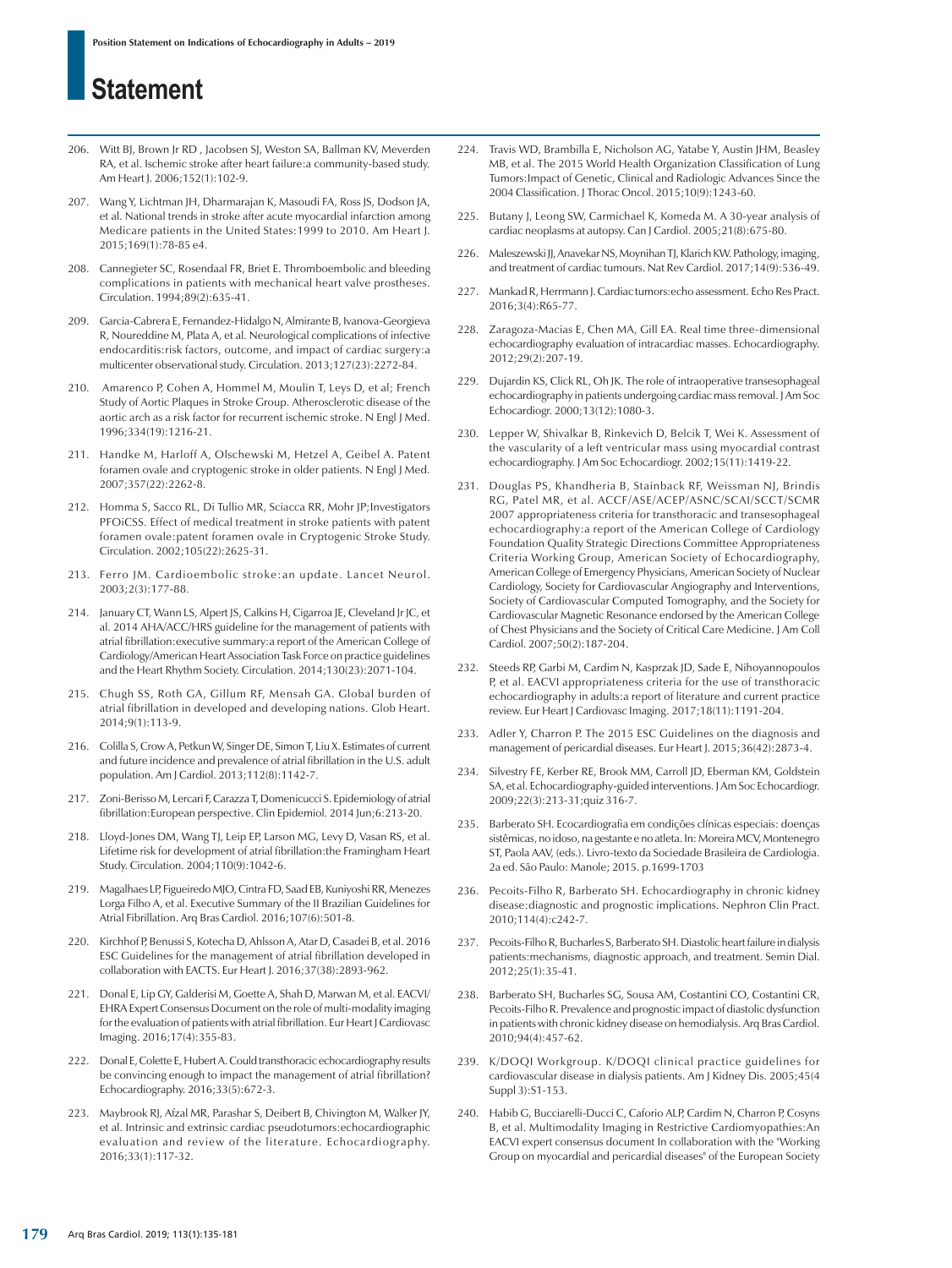of Cardiology Endorsed by The Indian Academy of Echocardiography. Eur Heart J Cardiovasc Imaging. 2017;18(10):1090-121.

- 241. Writing group; Document reading group; EACVI Reviewers: This document was reviewed by members of the EACVI Scientific Documents Committee for 2014–2016 and 2016–2018. A joint procedural position statement on imaging in cardiac sarcoidosis: from the Cardiovascular and Inflammation & Infection Committees of the European Association of Nuclear Medicine, the European Association of Cardiovascular Imaging, and the American Society of Nuclear Cardiology. Eur Heart J Cardiovasc Imaging. 2017;18(10):1073-89.
- 242. Barberato SH, Barbosa-Ferreira JM, Fernandes F. Tumores cardíacos. In:Moreiira MCV, Montenegro ST, Paola AA, (eds.). Livro texto da Sociedade Brasileira de Cardiologia. Manole, Barueri-SP, 2015, p. 1152-56.
- 243. Lin FY, Devereux RB, Roman MJ, MengJ, Jow VM, Jacobs A, et al. Assessment of the thoracic aorta by multidetector computed tomography:age- and sex-specific reference values in adults without evident cardiovascular disease. J Cardiovasc Comput Tomogr.2008;2(5):298-308.
- 244. Zehr KJ, Orszulak TA, Mullany CJ, Matloobi A, Daly RC, Dearani JA, et al. Surgery for aneurysms of the aortic root:a 30-year experience. Circulation. 2004;110(11):1364-71.
- 245. Erbel R, Aboyans V, Boileau C, Bossone E, Di Bartolomeo R, Eggebrecht H, et al. 2014 ESC Guidelines on the diagnosis and treatment of aortic diseases. Kardiol Pol.2014;72(12):1169-252.
- 246. Irwin RB, Greaves M, Schmitt M. Left superior vena cava:revisited. Eur Heart J Cardiovasc Imaging. 2012;13(4):284-91.
- 247. American Society of A and Society of Cardiovascular Anesthesiologists Task Force on Transesophageal E. Practice guidelines for perioperative transesophageal echocardiography. An updated report by the American Society of Anesthesiologists and the Society of Cardiovascular Anesthesiologists Task Force on Transesophageal Echocardiography. Anesthesiology. 2010;112(5):1084-96.
- 248. Schulmeyer MC, Iglesias I, Falconi M, Spina S. Primeras recomendaciones clínicas latinoamericanas para ecocardiografía perioperatoria. ECOSIAC (Associatión de Ecocardiografia e Imágen Cardiovascular de la Sociedad Interamericana de Cardiología). Grupo de trabajo en Ecocardiografia Perioperatoria. Rev Chil Anest. 2017;46(3):145-56.
- 249. Porter TR, Shillcutt SK, Adams MS, Desjardins G, Glas KE, Olson JJ, et al. Guidelines for the use of echocardiography as a monitor for therapeutic intervention in adults:a report from the American Society of Echocardiography. J Am Soc Echocardiogr. 2015;28(1):40-56.
- 250. Salgado-Filho MF, Morhy SS, Vasconcelos HD, Lineburger EB, Papa FV, Botelho ES, et al. Consensus on perioperative transesophageal echocardiography of the Brazilian Society of Anesthesiology and the department of cardiovascular image of the Brazilian Society of Cardiology. Rev Bras Anestesiol. 2018;68(1):1-32.
- 251. Bartakian S, El-Said HG, Printz B, Moore JW. Prospective randomized trial of transthoracic echocardiography versus transesophageal echocardiography for assessment and guidance of transcatheter closure of atrial septal defects in children using the Amplatzer septal occluder. JACC Cardiovasc Interv. 2013;6(9):974-80.
- 252. Nunes MC, Tan TC, Elmariah S, do Lago R, Margey R, Cruz-Gonzalez I, et al. The echo score revisited:Impact of incorporating commissural morphology and leaflet displacement to the prediction of outcome for patients undergoing percutaneous mitral valvuloplasty. Circulation. 2014;129(8):886-95.
- 253. Wilkins GT, Weyman AE, Abascal VM, Block PC, Palacios IF. Percutaneous balloon dilatation of the mitral valve:an analysis of echocardiographic variables related to outcome and the mechanism of dilatation. Br Heart J. 1988;60(4):299-308.
- 254. Tamborini G, Fusini L, Gripari P, Muratori M, Cefalu C, Maffessanti F, et al. Feasibility and accuracy of 3DTEE versus CT for the evaluation of aortic valve annulus to left main ostium distance before transcatheter aortic valve implantation. JACC Cardiovasc Imaging. 2012;5(6):579-88.